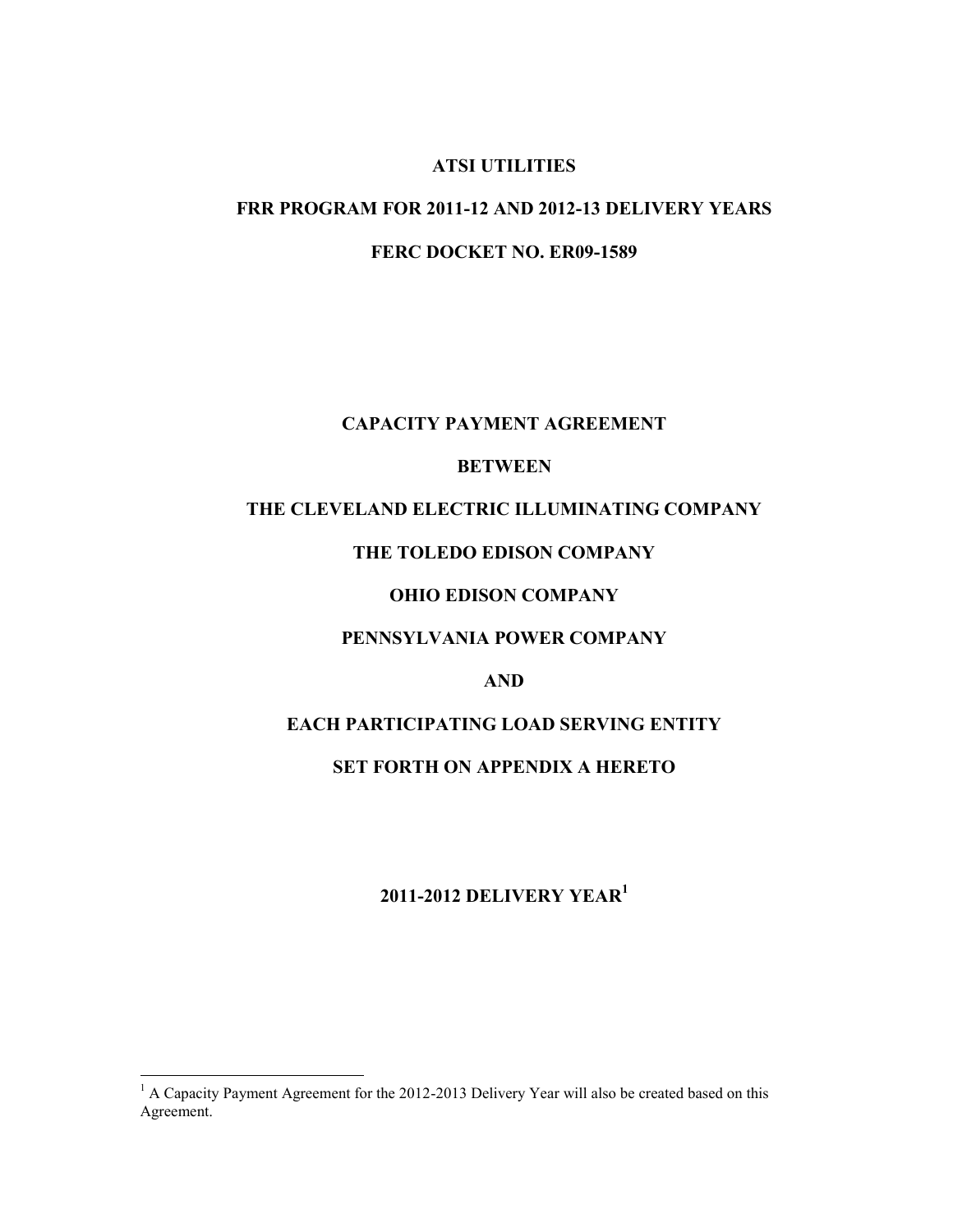# **TABLE OF CONTENTS**

| <b>ARTICLE 1:</b>  |  |                                                           |  |
|--------------------|--|-----------------------------------------------------------|--|
| <b>ARTICLE 2:</b>  |  |                                                           |  |
| 2.1                |  |                                                           |  |
| 2.2                |  |                                                           |  |
| 2.3                |  |                                                           |  |
| 2.4                |  |                                                           |  |
| 2.5                |  |                                                           |  |
| <b>ARTICLE 3:</b>  |  |                                                           |  |
| <b>ARTICLE 4:</b>  |  |                                                           |  |
| 4.1                |  |                                                           |  |
| 4.2                |  |                                                           |  |
| <b>ARTICLE 5:</b>  |  |                                                           |  |
| 5.1                |  |                                                           |  |
| 5.2                |  |                                                           |  |
| 5.3                |  |                                                           |  |
| 5.4                |  |                                                           |  |
| <b>ARTICLE 6:</b>  |  |                                                           |  |
| 6.1                |  |                                                           |  |
| 6.2                |  |                                                           |  |
| <b>ARTICLE 7:</b>  |  | <b>DISPUTE RESOLUTION; SUBMISSION TO JURISDICTION. 16</b> |  |
| 7.1                |  |                                                           |  |
| 7.2                |  |                                                           |  |
| <b>ARTICLE 8:</b>  |  |                                                           |  |
| <b>ARTICLE 9:</b>  |  |                                                           |  |
| 9.1                |  |                                                           |  |
| <b>ARTICLE 10:</b> |  |                                                           |  |
| 10.1               |  |                                                           |  |
| 10.2               |  |                                                           |  |
| 10.3               |  |                                                           |  |
| 10.4               |  |                                                           |  |
| 10.5               |  |                                                           |  |
| 10.6               |  |                                                           |  |
| 10.7               |  |                                                           |  |
| 10.8               |  |                                                           |  |
| 10.9               |  |                                                           |  |
| 10.10              |  |                                                           |  |
| 10.11              |  |                                                           |  |
| 10.12              |  |                                                           |  |
|                    |  |                                                           |  |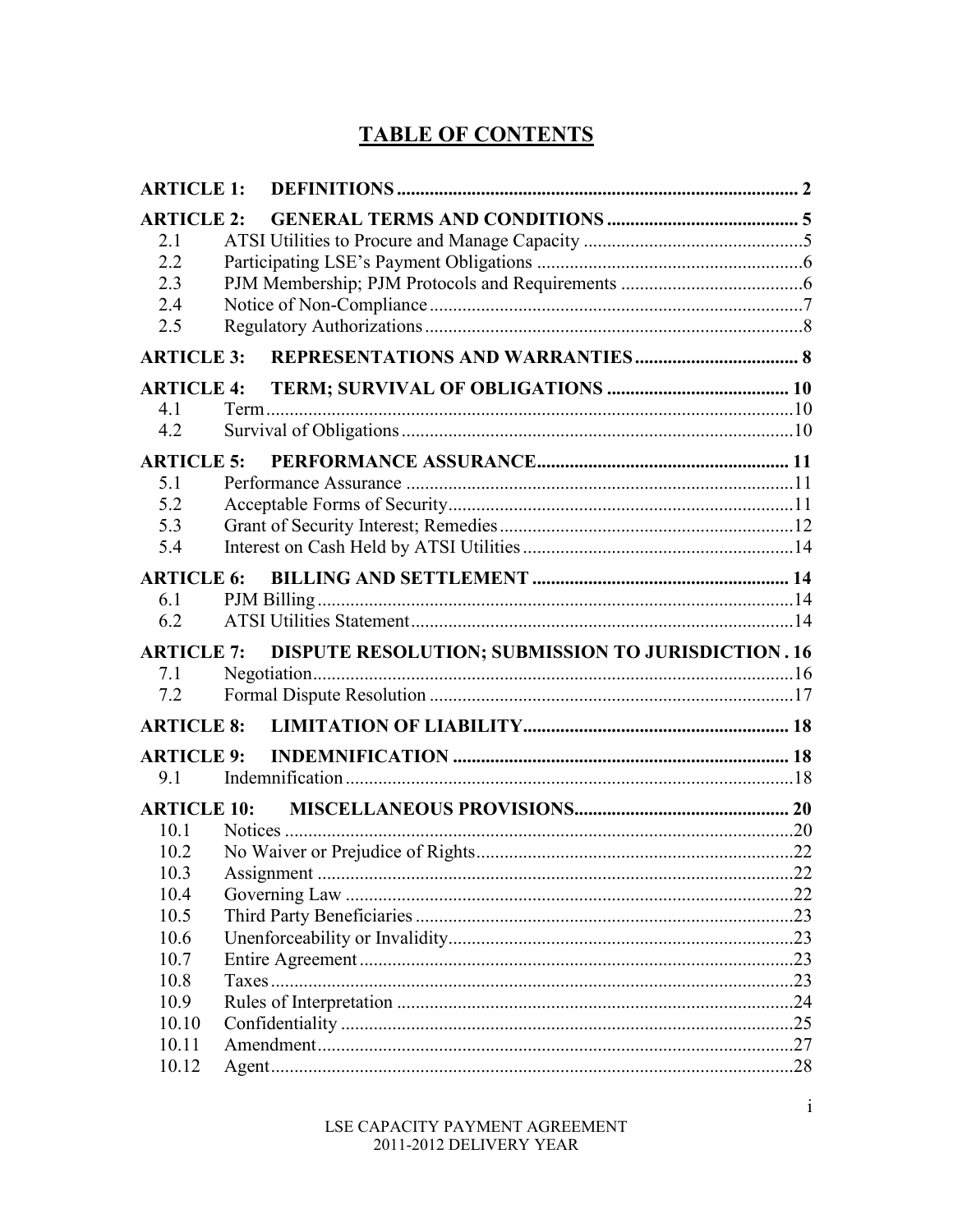| <b>APPENDIX A</b> | <b>PARTICIPATING LSES</b>                         |
|-------------------|---------------------------------------------------|
| <b>APPENDIX B</b> | PARTICIPATING LSE'S CONFESSED AMOUNT              |
| <b>APPENDIX C</b> | <b>FORM OF PARTICIPATING LSE LETTER OF CREDIT</b> |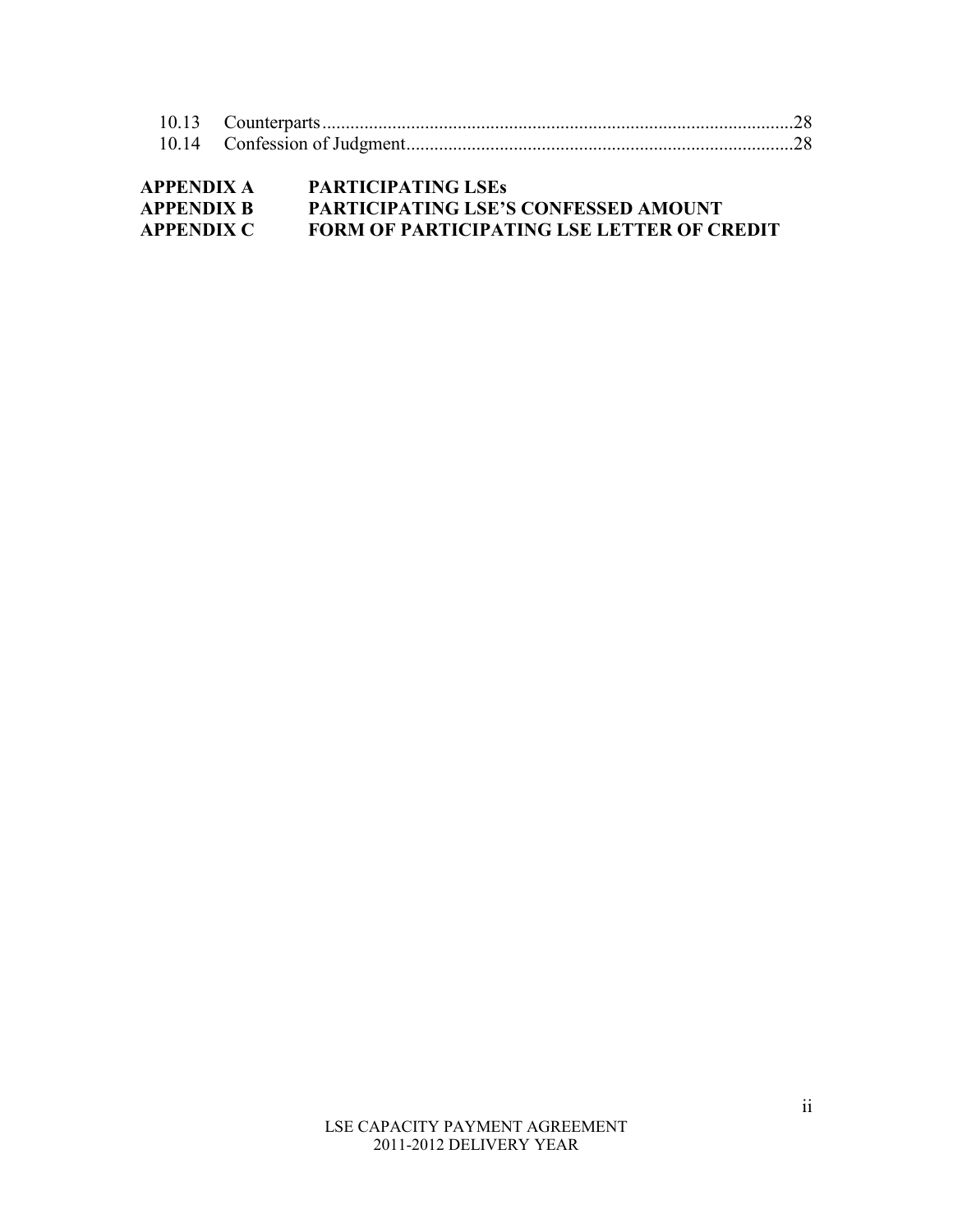#### **CAPACITY PAYMENT AGREEMENT**

**THIS CAPACITY PAYMENT AGREEMENT** (the "Agreement") made and entered into this \_\_\_ day of \_\_\_\_\_\_\_\_, 2010 (the "Effective Date") by and between The Cleveland Electric Illuminating Company, The Toledo Edison Company and Ohio Edison Company, each of which is a corporation organized and existing under the laws of the State of Ohio, and Pennsylvania Power Company, a corporation organized and existing under the laws of the State of Pennsylvania (collectively, the "ATSI Utilities"), and each of the Load Serving Entities listed on Appendix A, who shall bear their obligations hereunder severally, but not jointly (each a "Participating LSE" and, collectively, the "Participating LSEs"). The ATSI Utilities and each Participating LSE are hereinafter sometimes referred to collectively as the "Parties," or individually as a "Party."

#### WITNESSETH:

**WHEREAS**, pursuant to FERC's Order Addressing RTO Realignment Request and Complaint (the "Realignment Order") in Docket No. ER09-1589, dated as of December 17, 2009, the ATSI Load Zone will be integrated into the PJM Balancing Authority effective as of June 1, 2011; and

**WHEREAS**, subject to and in reliance on the terms hereof, the ATSI Utilities are willing to procure and manage the Capacity necessary to satisfy each Participating LSE's Capacity Obligation during the Delivery Period; and

**WHEREAS**, each Participating LSE will pay the ATSI Utilities' costs to procure and manage the Capacity necessary to cover such LSE's Capacity Obligation for the Delivery Period; and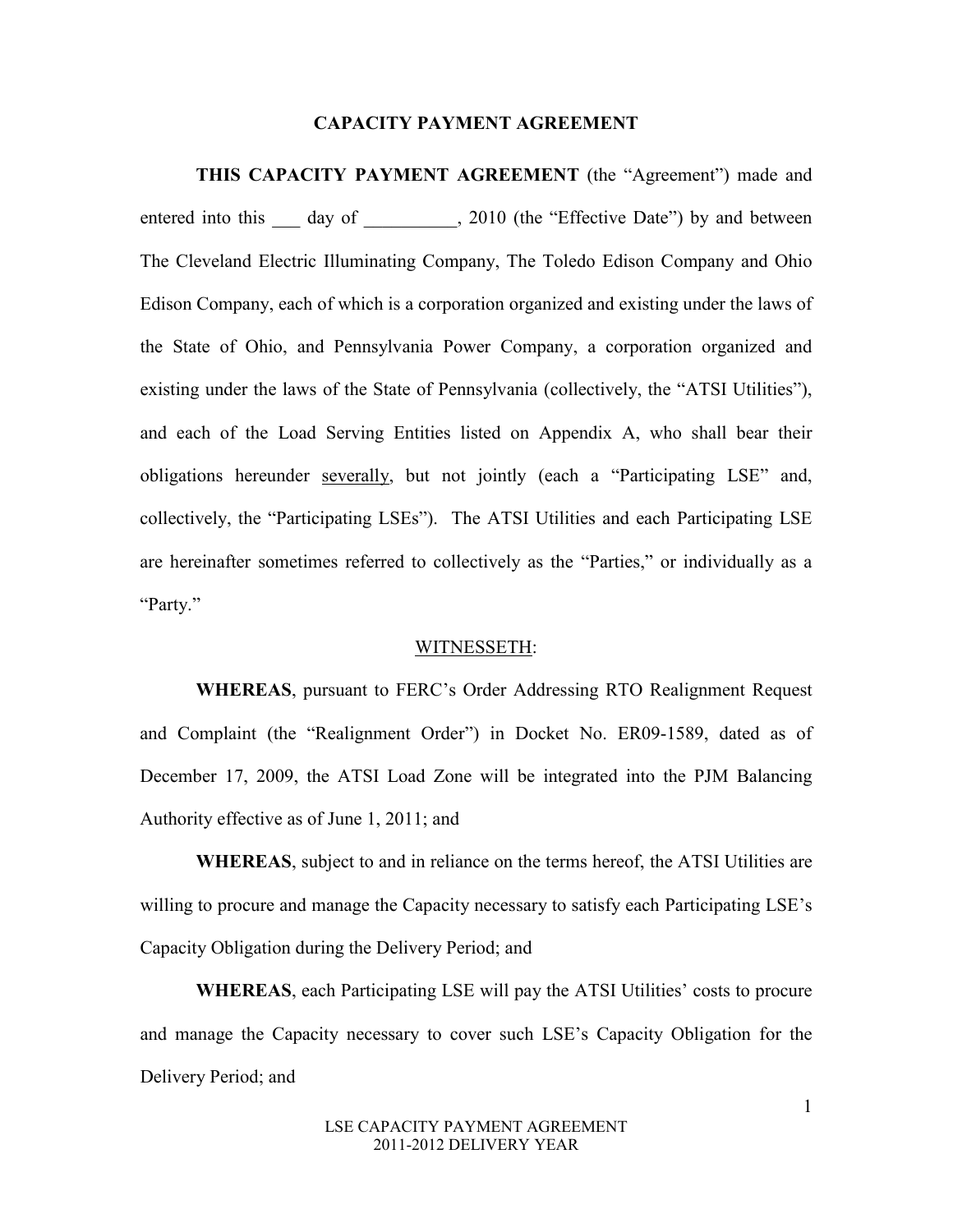**WHEREAS**, the ATSI Utilities and the Participating LSEs desire to enter into this Agreement setting forth their respective obligations; and

**NOW, THEREFORE**, in consideration of the mutual covenants and promises set forth below, and for other good and valuable consideration, the receipt and sufficiency of which are hereby acknowledged, the Parties hereto, intending to be legally bound, hereby covenant, promise and agree as follows:

## **ARTICLE 1: DEFINITIONS**

Capitalized or abbreviated terms not defined in this Article 1 or elsewhere in this Agreement will have the definitions set forth in the PJM Agreements. To the extent the definitions in the PJM Agreements conflict, the definitions to be used herein shall be from first, the PJM RAA, second, the PJM Operating Agreement, and third, the PJM **OATT** 

**Affiliate** means, with respect to any entity, any other entity that, directly or indirectly, through one or more intermediaries, controls, or is controlled by, or is under common control with, such entity. For this purpose, "control" means the direct or indirect ownership of fifty percent (50%) or more of the outstanding capital stock or other equity interests having ordinary voting power.

**ATSI Load Zone** means the set of electrical locations that are provided transmission service by American Transmission Systems, Inc. ("ATSI").

**ATSI Locational Reliability Charge** means, for each Participating LSE, an amount equal to such Participating LSE's daily UCAP obligation (expressed in Megawatts) multiplied by the weighted average cost of procurement. The weighted average cost of procurement is calculated as the total Capacity in Megawatts procured in the FRR Integration Auction multiplied by FRR Integration Auction clearing price, plus the sum of the products of Capacity in Megawatts procured in each bilateral transaction and the corresponding bilateral procurement price per Megawatt for each bilateral transaction, divided by the total Capacity procured in FRR Integration Auctions and bilaterally.

**ATSI Utilities** has the meaning set forth in the preamble.

**Billing Period** means the period of days for which a PJM invoice is issued. For monthly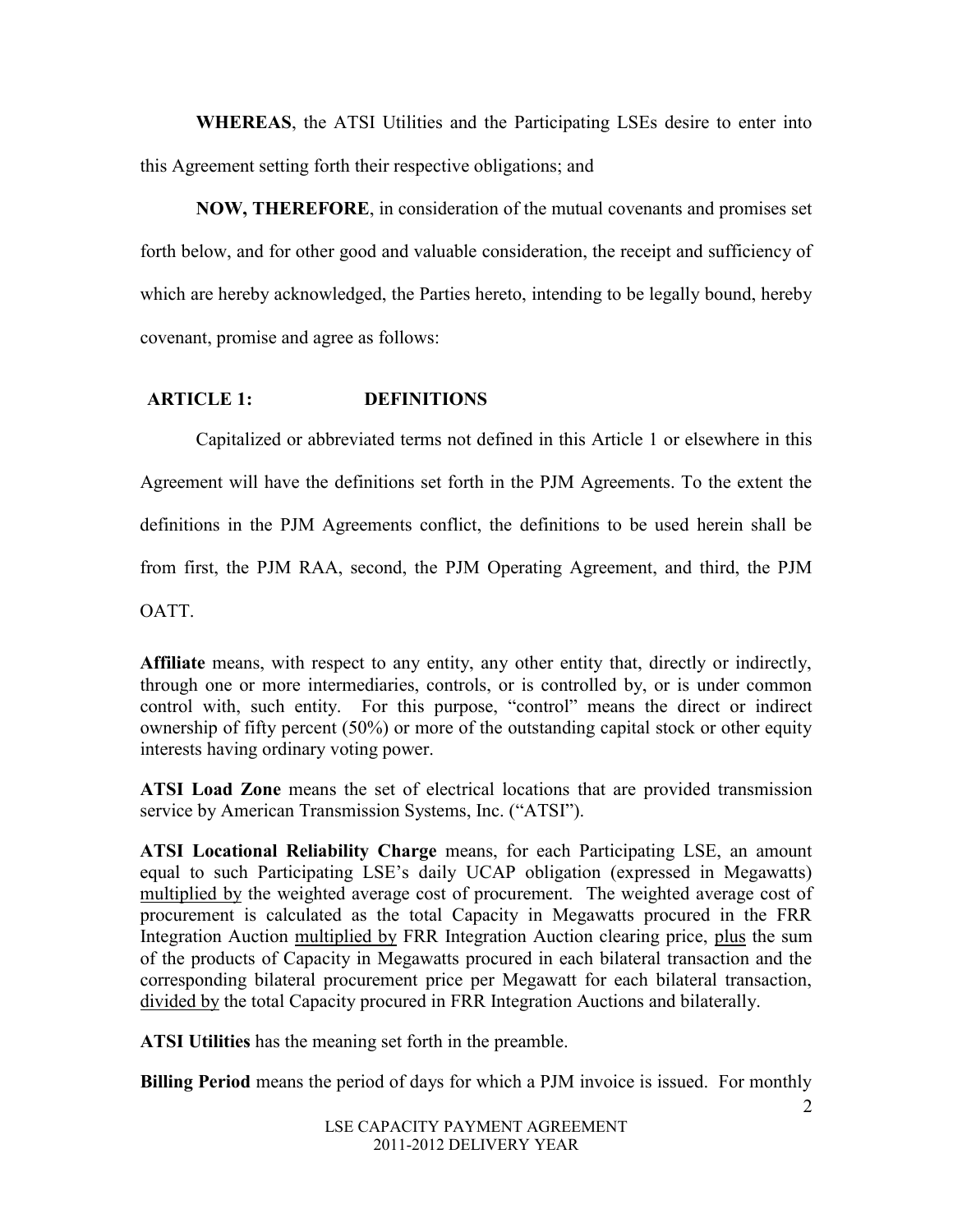billing periods, such Billing Period includes the first day of the calendar month through the last day of the calendar month. For weekly billing periods, such Billing Period includes the first day of the calendar month through the Wednesday prior to the date the invoice is issued.

**Business Day** means any day except a Saturday, Sunday or a day that PJM declares to be a holiday, as posted on the PJM website. A Business Day shall open at 8:00 a.m. and close at 5:00 p.m. prevailing Eastern Time.

**Capacity** means, in the case of a Generation Capacity Resource, "Unforced Capacity" as defined in Section 1.86 of the PJM RAA or, in the case of a Demand Resource or an Energy Efficiency Resource, the "Unforced Capacity" value attributable to any Megawatts of load reduction capability associated with such Demand Resource or Energy Efficiency Resource as such value is determined by PJM in accordance with the PJM Agreements.

**Capacity Obligation** means, with respect to each Participating LSE, the final capacity obligation as calculated by PJM and as will be provided in writing to such Participating LSE by the ATSI Utilities no later than the January  $31<sup>st</sup>$  immediately preceding the Delivery Period; provided, however, that the Capacity Obligation of any Participating LSE that is also an Opt-Out LSE (as defined in the Opt-Out Agreement) shall exclude the amount of the Capacity Obligation (as defined in the Opt-Out Agreement) of such Participating LSE.

**Capacity Supplier** means a supplier of Capacity from which the ATSI Utilities have procured Capacity to satisfy the Capacity requirement for the ATSI Load Zone for the Delivery Period as determined by PJM.

**Charge** means any fee, charge, PJM charge or any other amount that is billable by the ATSI Utilities to the Participating LSE under this Agreement, including the ATSI Locational Reliability Charge, Schedule 9-5 Charges, Schedule 9-6 Charges and Compliance Charges.

**Compliance Charges** means any Capacity Resource Deficiency Charges, Peak-Hour Period Availability Charges, Generation Resource Rating Test Failure Charges, Peak Season Maintenance Compliance Penalty Charges, Load Management Event Penalty Charges and Daily Load Management Test Failure Charges as such charges are defined in the PJM Agreements and the PJM Manuals.

**Confessed Amount** means, with respect to each Participating LSE, the amount in dollars listed in Appendix B.

**Confession of Judgment Event** means a Participating LSE fails to pay the ATSI Utilities any amount due under Sections 2.2 and 9.1 and Article 6.

**Confession of Judgment for Money** means Chapter 2950 of the Pennsylvania Code of Civil Procedure.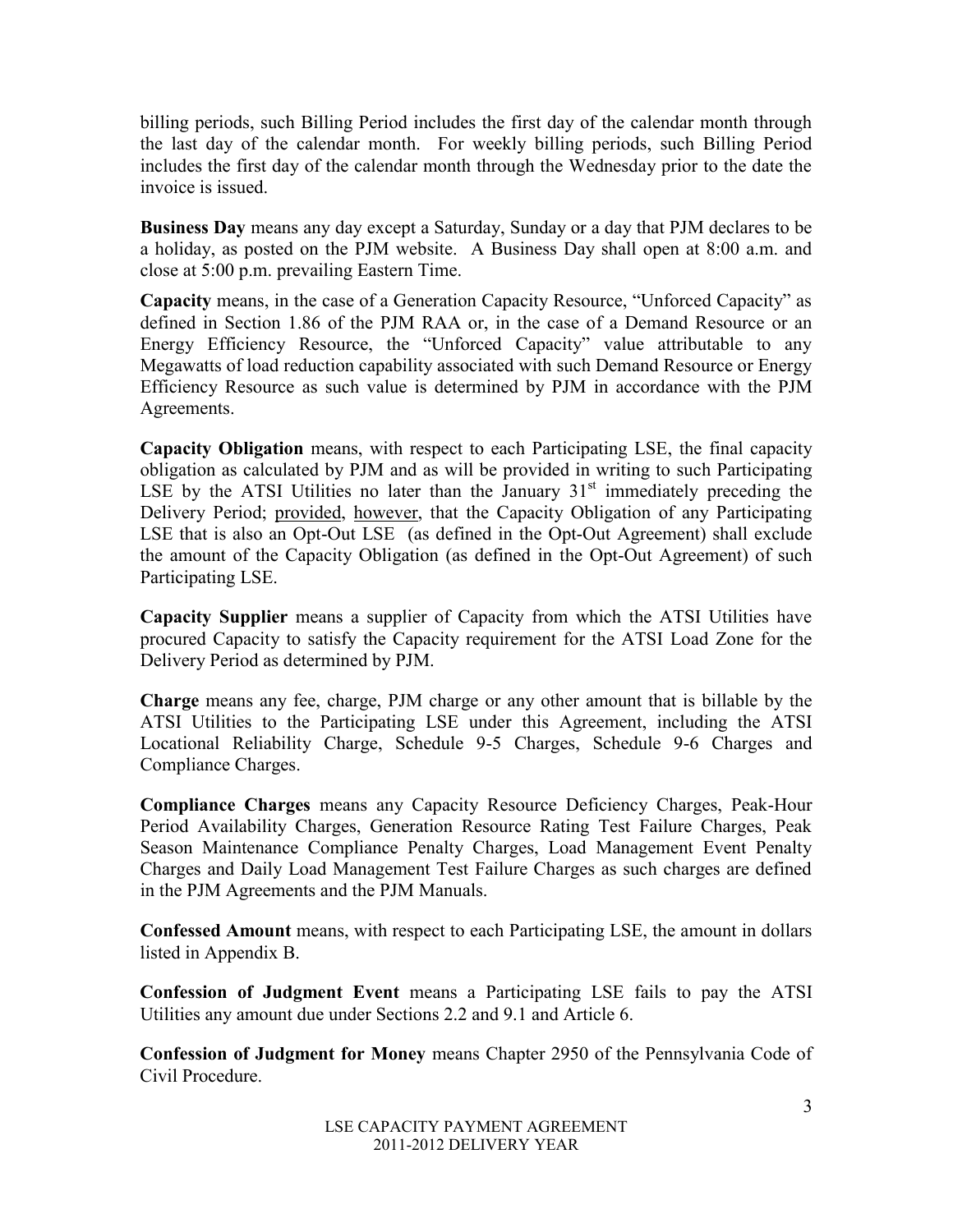**Confession of Judgment for Possession of Real Property** means Chapter 2970 of the Pennsylvania Code of Civil Procedure.

**Delivery Period** means June 1, 2011 at 12:00:01 a.m. prevailing Eastern Time through and including May 31, 2012.

**Disputes** has the meaning set forth in Section 7.1.

**Effective Date** has the meaning set forth in the preamble.

**FRR Integration Auction** means the auction conducted on March 15-19, 2010 whereby the ATSI Utilities procured Capacity for the Delivery Period in accordance with the Realignment Order.

**Governmental Authority** means any federal, state, local, municipal or other governmental entity, authority or agency, department, board, court, tribunal, regulatory commission, or other body, whether legislative, judicial or executive, together or individually, exercising or entitled to exercise any administrative, executive, judicial, legislative, policy, regulatory or taxing authority or power over a Party to this Agreement.

**Interest Index** means the average Federal Funds Effective Rate, defined below, for the period of time the funds are on deposit. The Federal Funds Effective Rate is published daily on the Federal Reserve website [http://www.federalreserve.gov/releases/h15/update/.](http://www.federalreserve.gov/releases/h15/update/)

**Load Serving Entity** or **LSE** has the meaning set forth at Section 1.44 of the PJM RAA.

Letter of Credit means a standby irrevocable letter of credit acceptable to the ATSI Utilities issued by a bank or other financial institution with a minimum "A" senior unsecured debt rating (or, if unavailable, corporate issuer rating) from S&P or a minimum "A2" senior unsecured debt rating (or, if unavailable, corporate issuer rating) from Moody's, in substantially similar form as set forth in Appendix C and including all of the requirements specifically set forth in Section 5.2(b).

**Moody's** means Moody's Investors Service, Inc.

**Opt-Out Agreement** means the Agreement between the ATSI Utilities and each Opt-Out LSE (as defined therein) set forth in Appendix A thereto.

**Participating LSE** has the meaning set forth in the preamble.

Party has the meaning set forth in the preamble to this Agreement, and includes such Party's successors and permitted assigns.

Person means an individual, partnership, joint venture, corporation, limited liability company, trust, association or unincorporated organization, any Governmental Authority, or any other entity.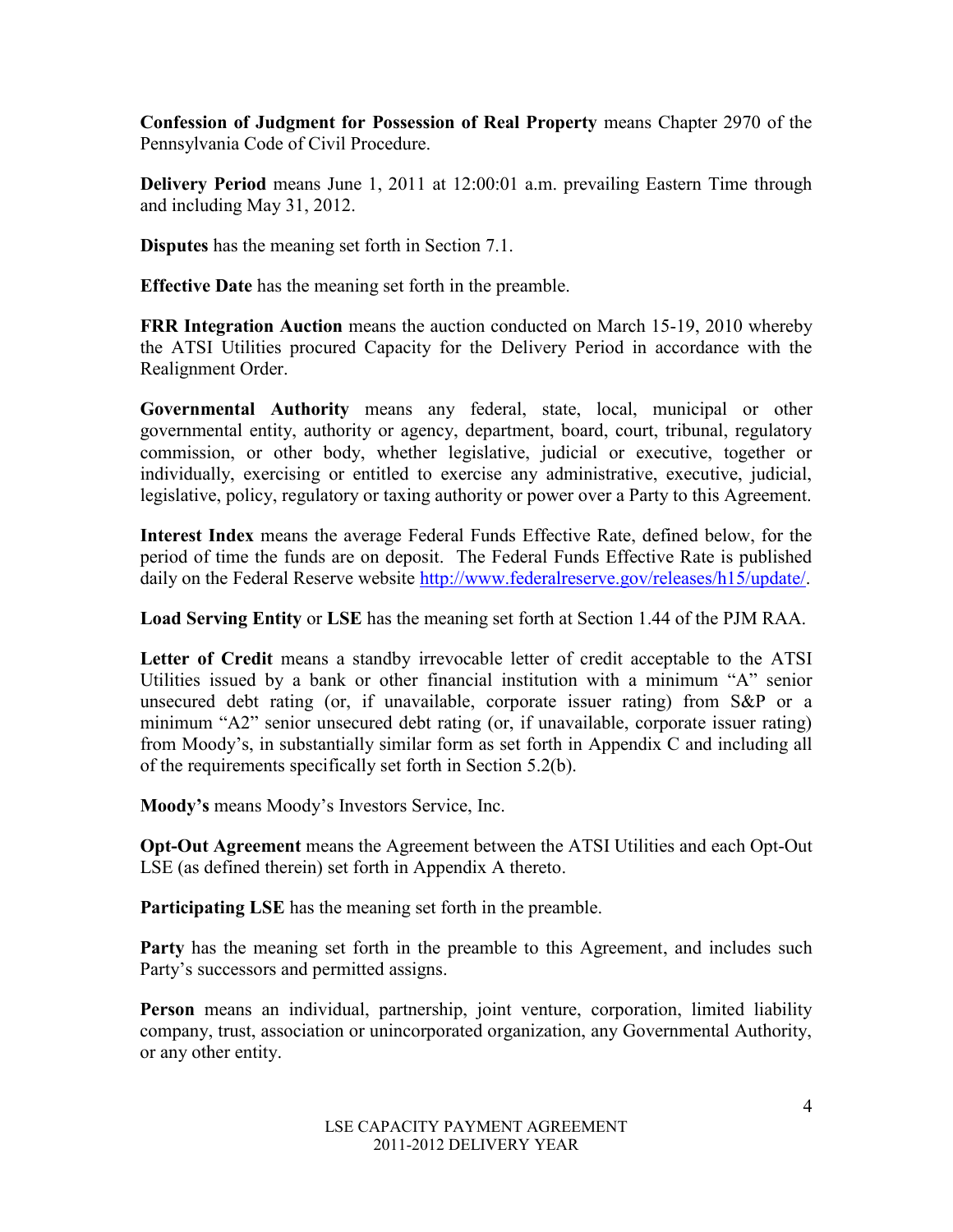**Performance Assurance** means cash or a Letter of Credit provided by a Participating LSE to the ATSI Utilities pursuant to Article 5 to secure its obligations under this Agreement.

**PJM Agreements** means the PJM OATT, the PJM Operating Agreement, and the PJM RAA.

**PJM Balancing Authority** means the collection of generation, transmission, and loads within the metered boundaries of the PJM footprint and for which PJM maintains load resource balance.

**PJM Manual** means a PJM Manual as defined in the PJM Agreements, as such manual may be amended, superseded or replaced from time to time.

**PJM OATT** means the Open Access Transmission Tariff of PJM, as such tariff may be amended, superseded or replaced from time to time.

**PJM Operating Agreement** means the Amended and Restated Operating Agreement of PJM, as such agreement may be amended, superseded or replaced from time to time.

**PJM RAA** means the Reliability Assurance Agreement Among Load Serving Entities in the PJM Region, as such agreement may be amended, superseded or replaced from time to time.

**Realignment Order** has the meaning set forth in the recitals to this Agreement.

**S&P** means Standard and Poor's Rating Services.

**Statement** has the meaning set forth in Section 6.2.

**Taxes** have the meaning set forth in Section 10.8.

**Term** has the meaning set forth in Section 4.1.

**UCC** means the Uniform Commercial Code.

**Warrant of Attorney to Confess** means Section 2323.13 of Title 23 of the Ohio Revised Code.

# **ARTICLE 2: GENERAL TERMS AND CONDITIONS**

# **2.1 ATSI Utilities to Procure and Manage Capacity**

(a) The ATSI Utilities shall procure and manage all the Capacity necessary to

satisfy each Participating LSE's Capacity Obligation for the Delivery Period.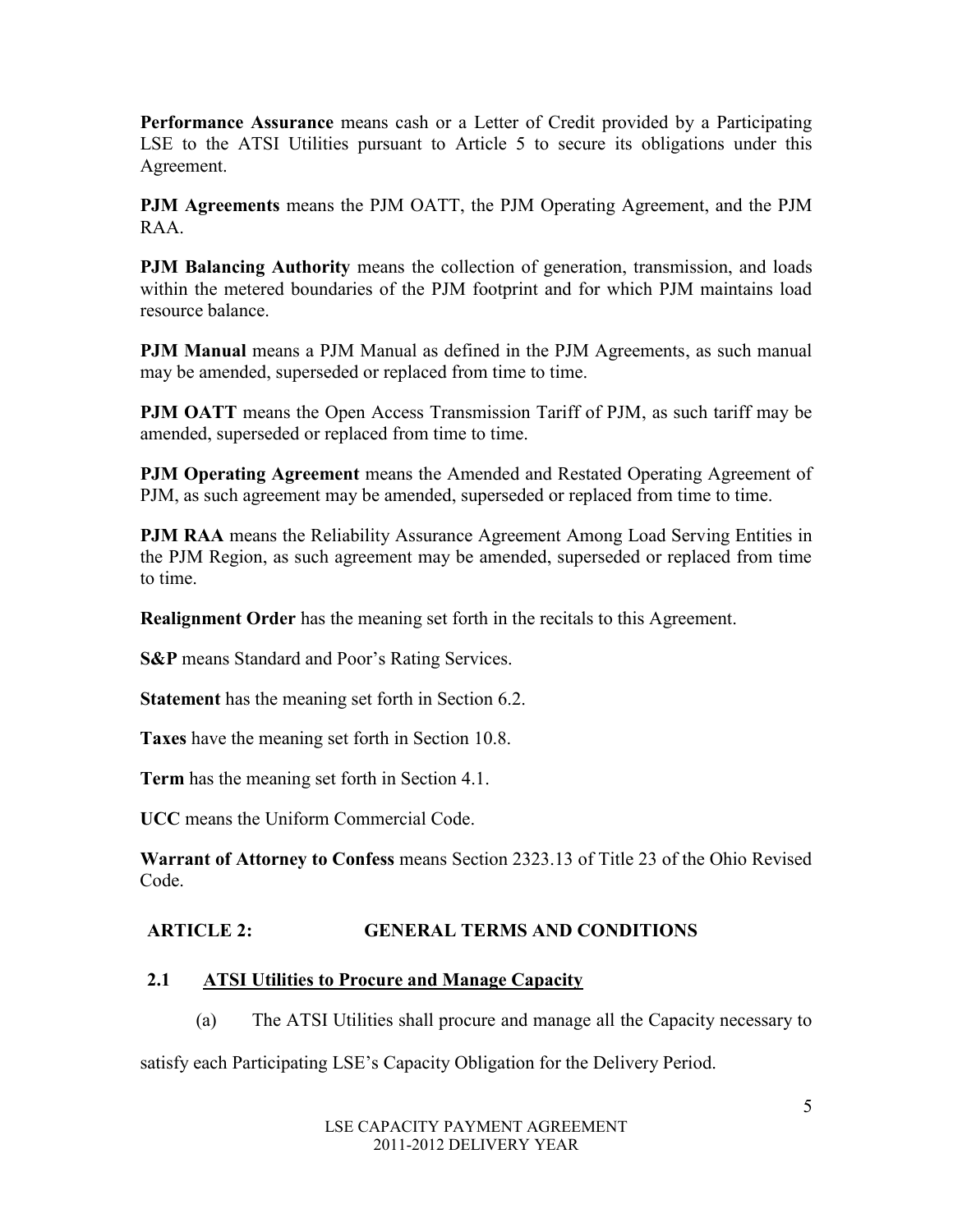## **2.2 Participating LSE's Payment Obligations**

(a) During the Delivery Period, each Participating LSE shall pay all costs, expenses and Charges, including the ATSI Locational Reliability Charge, incurred by the ATSI Utilities as a result of the ATSI Utilities' procurement and management of the Capacity necessary to satisfy the Participating LSE's Capacity Obligation for the Delivery Period. Such costs incurred by the ATSI Utilities shall include those incurred by the ATSI Utilities in performing their obligations under this Agreement.

(b) Each Participating LSE shall pay to PJM all Charges it is billed by PJM for each Billing Period in accordance with Section 6.1 by the payment deadline stated on the PJM invoice.

(c) The obligations of each Participating LSE in this Article 2 and as otherwise set forth in this Agreement shall be several, but not joint.

#### **2.3 PJM Membership; PJM Protocols and Requirements**

(a) At all times during the Delivery Period, each Participating LSE shall be a member in good standing of PJM and qualified by PJM as a "Market Buyer" pursuant to the PJM Agreements.

(b) At all times during the Delivery Period, each Participating LSE shall be bound by the PJM Agreements, PJM Manuals and any other operating instructions, policies and procedures set forth by the ATSI Utilities and/or PJM as may be necessary to implement this Agreement and as may be necessary or convenient for the ATSI Utilities to procure and manage Capacity to satisfy the Capacity Obligation for such Participating LSE.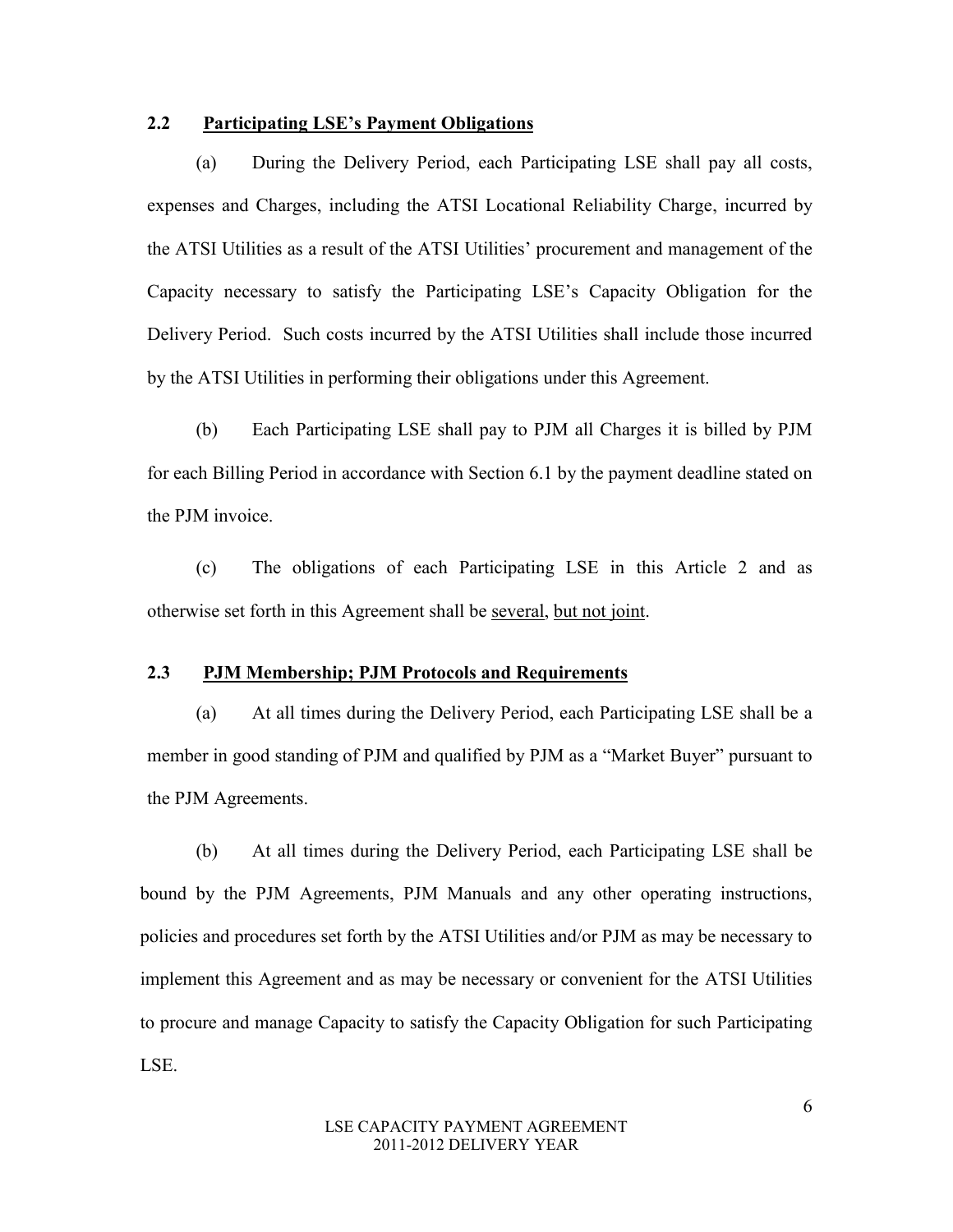## **2.4 Notice of Non-Compliance**

(a) Each Participating LSE shall promptly, but in any event within one (1) Business Day, notify the ATSI Utilities (in accordance with the notice provisions at Section 10.1) of its failure to timely perform any obligation under this Agreement, including but not limited to (i) its obligation to pay the Charges pursuant to this Article 2 and (ii) its obligations to provide and maintain adequate Performance Assurance pursuant to Article 5.

(b) Each Participating LSE shall promptly, but in any event within three (3) Business Days following the date on which it gains actual knowledge of any such event or circumstance, notify the ATSI Utilities (in accordance with the notice provisions at Section 10.1) of any event or circumstance which such Participating LSE reasonably believes could adversely impact its ability to timely perform any obligation under this Agreement.

(c) If any Participating LSE becomes aware that any of the representations or warranties in Article 3 are no longer true and correct at any time during the Term, or of any event that may reasonably be expected to cause any of such representations or warranties to become no longer true and correct in the future, such Participating LSE shall immediately (but in any event within three (3) Business Days following the date on which it gains actual knowledge thereof) notify the ATSI Utilities in accordance with the notice provisions at Section 10.1.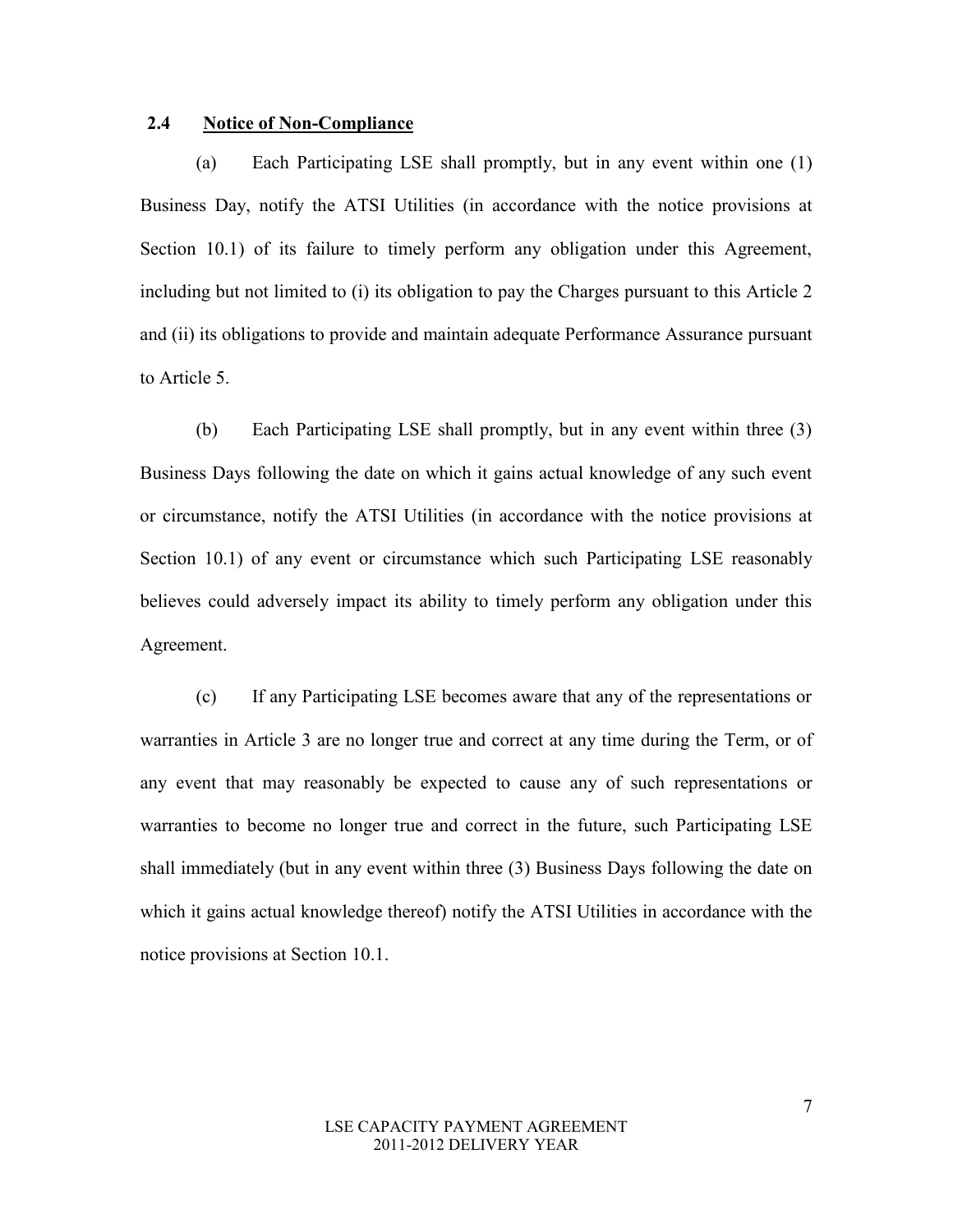## **2.5 Regulatory Authorizations**

(a) Each Participating LSE shall obtain and maintain throughout the Delivery Period all regulatory authorizations necessary to perform its respective obligations under this Agreement.

(b) Each Participating LSE shall cooperate in good faith with the ATSI Utilities in any regulatory compliance efforts as may be required to maintain the ongoing legitimacy and enforceability of the terms of this Agreement and to fulfill any regulatory reporting requirement in connection with this Agreement before FERC or any other Governmental Authority.

## **ARTICLE 3: REPRESENTATIONS AND WARRANTIES**

Each Participating LSE hereby represents and warrants to the ATSI Utilities as follows:

(a) it is duly organized, validly existing and in good standing under the laws of its jurisdiction of organization and is duly registered and authorized to do business and is in good standing in all states in which it does business;

(b) it has all requisite power and authority to execute and deliver this Agreement, to carry on the business to be conducted by it under this Agreement and to enter into and perform its obligations hereunder;

(c) the execution, delivery and performance of this Agreement are within its powers, have been duly authorized by all necessary action and do not violate any of the terms and conditions in its governing documents, any contracts to which it is a party or any law, rule, regulation, order or decree of any Governmental Authority;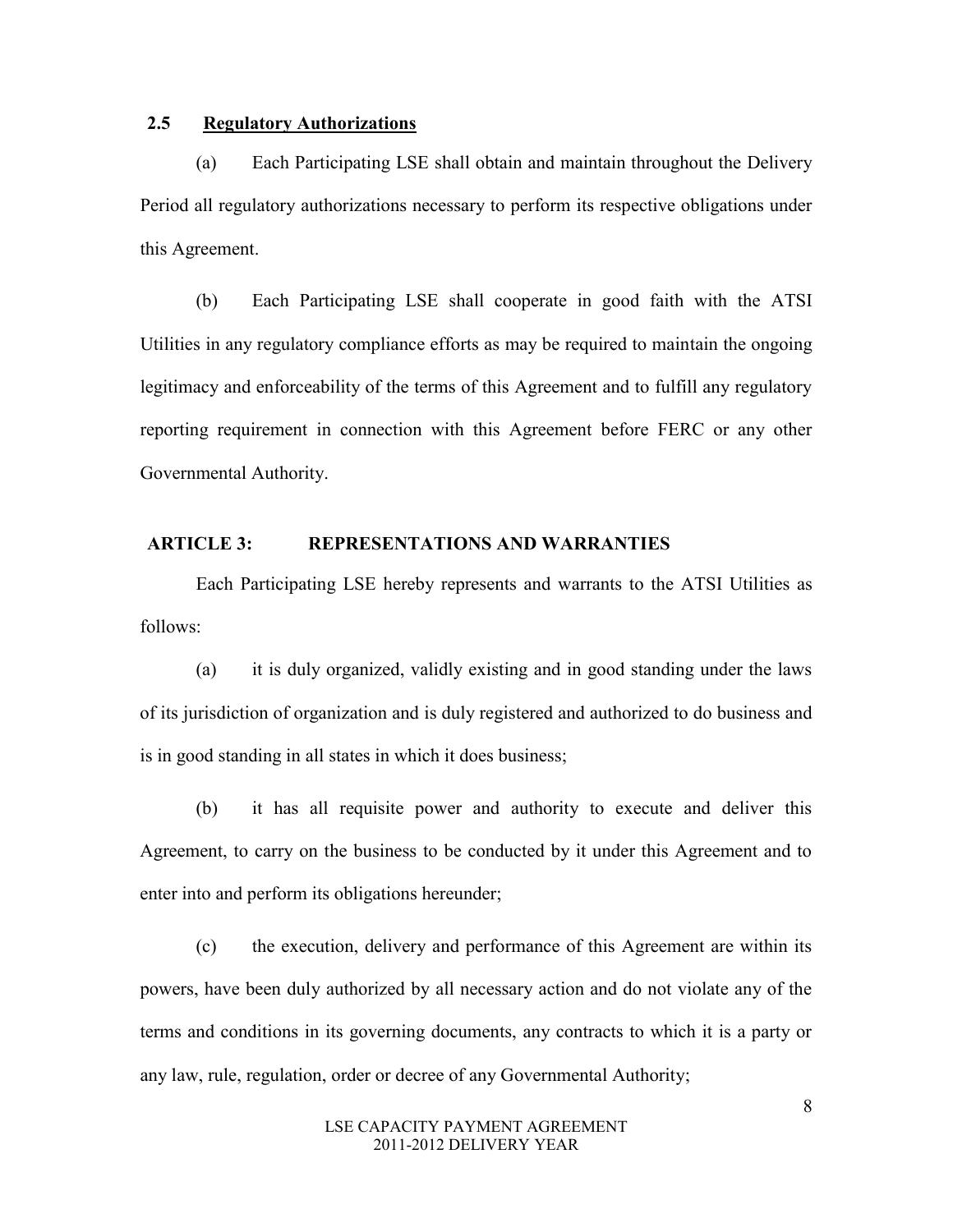(d) this Agreement is the legal, valid and binding obligation of such Participating LSE, enforceable in accordance with its terms, except insofar as such enforcement may be affected by bankruptcy, insolvency, moratorium or other laws affecting creditors' rights generally;

(e) as of the commencement of the Delivery Period, it has duly obtained all authorizations from any Governmental Authority necessary for it to perform its obligations under this Agreement;

(f) there are no pending, or to its knowledge threatened, actions, suits or proceedings against it or any of its Affiliates, or any legal proceedings before any Governmental Authority that could reasonably be expected to adversely affect its ability to perform its obligations under this Agreement;

(g) it is not relying upon the advice or recommendations of any other Party in entering into this Agreement, it is capable of understanding, understands and accepts the terms, conditions and risks of this Agreement, and no other Party is acting as a fiduciary for or advisor to it in respect of this Agreement;

(h) it is not in violation of any law, rules, regulations, ordinances or judgments of any Governmental Authority which could reasonably be expected to adversely affect its ability to perform its obligations under this Agreement;

(i) as of the commencement of the Delivery Period, it is (i) a member in good standing of PJM and (ii) qualified as a "Market Buyer" pursuant to the PJM Agreements; and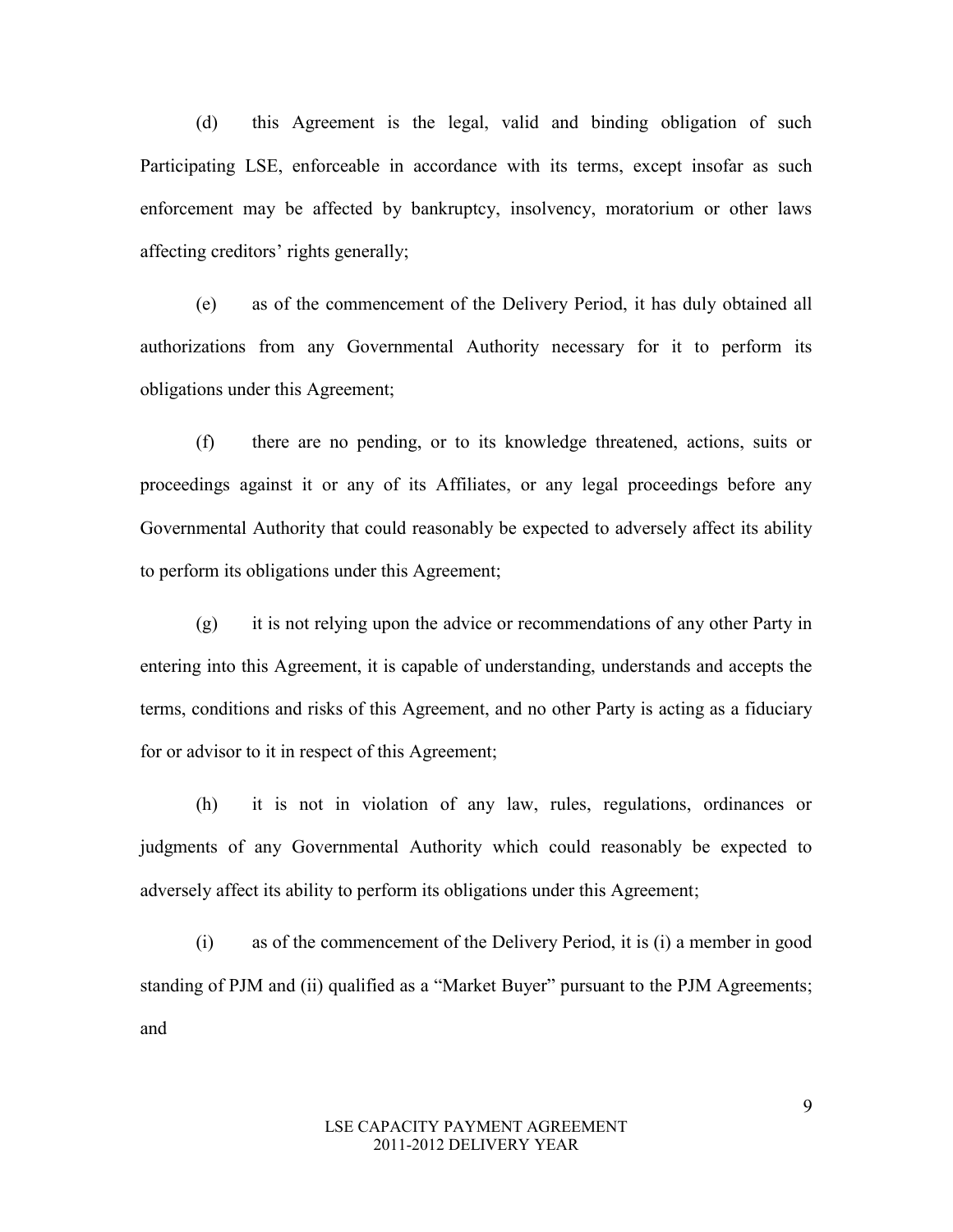(j) it is knowledgeable and capable of adhering to all PJM-related protocols necessary to conduct its business.

#### **ARTICLE 4: TERM; SURVIVAL OF OBLIGATIONS**

## **4.1 Term**

(a) The term of this Agreement will commence upon the Effective Date and continue through the end of the Delivery Period (the "Term").

(b) Notwithstanding anything contained in this Agreement, if the ATSI Utilities determine that PJM does not have operational control over the American Transmission System, Incorporated's transmission system on or before the commencement of the Delivery Period, this Agreement shall terminate and any Performance Assurance held by the ATSI Utilities shall be returned to the Participating LSEs within thirty (30) Business Days of such determination.

## **4.2 Survival of Obligations**

Termination of this Agreement for any reason shall not relieve any Participating LSE of any obligation accruing on or prior to such termination. Any termination of this Agreement as between the ATSI Utilities and a Participating LSE shall not relieve or otherwise affect the ATSI Utilities or other Participating LSEs with respect to their other obligations under this Agreement, absent a written agreement to the contrary among the remaining parties. All provisions of this Agreement which must, in order to give full force and effect to the rights and obligations of the Parties, survive the termination or expiration of this Agreement shall so survive, including all provisions of Articles 5, 7, 8, 9, and 10 and Sections 4.2 and  $6.2(g)$ , in accordance with the terms thereof.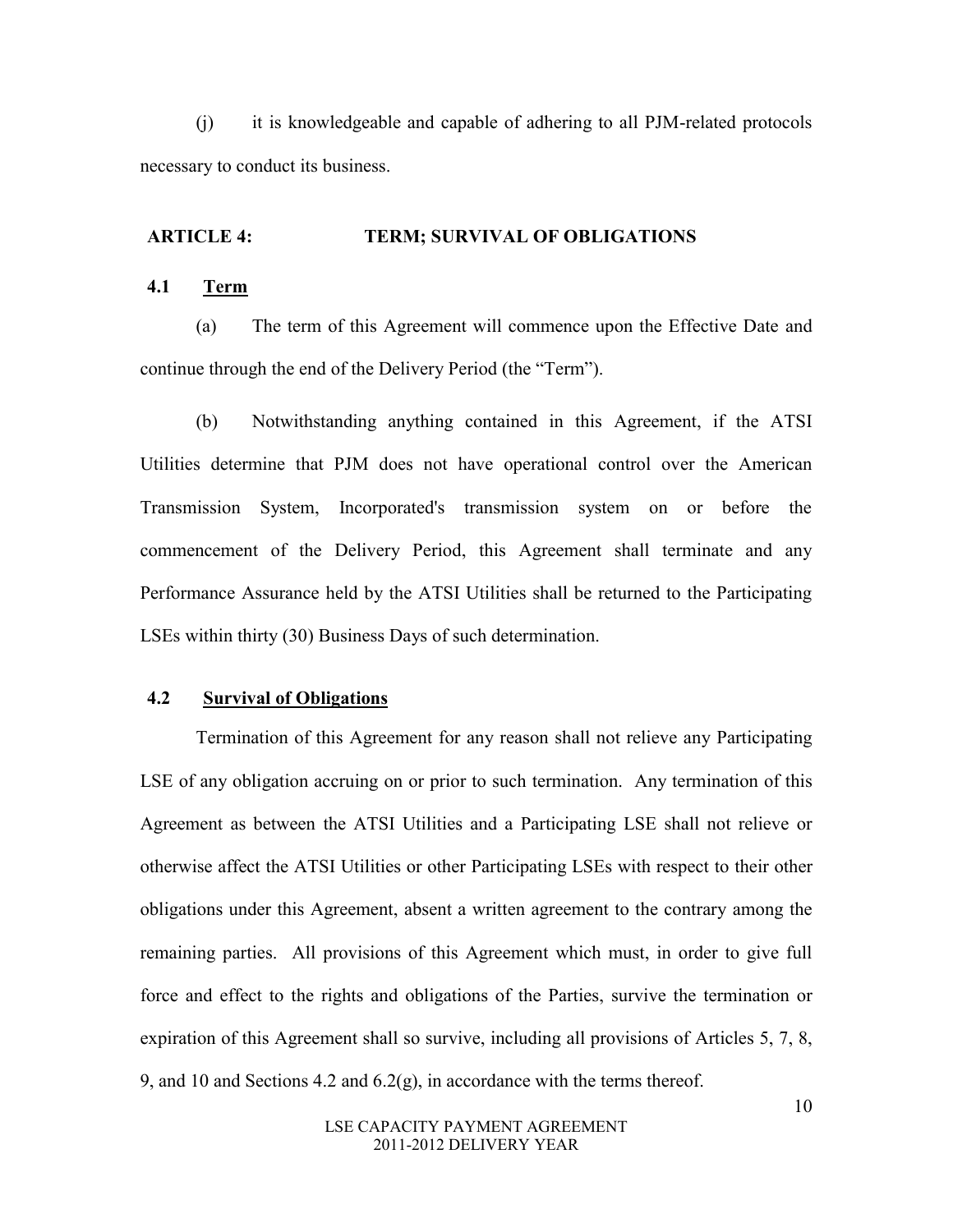### **ARTICLE 5: PERFORMANCE ASSURANCE**

## **5.1 Performance Assurance**

If a Participating LSE's Capacity Obligation is 100 MW or greater (as calculated by PJM on or prior to the commencement of the FRR Integration Auction), then each such Participating LSE agrees that it will post \$1,000,000 in Performance Assurance within one (1) Business Day of the Effective Date. If a Participating LSE's Capacity Obligation is less than 100 MW (as calculated by PJM on or prior to the commencement of the FRR Integration Auction), then each such Participating LSE agrees that it will post \$500,000 in Performance Assurance within one (1) Business Day of the Effective Date. The ATSI Utilities will hold the Performance Assurance through the end of the Delivery Period and shall return such Performance Assurance, along with, in the case of cash, any interest thereon calculated in accordance with Section 5.4, to the Participating within thirty (30) Business Days of the expiration of the Delivery Period.

## **5.2 Acceptable Forms of Security**

At each Participating LSE's choice, the following are deemed to be acceptable for posting Performance Assurance:

(a) cash credited to a deposit account of the ATSI Utilities; and

(b) a Letter of Credit, which shall state that such Letter of Credit will renew automatically for successive one-year or shorter periods, until terminated upon at least ninety (90) days' prior written notice from the issuing financial institution. If the ATSI Utilities receive notice from the issuing financial institution that the Letter of Credit is being cancelled, the Participating LSE will be required to provide a substitute Letter of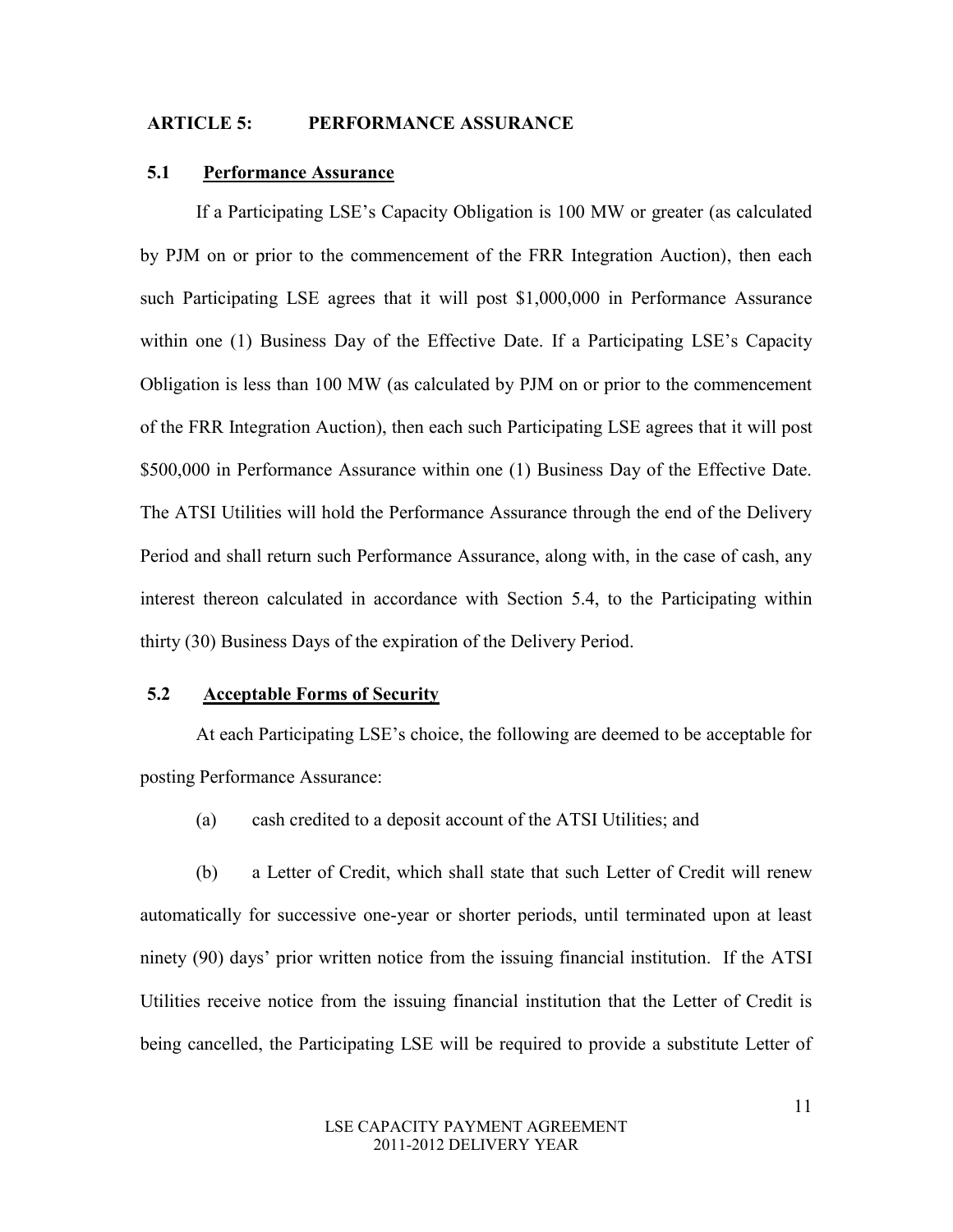Credit from an alternative bank satisfying the minimum credit rating set forth in the definition of "Letter of Credit". The receipt of the substitute Letter of Credit must be effective as of the cancellation date and delivered to the ATSI Utilities thirty (30) days before the cancellation date of the original Letter of Credit. If the Participating LSE fails to supply a substitute Letter of Credit as required, then the ATSI Utilities will have the right to draw on the existing Letter of Credit and to hold the amount as Performance **Assurance** 

If the credit rating of a bank or other financial institution from which a Participating LSE has obtained a Letter of Credit falls below the levels set forth in the definition of "Letter of Credit", the Participating LSE will immediately notify the ATSI Utilities and, within one (1) Business Day of the failure of the financial institution to meet the required credit rating, obtain a suitable Letter of Credit from another bank or other financial institution that meets those standards, unless such period is extended in writing by ATSI Utilities. If the Participating LSE fails to supply a substitute Letter of Credit as required, then the ATSI Utilities will have the right to draw on the existing Letter of Credit and to hold the amount as Performance Assurance.

Notwithstanding anything in this Agreement to the contrary, the ATSI Utilities may exercise any rights or claims to any Performance Assurance posted, delivered or pledged to them under this Agreement, before, after, concurrently with, or to the exclusion of, any other Performance Assurance posted, delivered or pledged to the ATSI Utilities.

## **5.3 Grant of Security Interest; Remedies**

12 LSE CAPACITY PAYMENT AGREEMENT To secure its obligations under this Agreement, each Participating LSE hereby

2011-2012 DELIVERY YEAR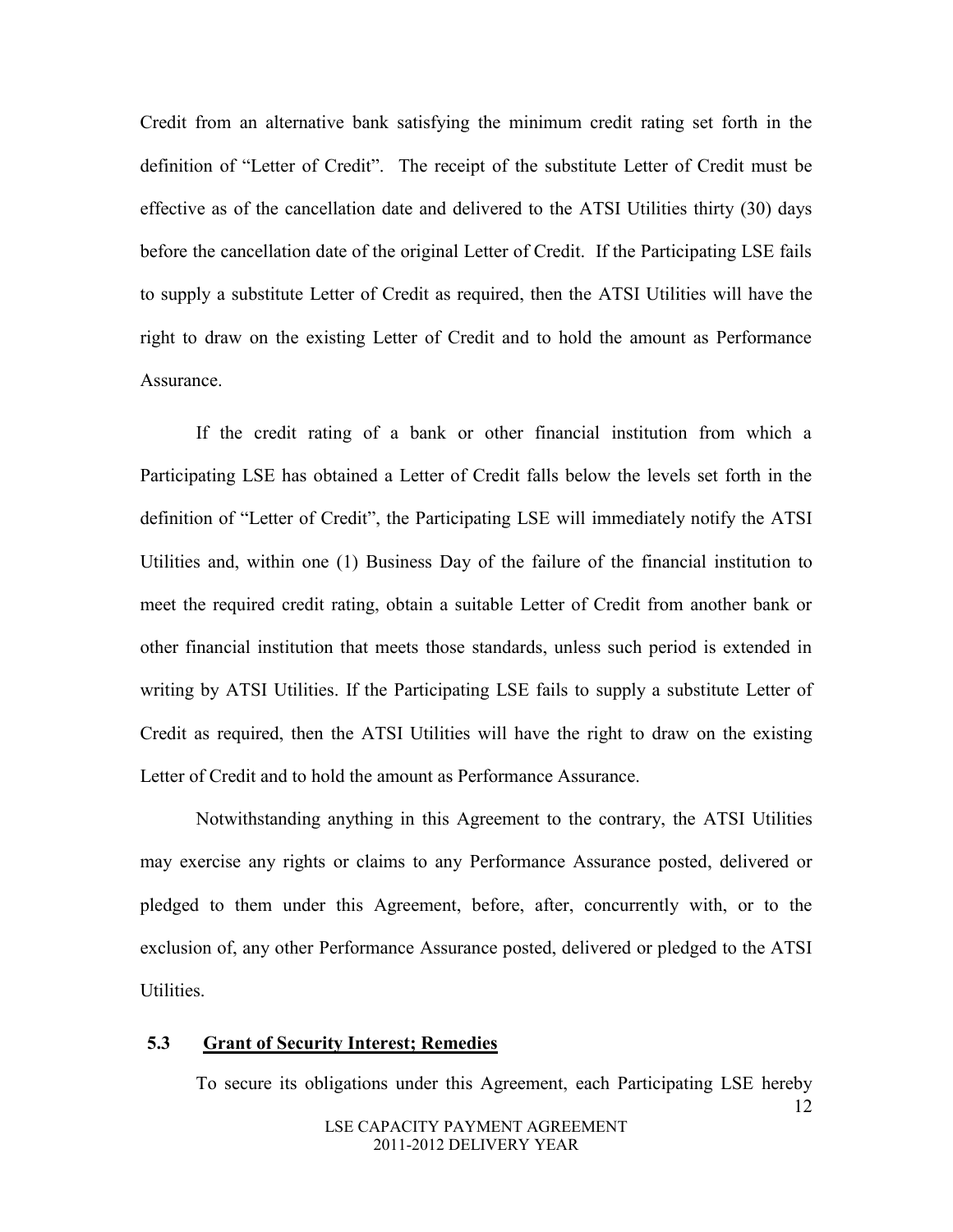grants to the ATSI Utilities a present and continuing security interest in, and lien on (and right of setoff against), its right, title and interest, whether now owned or hereafter acquired or arising, in (i) all securities, instruments (including promissory notes), money (each of the foregoing terms as defined in the UCC), cash and other tangible property delivered by such Participating LSE (or its agents or custodians) to and held by the ATSI Utilities and (ii) all proceeds (as defined in the UCC) of any and all of the foregoing. Each Participating LSE agrees to take such action as reasonably required to create and perfect the ATSI Utilities' first priority security interest in, and lien on (and right of setoff against), such Performance Assurance and any and all proceeds resulting therefrom or from the liquidation thereof.

Upon or at any time after the occurrence or deemed occurrence and during the continuation of default by a Participating LSE of its obligation under this Agreement or a misrepresentation by it, the ATSI Utilities may do any one or more of the following in any order: (i) exercise any of the rights and remedies of the ATSI Utilities, including the right to set-off and liquidation, against any and all Performance Assurance or other collateral of such Participating LSE in the possession of the ATSI Utilities, including any such rights and remedies under law then in effect, free from any claim or right of any nature whatsoever of such Participating LSE and (ii) draw on any outstanding Letter of Credit provided by such Participating LSE. The ATSI Utilities will apply the proceeds of the Performance Assurance realized upon the exercise of such rights or remedies to reduce such Participating LSE's obligation under this Agreement, and such Participating LSE shall remain liable for any amounts owing to the ATSI Utilities after such application, subject to the ATSI Utilities' obligation to return any surplus proceeds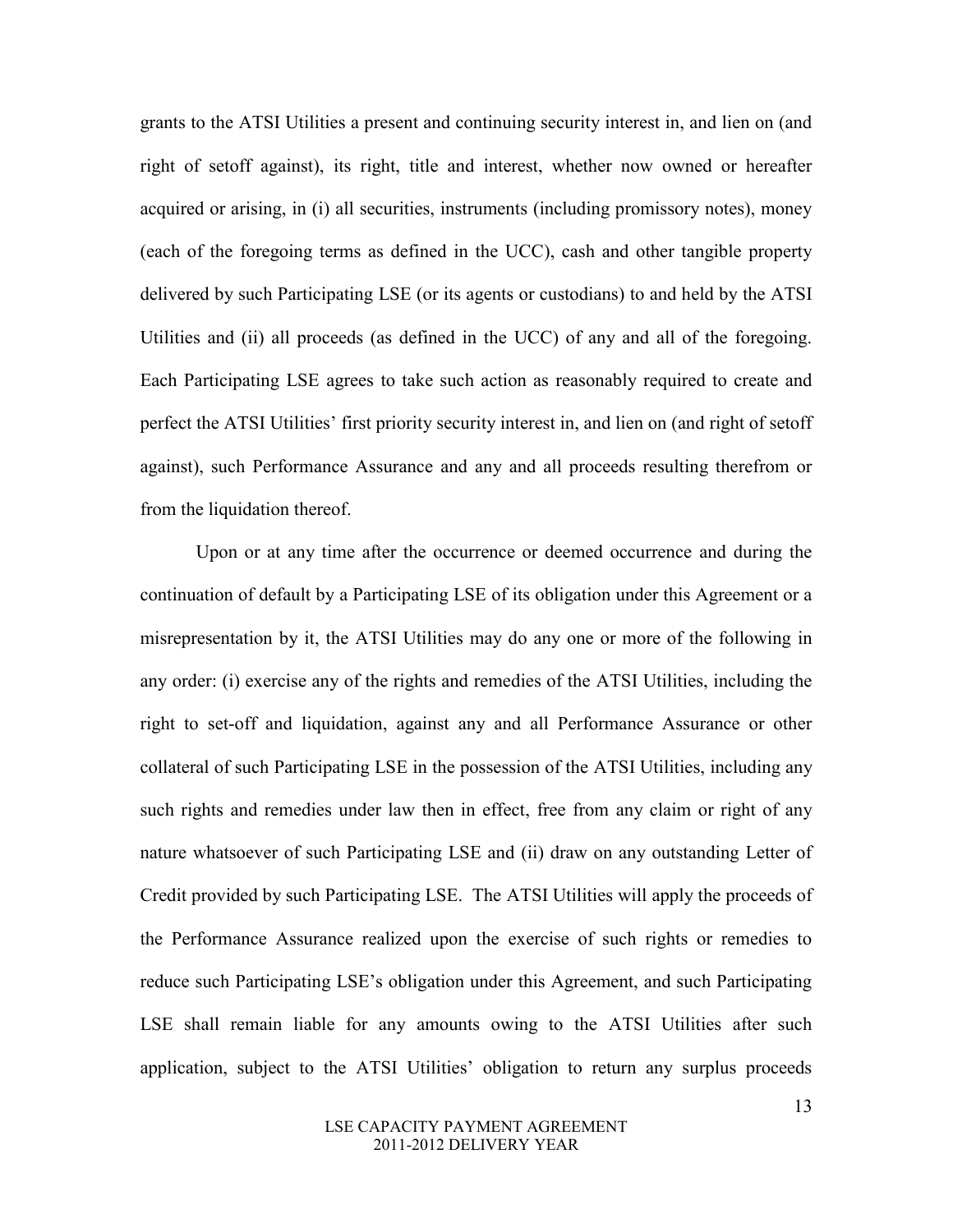remaining after all such obligations are satisfied in full.

All notices, demands or requests regarding Performance Assurance or deposit transfers shall be sent in accordance with Section 10.1.

## **5.4 Interest on Cash Held by ATSI Utilities**

The ATSI Utilities will pay simple interest calculated at the lower of the Interest Index or six percent (6%) per annum on all cash held by the ATSI Utilities pursuant to this Agreement.

#### **ARTICLE 6: BILLING AND SETTLEMENT**

#### **6.1 PJM Billing**

(a) For each Billing Period, PJM will (x) invoice each Participating LSE its ATSI Locational Reliability Charges, Schedule 9-5 Charges and Schedule 9-6 Charges and any other applicable charges for such Billing Period, as determined by PJM, and (y) assess to the ATSI Utilities a corresponding credit after PJM receives payment for such charges from the Participating LSEs.

(b) For each Billing Period, to the extent applicable, PJM will on each Participating LSE's invoice, assess a credit in connection with Compliance Charges assessed to Capacity Suppliers and allocated to such Participating LSE in accordance with the PJM Agreements and PJM Manuals.

## **6.2 ATSI Utilities Statement**

 In the event that the ATSI Utilities are required to make payment to PJM due to any Participating LSE's failure to perform its obligations under this Agreement: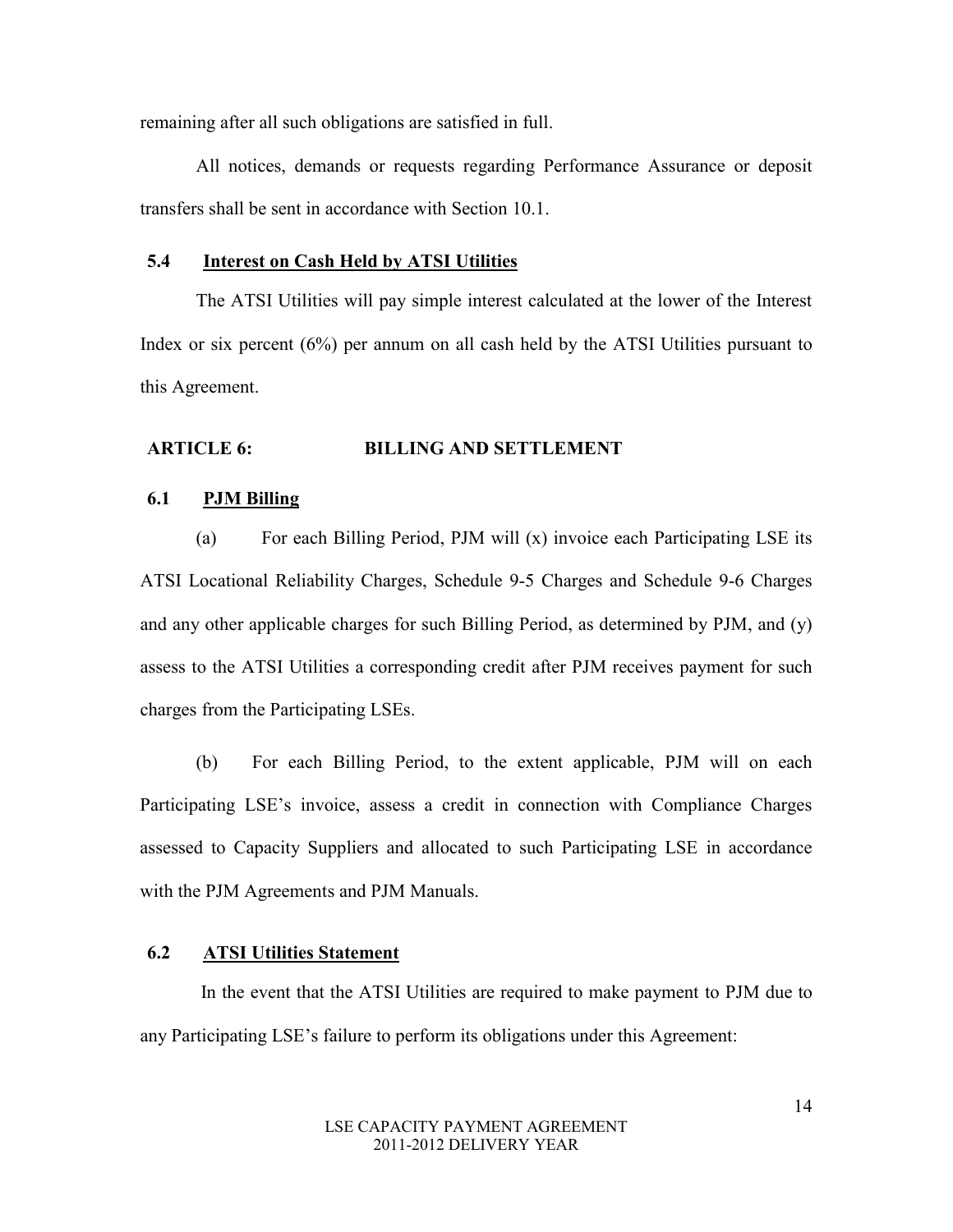(a) The ATSI Utilities will prepare and provide an invoice to such Participating LSE, which will show all amounts due to the ATSI Utilities (the "Statement"). The ATSI Utilities will specify in each Statement how the amounts will be allocated among the ATSI Utilities.

(b) The Participating LSE will make payment within ten (10) Business Days of receipt of the Statement.

(c) All payments shall be subject to adjustment for any arithmetic errors, computation errors, or other errors, provided that the errors become known within one (1) year of the end of the Term.

(d) The Participating LSE shall make payments of funds by electronic transfer to a bank designated by the ATSI Utilities.

(e) If a good faith dispute arises between the ATSI Utilities and the Participating LSE regarding a Statement, the Participating LSE shall be obligated to pay only the undisputed portion of the Statement when due, and shall present the dispute in writing and submit supporting documentation to the ATSI Utilities within thirty (30) calendar days from the date of the Statement in dispute. Statement disputes must be addressed promptly, and in accordance with the dispute resolution procedures set forth in Article 7. Upon resolution of a Statement dispute, any payments made to the ATSI Utilities will include simple interest on the payment at the lower of the Interest Index or six percent (6%) per annum payable from the date that notice of a Statement dispute was received by the ATSI Utilities.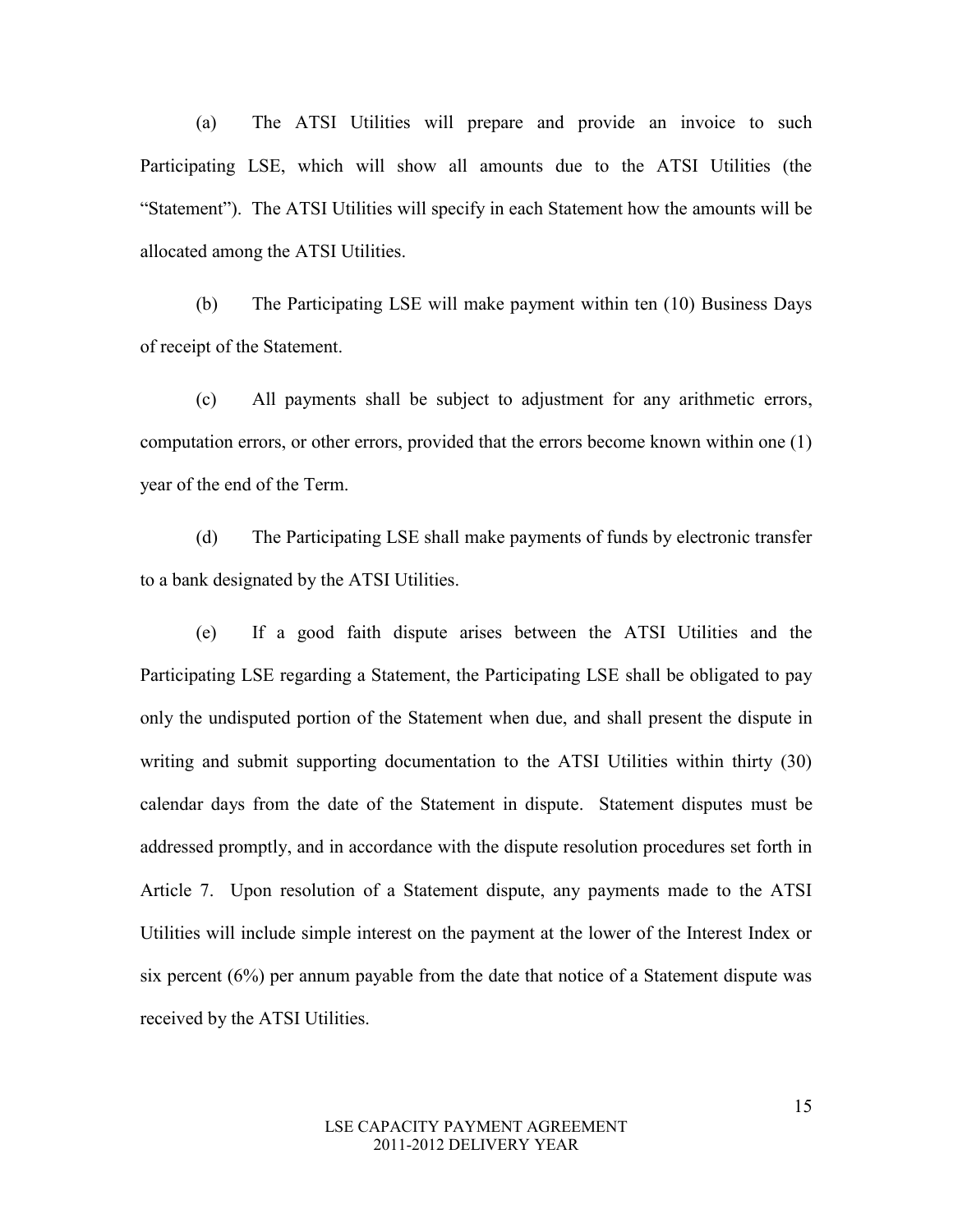(f) If payment is made to the ATSI Utilities after the due date shown on the Statement, a late fee will be added to the undisputed unpaid balance until the entire Statement is paid. This late fee will be calculated at the prime rate J.P. Morgan Chase  $\&$ Co. (or, if not available, another financial institution selected by the ATSI Utilities) charges commercial borrowers plus three percent (3%) per annum.

(g) In the event of a good faith dispute regarding any Statement, each Participating LSE will have the right to verify, at its sole expense, the accuracy of the Statement or the calculation of the payment due by obtaining copies of the relevant portions of the books and records of the applicable ATSI Utility. The right of verification will survive for one (1) year following the end of the Term.

(h) Notwithstanding anything to the contrary contained in this Section 6.2, the determination of the allocation among the ATSI Utilities of amounts due and owing to the ATSI Utilities, as set forth in a Statement, will be final and binding, absent manifest error.

(i) Any of the Participating LSEs' payment obligations to the ATSI Utilities under this Agreement shall be unconditional, shall made in immediately available funds, without deductions, set-off or counterclaims on the date on which such payment is due.

## **ARTICLE 7: DISPUTE RESOLUTION; SUBMISSION TO JURISDICTION**

## **7.1 Negotiation**

Any dispute, controversy or claim arising out of or relating to this Agreement or the breach, termination or validity thereof, but not including any claim based on the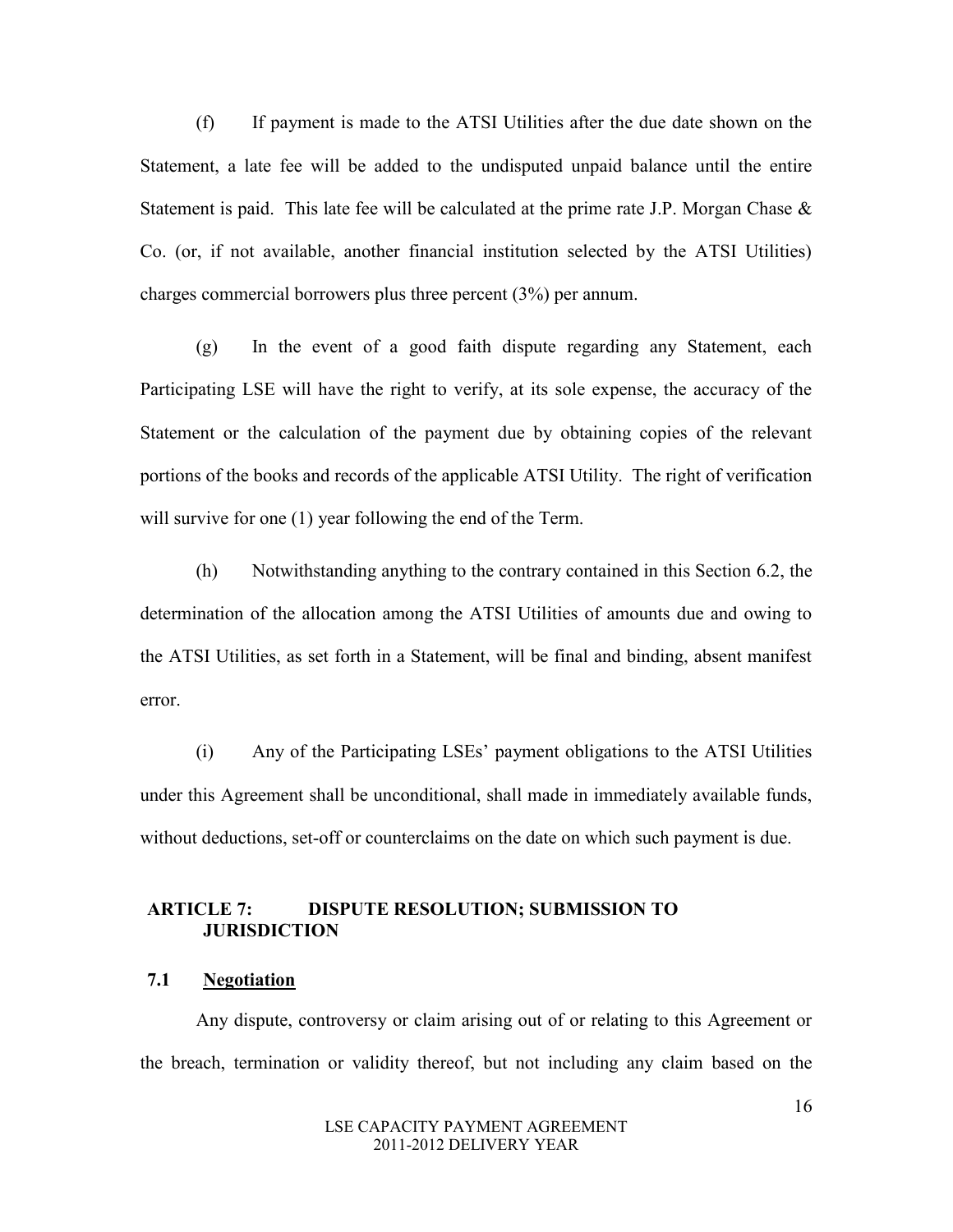occurrence of a Confession of Judgment Event, ("Dispute") shall be subject to the dispute resolution procedures specified in this Article 7. If any Dispute arises between any Parties in connection with this Agreement, such Parties in Dispute shall first attempt to resolve such Dispute by negotiation. The disputing Parties shall comply with the procedures in this Section 7.1 before commencing litigation under Section 7.2. When any such Dispute arises, a disputing Party shall deliver a written notice of Dispute to the other Party or Parties involved in the Dispute in accordance with the notice procedures set forth in Section 10.1, such notice of Dispute to include the nature of the Dispute, the amount involved, if any, and the remedies sought. Within ten (10) Business Days after the receipt of such notice, members of the senior management of the Parties in dispute shall meet in person or by telephone to discuss the Dispute. If such Parties have not resolved such Dispute for any reasons within thirty (30) days after receipt of the notice of dispute, then any such Party may bring such action at law or in equity as it deems necessary or desirable, in accordance with the provisions of Section 7.2. Any amounts that are owed by one Party to another Party as a result of resolution of a Dispute pursuant to this Section 7.1 shall be paid within two (2) Business Days of such resolution and the payment shall include interest calculated at the Interest Index from the original due date through the date of payment.

#### **7.2 Formal Dispute Resolution**

All Disputes between the Parties that are not resolved in accordance with Section 7.1 shall be submitted to any of the courts of competent jurisdiction located in Summit County, Ohio, which courts shall have exclusive jurisdiction to settle such Disputes. Each Party hereto unconditionally and irrevocably agrees to submit to the jurisdiction of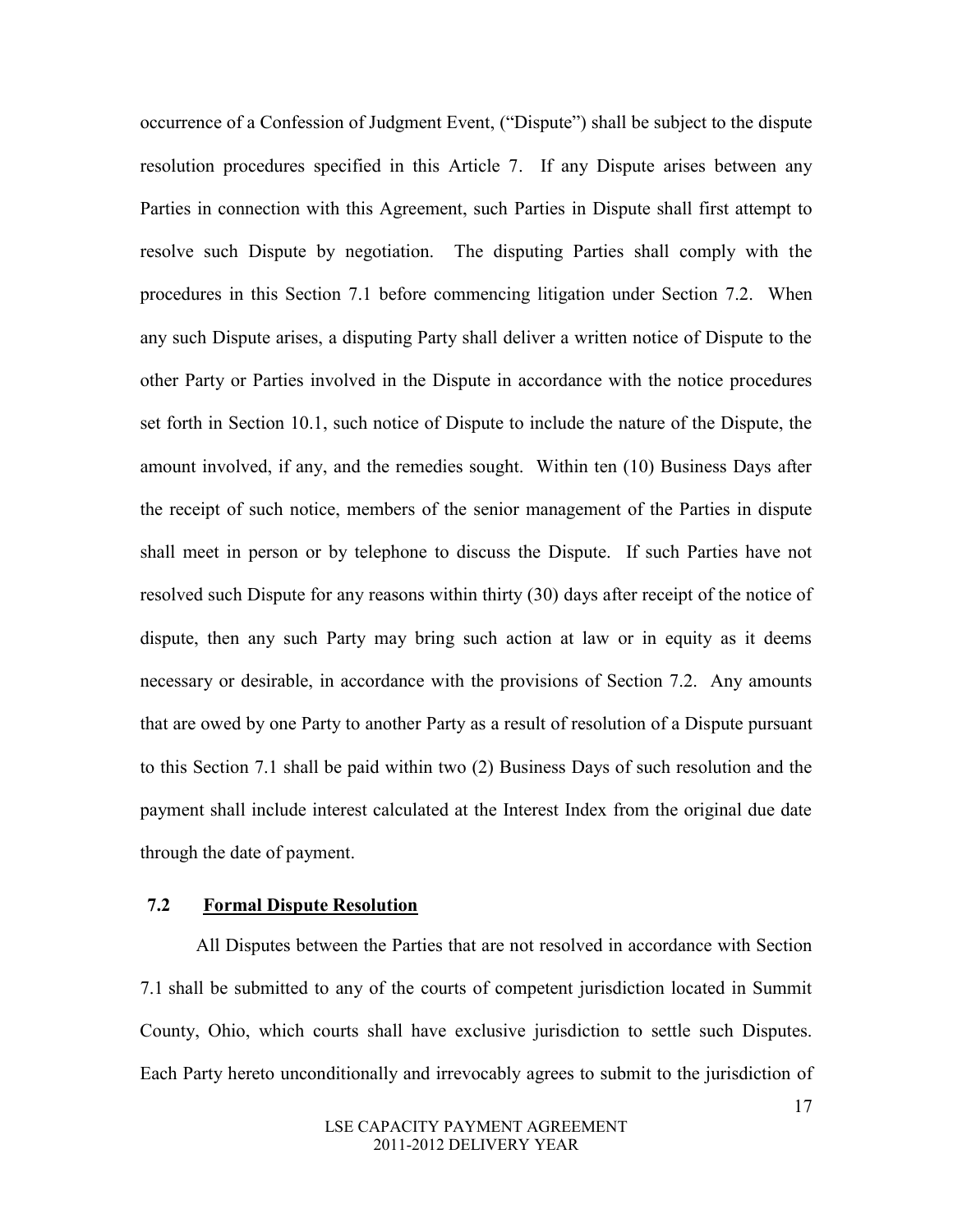the aforesaid courts for the purpose of any such proceedings and unconditionally and irrevocably waives any objections which they may have now or in the future to the jurisdiction of such courts including without limitation objections by reason of lack of personal jurisdiction, improper venue or inconvenient forum.

#### **ARTICLE 8: LIMITATION OF LIABILITY**

 Except to the extent expressly set forth in this Agreement, including Articles 5 and 9, except for each Participating LSE's obligation to reimburse and indemnify the ATSI Utilities for Charges and other costs and expenses incurred by the ATSI Utilities in procuring and managing Capacity under this Agreement, as between the ATSI Utilities and each Participating LSE, each Party will be liable to the other for direct damages incurred as a result of such Party's failure to comply with this Agreement and no Party will have any liability to the other Party for consequential, indirect, special or punitive damages, including lost profits or lost revenues, arising out of such Party's failure to comply with its obligations under this Agreement. Notwithstanding anything to the contrary in this Agreement, nothing herein shall impose any obligations or liability from one Participating LSE to any other Participating LSE.

## **ARTICLE 9: INDEMNIFICATION**

#### **9.1 Indemnification**

(a) Each Participating LSE must defend (at the ATSI Utilities' option), indemnify and hold harmless the ATSI Utilities, their shareholders, board members, directors, officers and employees, agents and attorneys from and against (a) any Charges assessed to the ATSI Utilities by PJM which are attributable to such Participating LSE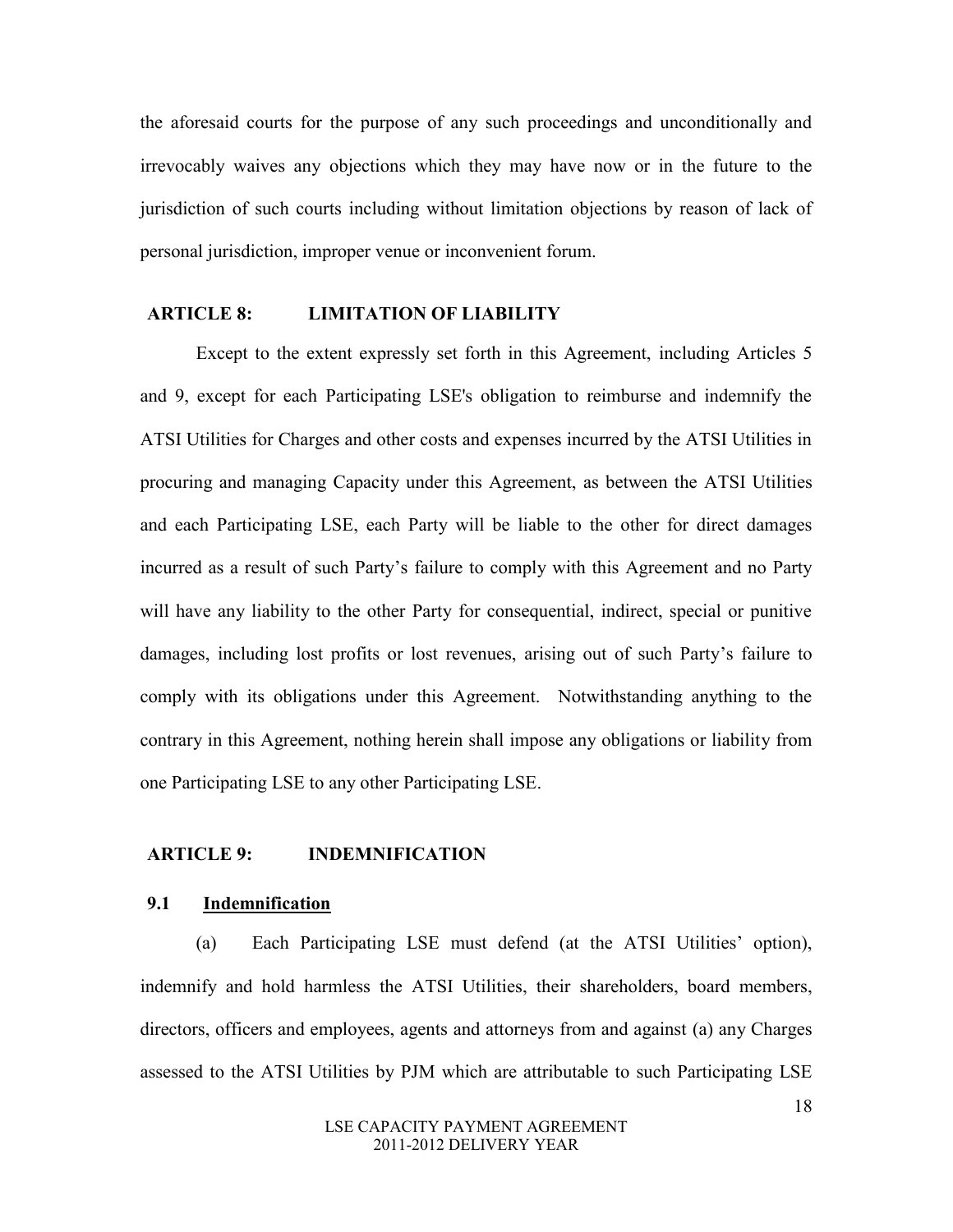under the terms of this Agreement and (b) to the extent not duplicative with clause (a) above, any and all third party (including PJM and each other Participating LSE) claims or liabilities for losses, penalties, expenses, damage to property, injury to or death of any Person including a Party's employees or any third parties, that were caused by or occur in connection with an act or omission of such Participating LSE with respect to an obligation arising under or in connection with this Agreement, or for which such Participating LSE has otherwise assumed liability under the terms of this Agreement, except in each case to the extent that a court of competent jurisdiction determines that the losses, penalties, expenses or damages were caused wholly or in part by the gross negligence or willful misconduct of any of the ATSI Utilities. The ATSI Utilities may, at their own expense, retain counsel and participate in the defense of any such suit or action.

(b) The obligation of a Participating LSE to defend, indemnify, and hold harmless the ATSI Utilities under this Article will not be limited in any way by any limitation on the amount or type of damages, compensation, or benefits payable by or for any Participating LSE under any statutory scheme.

(c) If the ATSI Utilities intend to seek indemnification under Section 9.1(a) from a Participating LSE, the ATSI Utilities shall give such Participating LSE notice of such claim within thirty (30) days of the later of the commencement of, or the ATSI Utilities' actual knowledge of, such claim or action. Such notice shall describe the claim in reasonable detail, and shall indicate the amount, estimated if necessary, of the claim that has been, or may be, sustained by the ATSI Utilities. To the extent such Participating LSE will have been actually and materially prejudiced as a result of the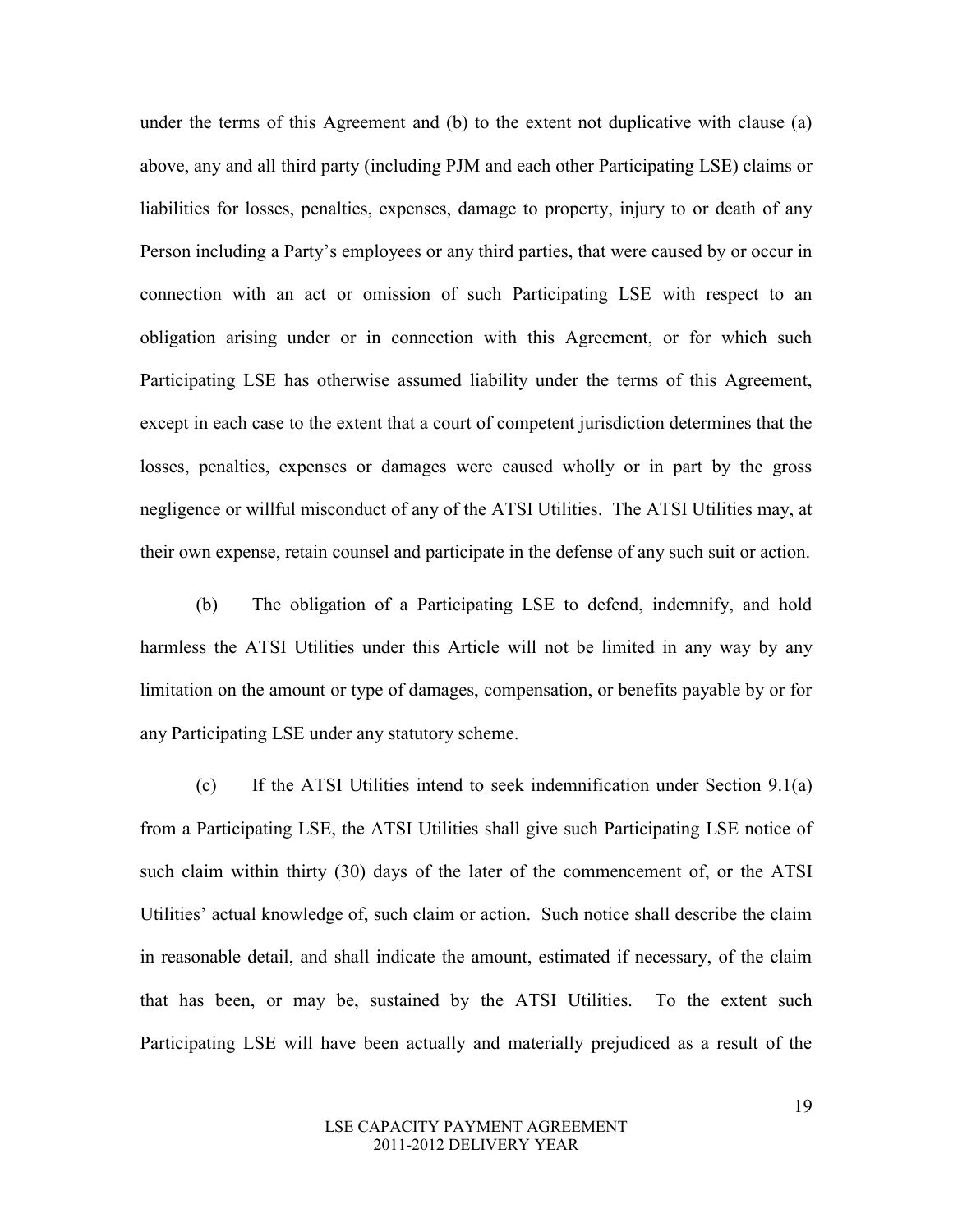failure to provide such notice, such notice will be a condition precedent to any liability of the Participating LSE under the provisions for indemnification contained in this Agreement. No Participating LSE may settle or compromise any claim without the prior consent of the ATSI Utilities.

#### **ARTICLE 10: MISCELLANEOUS PROVISIONS**

## **10.1 Notices**

All notices, demands or requests required or permitted under this Agreement must be in writing and must be personally delivered or sent by email, overnight express mail, courier service or facsimile transmission (provided that in the case of an email or facsimile, the original shall then be transmitted by any of the other aforementioned delivery methods) addressed as follows:

If to a Participating LSE:

Notification information for each Participating LSE is set forth on Appendix A.

If to the ATSI Utilities:

In the case of all notices except those required under Article 5, to:

Dean W. Stathis Director, Regulated Commodity Sourcing FirstEnergy Service Company 2800 Pottsville Pike R-REAP-9 Reading, PA 19612 Telephone: 610-921-6766 Facsimile: 610-939-8542 dstathis@firstenergycorp.com

Copy to:

Morgan E. Parke, Esq.

#### LSE CAPACITY PAYMENT AGREEMENT 2011-2012 DELIVERY YEAR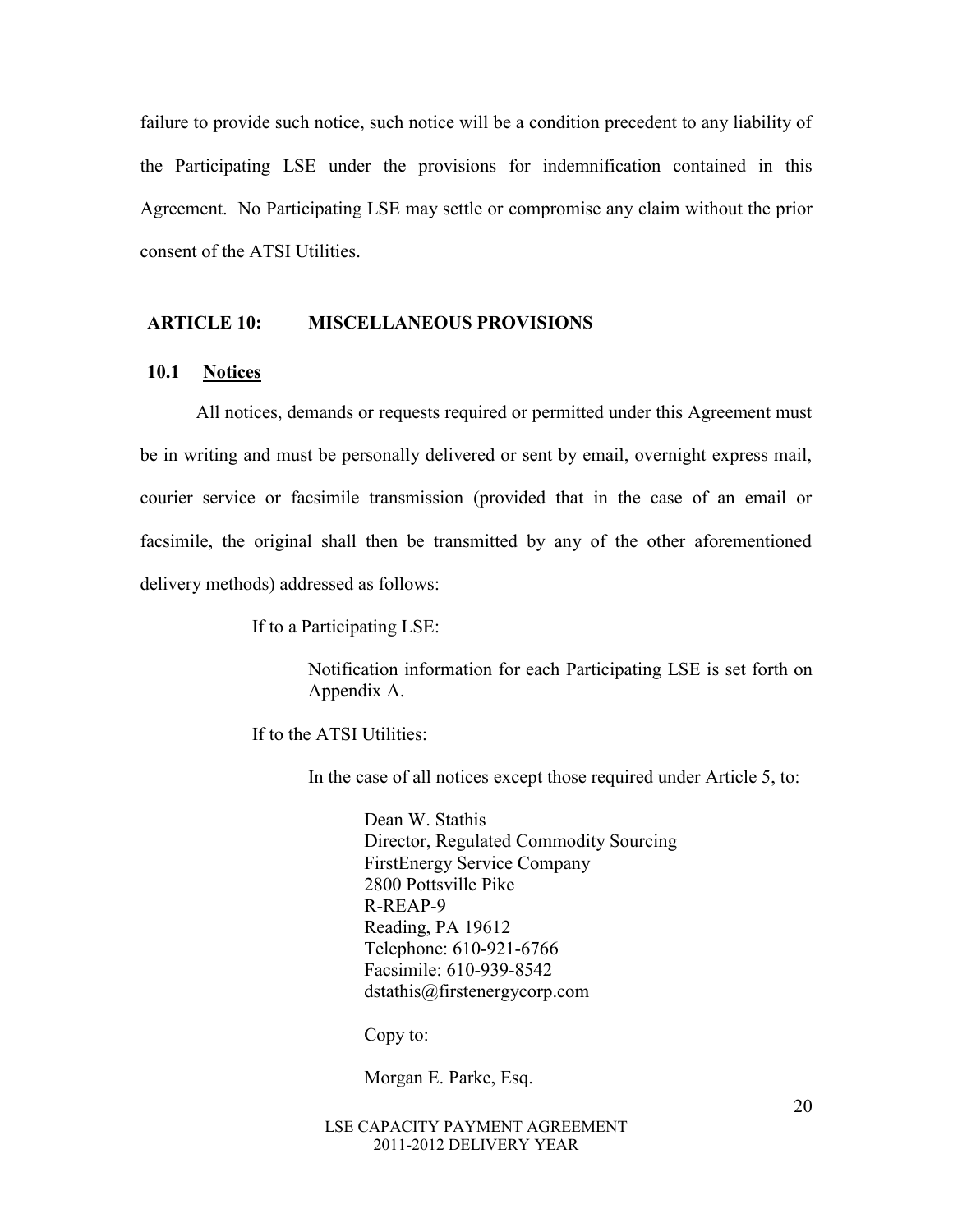FirstEnergy Corp. 76 South Main Street Akron, OH 44308 Telephone: 330-384-4595 Facsimile: 330-384-4539 mparke@firstenergycorp.com

In the case of all notices required under Article 5, to:

 Thomas R. Sims Senior Business Analyst FirstEnergy Corp. 76 South Main Street, 17th Floor Akron, OH 44308 Telephone: 330-384-3808 Facsimile: 330-255-1662 simst@firstenergycorp.com

Copy to:

Dean W. Stathis Director, Regulated Commodity Sourcing FirstEnergy Service Company 2800 Pottsville Pike R-REAP-9 Reading PA 19612 Telephone: 610-921-6766 Facsimile: 610-939-8542 dstathis@firstenergycorp.com

and:

Morgan E. Parke, Esq. FirstEnergy Corp. 76 South Main Street Akron, OH 44308 Telephone: 330-384-4595 Facsimile: 330-384-4539 mparke@firstenergycorp.com

or to such other person or such other address as a Party may designate by notice to the

#### LSE CAPACITY PAYMENT AGREEMENT 2011-2012 DELIVERY YEAR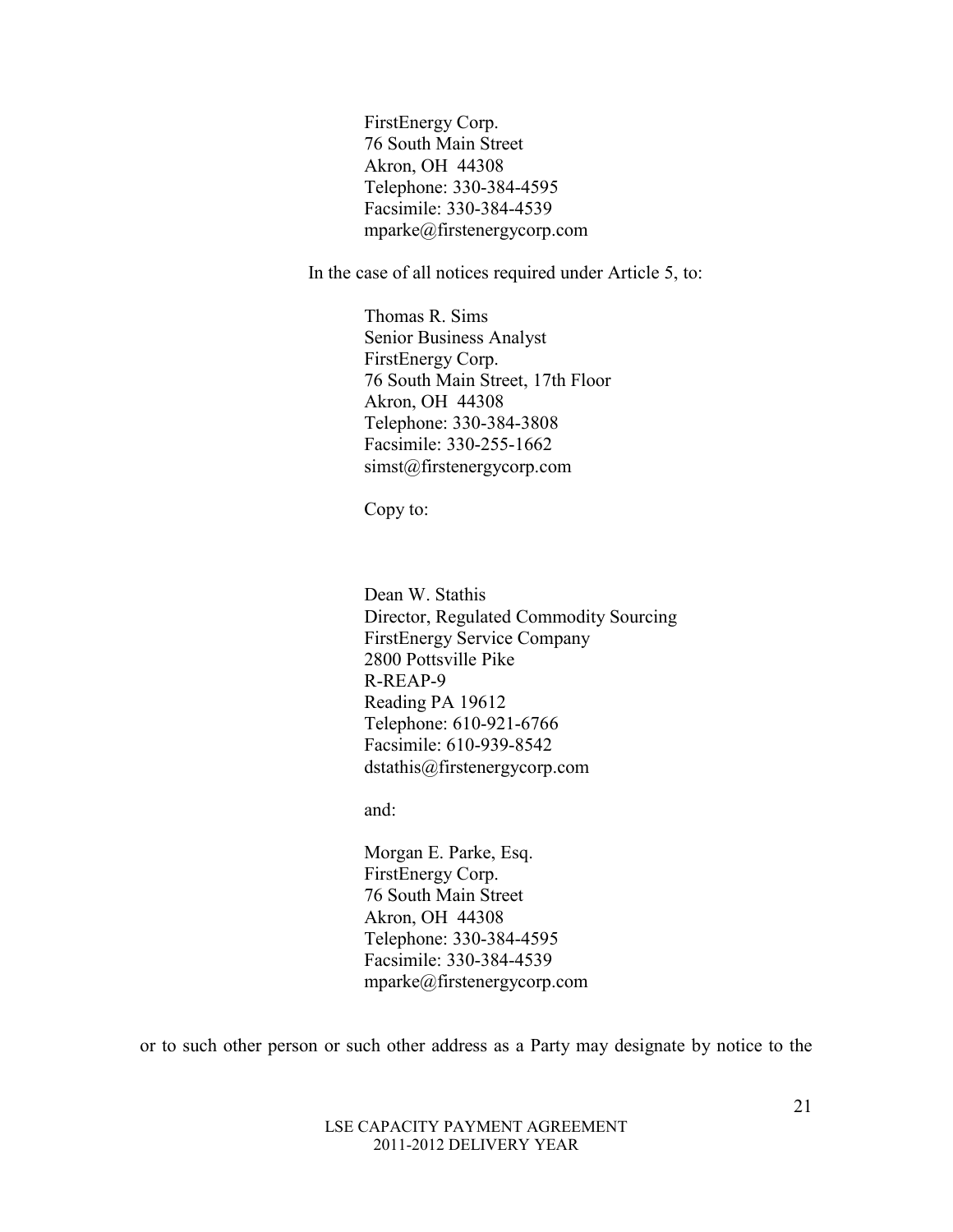other Party. Notice received after the close of the Business Day will be deemed received on the next Business Day. Notice by email or facsimile transmission will be deemed to have been received by the recipient on the date the recipient confirms receipt either orally or in writing.

#### **10.2 No Waiver or Prejudice of Rights**

The failure of the ATSI Utilities to insist in one or more instances upon strict performance of any provisions of this Agreement, or to take advantage of any of its rights hereunder, may not be construed as a waiver of any such provisions or the relinquishment of any such right or any other right hereunder, which will remain in full force and effect. No term or condition of this Agreement will be deemed to have been waived and no breach excused unless such waiver or consent to excuse is in writing and signed by the ATSI Utilities.

#### **10.3 Assignment**

(a) The ATSI Utilities may assign this Agreement or their rights or obligations hereunder without the prior written consent of the Participating LSEs and shall be relieved of such obligations upon the assignment and assumption of the assignee of such obligations and the Participating LSEs' receipt of notice thereof, except for such obligations of the ATSI Utilities which have arisen prior to the date of the assignment.

(b) A Participating LSE may not assign this Agreement or its rights or obligations hereunder without the prior written consent of the ATSI Utilities.

#### **10.4 Governing Law**

To the extent not subject to the jurisdiction of FERC, questions including those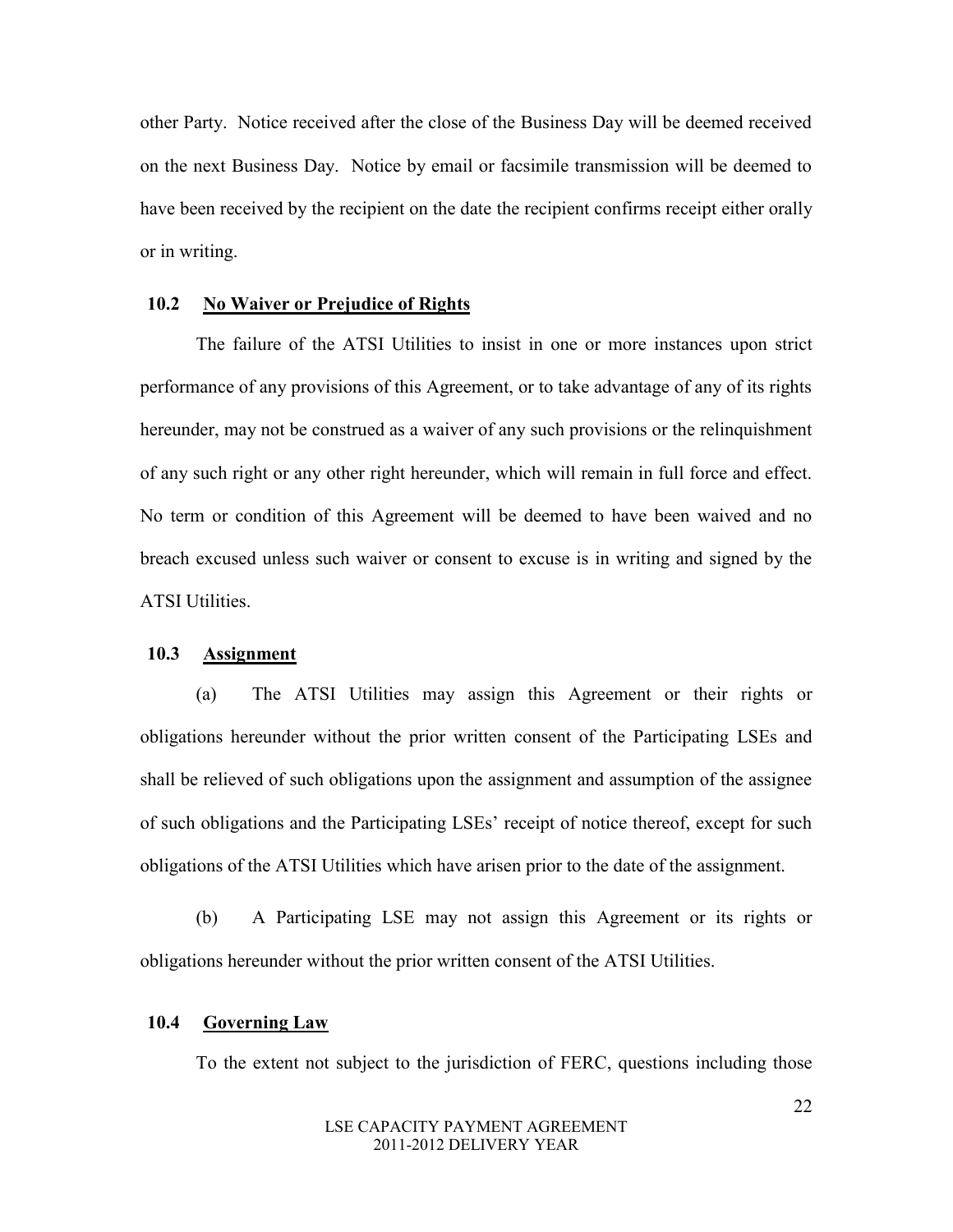concerning the formation, validity, interpretation, execution, amendment, termination and construction of this Agreement will be governed by the laws of the State of Ohio, without regard to principles of conflicts of law.

## **10.5 Third Party Beneficiaries**

This Agreement is intended solely for the benefit of the Parties hereto. Nothing in this Agreement may be construed to create any duty, or standard of care with reference to, or any liability to, any Person not a Party to this Agreement.

#### **10.6 Unenforceability or Invalidity**

Should any provision of this Agreement be held invalid or unenforceable, such provision will be invalid or unenforceable only to the extent of such invalidity or unenforceability without invalidating or rendering unenforceable any other provision hereof, unless it materially changes the agreement of the Parties.

#### **10.7 Entire Agreement**

 Each of the Parties acknowledges that it has read this Agreement, understands it, and agrees to be bound by its terms. This Agreement is intended by the Parties as a final expression of their agreement with respect to the subject matter hereof. The Parties further agree that this Agreement is the complete and exclusive statement of agreement with respect to the subject matter hereof and supersedes all proposals (oral or written), understandings, representations, conditions, warranties, covenants and all other communications between the Parties relating thereto.

#### **10.8 Taxes**

All present and future sales, use, excise or other similar taxes imposed by any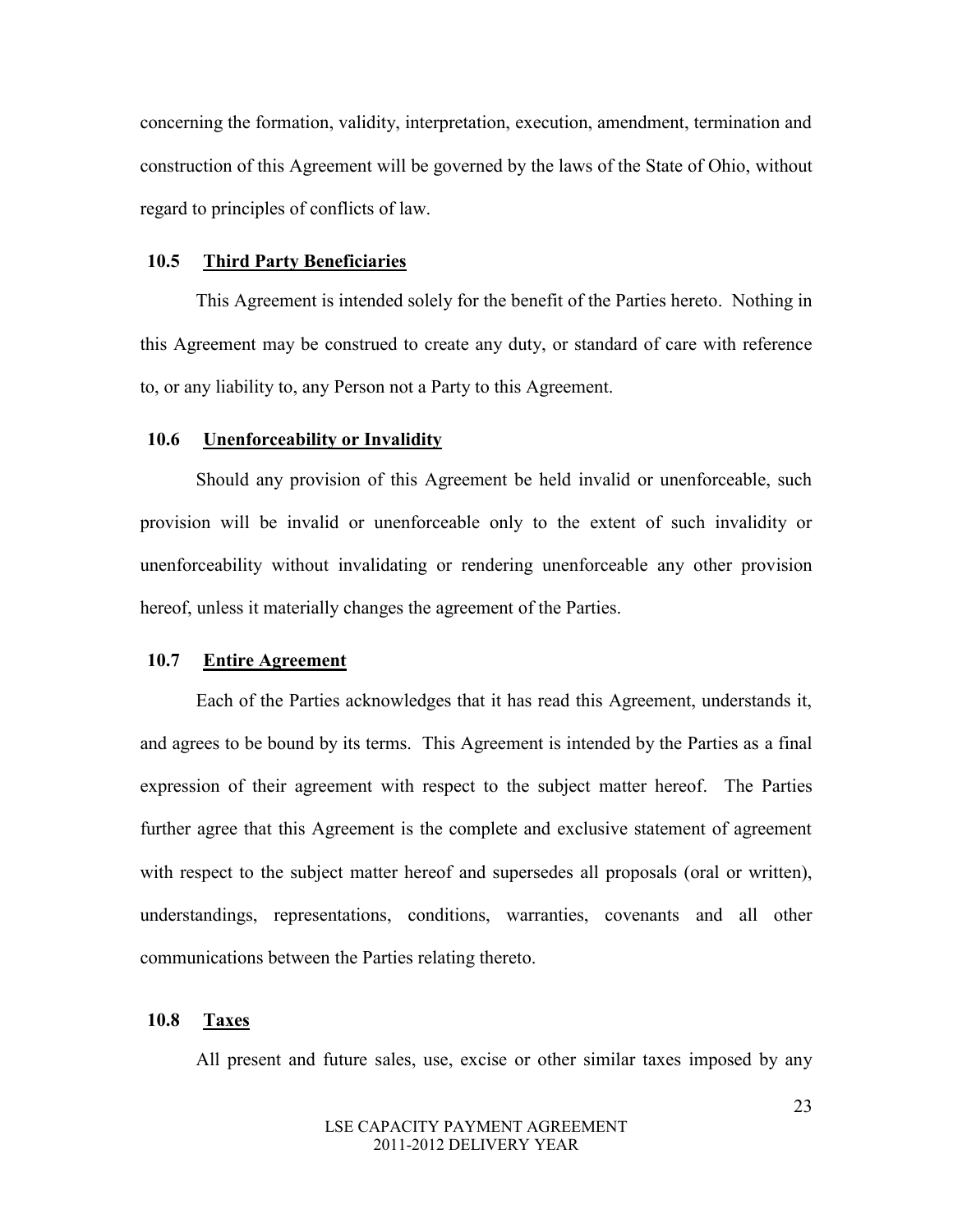federal, state, municipal or other taxing authority by reason of the payments arising under this Agreement by a Participating LSE under this Agreement (collectively, the "Taxes") will be the liability of such Participating LSE. Each Participating LSE shall pay all Taxes to the applicable taxing authority to the extent required or permitted by law. If any transaction is exempt from the payment of any such Taxes, the affected Participating LSE will, if requested, provide the ATSI Utilities with valid tax exemption certificates. Should the ATSI Utilities be required to remit any Taxes directly to any applicable taxing authority, the Participating LSE will defend and indemnify the ATSI Utilities and will pay to the ATSI Utilities all such Tax amounts upon demand.

Each Party shall provide to the other Party all information, data and exemption certificates as such other Party may from time to time reasonably request and otherwise fully cooperate with such other Party in connection with (i) the reporting of any Taxes payable by a Participating LSE; (ii) any Tax audit; or (iii) any assessment, refund claim or proceeding relating to Taxes. Each Party shall cooperate with the other Party and take any action reasonably requested, which does not cause the Party to incur any material cost or inconvenience, in order to minimize any Taxes payable.

#### **10.9 Rules of Interpretation**

The following principles shall be observed in the interpretation and construction of this Agreement:

(a) unless otherwise stated, the terms "include" and "including" when used in this Agreement shall be interpreted to mean by way of example only and shall not be considered limiting in any way;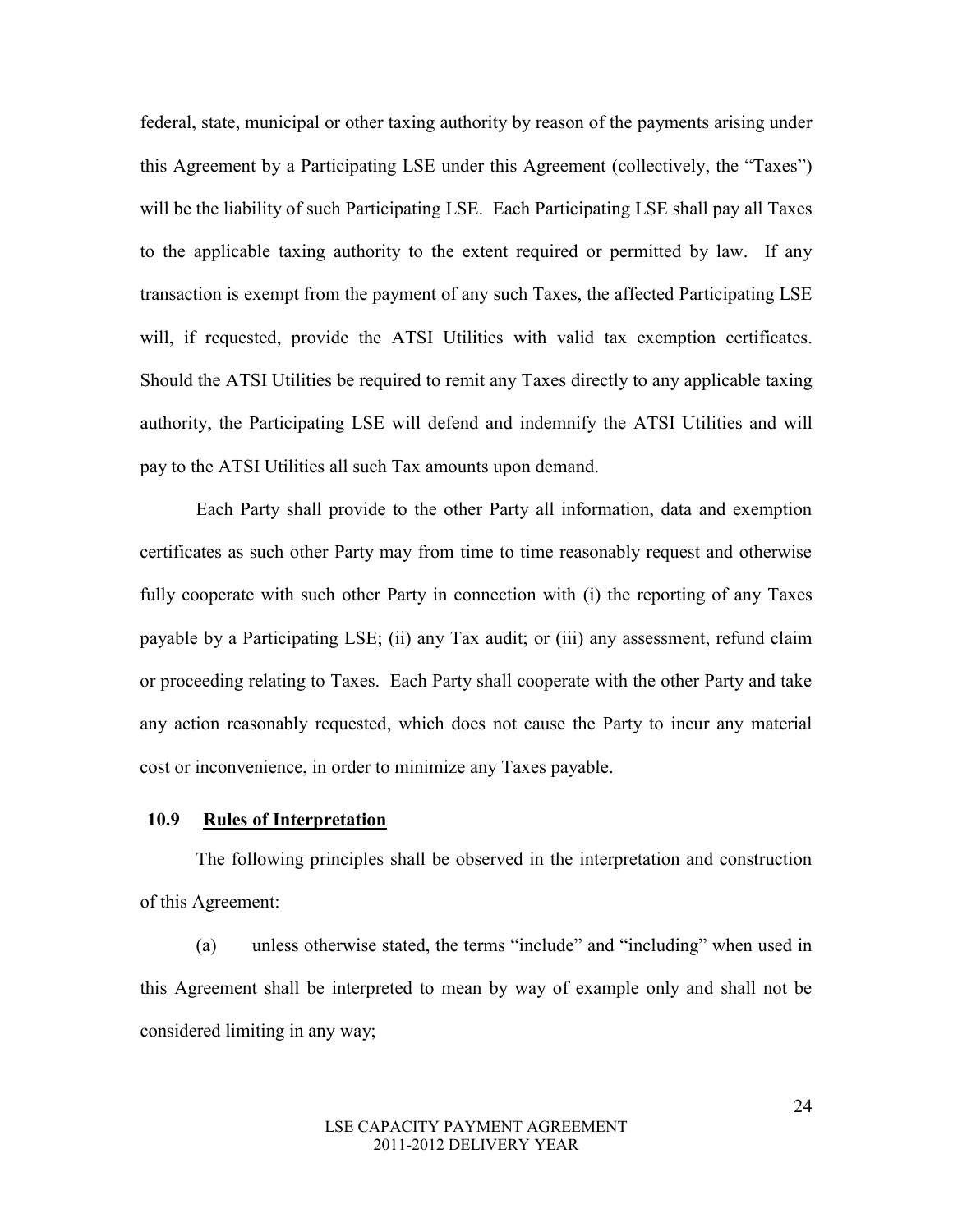(b) all titles and headings used herein are for convenience and reference purposes only, do not constitute a part of this Agreement and shall be ignored in construing or interpreting the obligations of the parties under this Agreement;

(c) references to the singular include the plural and vice versa;

(d) references to Articles, Sections, Appendices and the preamble are, unless the context indicates otherwise, references to Articles, Sections, Appendices and the preamble of this Agreement;

(e) any reference to laws, rules, regulations, ordinances or decrees in this Agreement shall mean such law, rules, regulations, ordinances and decrees as may be amended, modified, replaced, codified or superseded from time to time;

(f) this Agreement shall not be interpreted or construed to create an association, joint venture, or partnership between the Parties (or any of them), or to impose any partnership obligation or liability upon any Party; and

(g) any rule of interpretation that provides that ambiguities shall be construed against the drafting party shall not apply.

### **10.10 Confidentiality**

(a) Each Party shall hold in confidence and not release or disclose any document or information furnished by the other Party in connection with this Agreement or the FRR Integration Auction without consent of such Party; provided however that a Party may disclose such document or information without the consent of the other Party (i) if required by any federal, state or local agency or by a court of competent jurisdiction,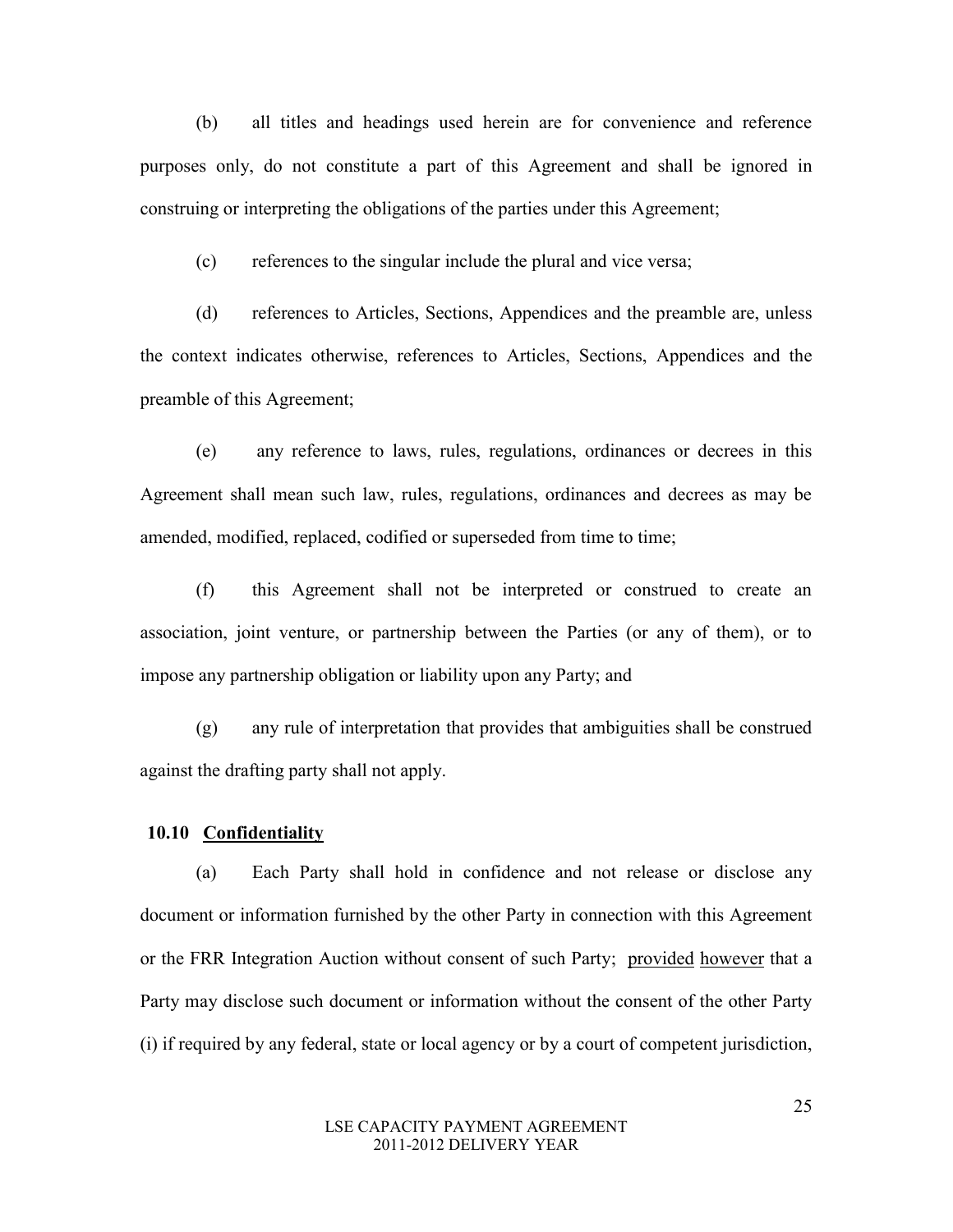provided that the disclosing Party shall seek a protective order or other legal protection as is reasonably available under the circumstances to preserve the confidentiality of the document or information; (ii) to its employees, representatives, agents and rating agencies all documents and information furnished by the other Party in connection with this Agreement, provided that they have been advised of the confidentiality provisions of this Section 10.10, and further provided that in no event shall a document or information be disclosed in violation of the standard of conduct requirements established by FERC; (iii) such document or information is generally available to the public; or (iv) such document or information was available to the receiving Party on a non-confidential basis from a third party, provided that the receiving Party does not know that such third party is prohibited from transmitting the document or information to the receiving Party by a contractual, legal or fiduciary obligation.

(b) Notwithstanding any other provision of this Section 10.10, the ATSI Utilities may disclose any document or information furnished by a Participating LSE in connection with this Agreement without the consent of such Participating LSE to (i) PJM or the PJM Market Monitor or (ii) to the extent required or the ATSI Utilities deem appropriate before any regulatory agency or court (in which case the proviso in Section  $10.10(a)(i)$  shall apply).

(c) No Party, nor any of its employees or agents, will be responsible or liable to any other Party for any disclosure of data or information permitted under this Section 10.10.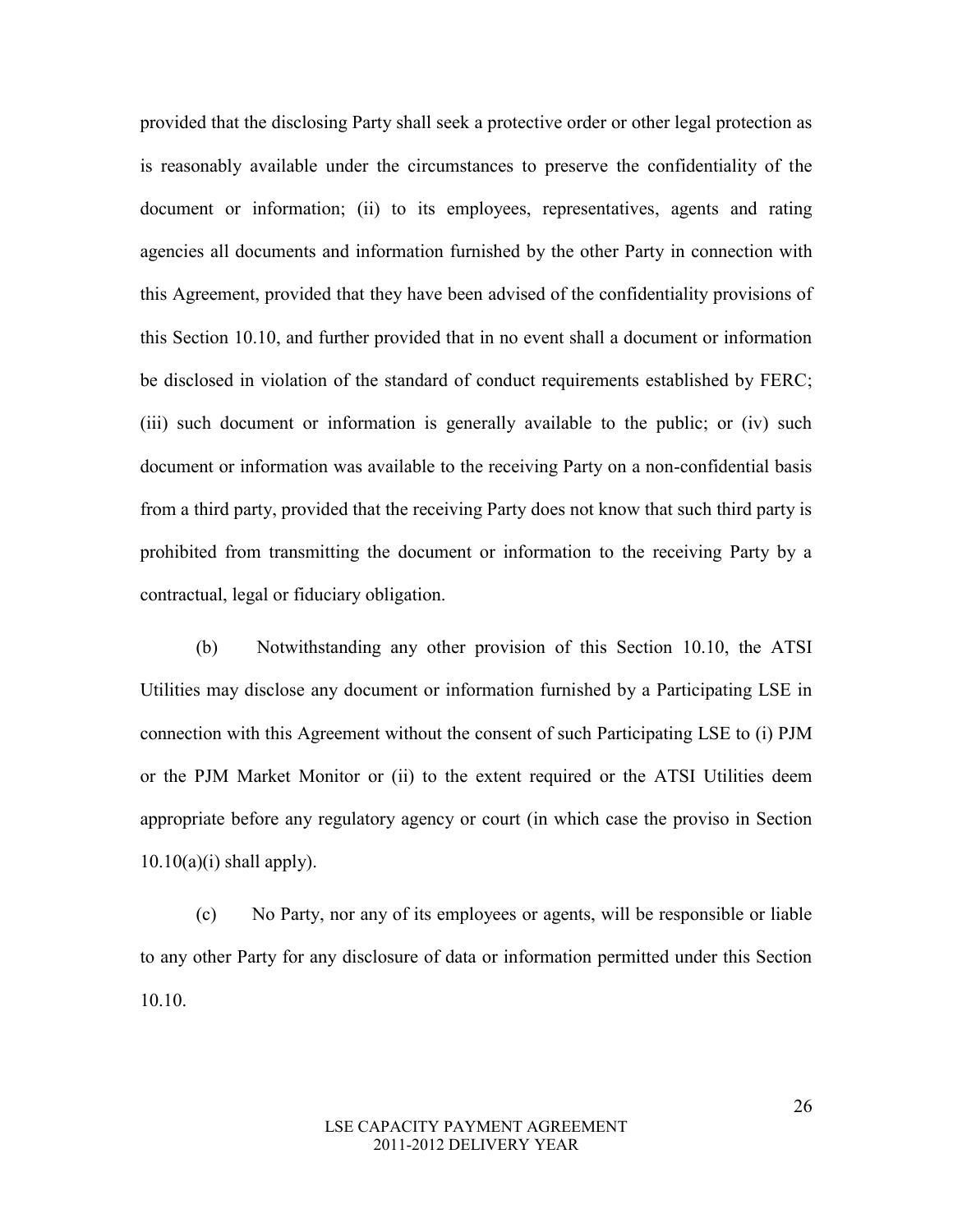(d) The Parties agree that monetary damages may be inadequate to compensate a Party for the other Party's breach of its obligations under this Section 10.10. Each Party accordingly agrees that the other Party shall be entitled to equitable relief, by way of injunction or otherwise, if the Party breaches or threatens to breach its obligations under this Section 10.10, which equitable relief shall be granted without bond or proof of damages, and the receiving Party shall not plead in defense that there would be an adequate remedy at law.

#### **10.11 Amendment**

(a) This Agreement shall not be amended, modified, terminated, discharged or supplanted, nor any provision hereof waived, unless mutually agreed in writing by the Parties. The rates, terms and conditions contained in this Agreement are not subject to change under Sections 205 and 206 of the Federal Power Act absent the mutual written agreement of the Parties. Absent the agreement of all Parties, the standard of review for changes to this Agreement proposed by a Party, a non-Party or FERC acting sua sponte shall be the "public interest" standard of review set forth in United Gas Pipe Line Co. v. Mobile Gas Service Corp., 350 U.S. 332 (1956), and Federal Power Commission v. Sierra Pacific Power Co., 350 U.S. 348 (1956) and affirmed by Morgan Stanley Capital Group Inc. v. Public Utility District No. 1 of Snohomish County, Washington, 128 S. Ct. 2733 (2008).

(b) No Participating LSE may file an amendment to this Agreement with FERC or any other Governmental Authority without the express written approval of the ATSI Utilities (such approval to be withheld in the ATSI Utilities' sole discretion).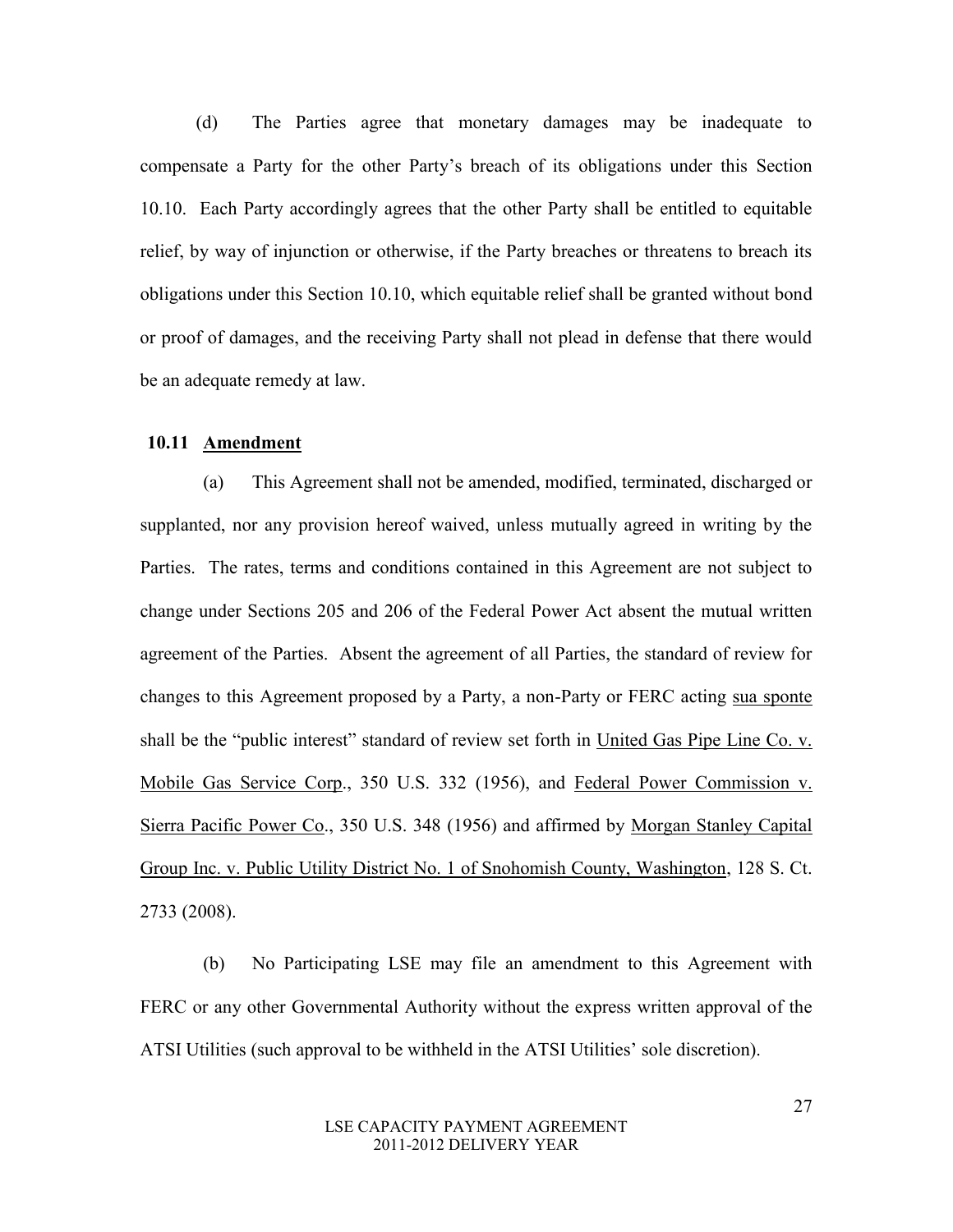## **10.12 Agent**

The ATSI Utilities shall have the right at any time and from time to time during the Term to appoint an agent to act on their behalf to exercise or pursue any of their rights or remedies and to perform any of their obligations or duties under this Agreement.

#### **10.13 Counterparts**

This Agreement may be executed in counterparts, each of which will be considered an original, but all of which will constitute one instrument.

#### **10.14 Confession of Judgment**

**(a) THIS AGREEMENT CONTAINS A CONFESSION OF JUDGMENT PROVISION THAT CONSTITUTES A WAIVER OF IMPORTANT RIGHTS A PARTICIPATING LSE MAY HAVE HEREUNDER AND ALLOWS THE ATSI UTILITIES TO OBTAIN A JUDGMENT AGAINST A PARTICIPATING LSE WITHOUT FURTHER NOTICE.** 

28 **(b) THE FOLLOWING PROVISIONS SET FORTH WARRANTS OF AUTHORITY FOR AN ATTORNEY TO CONFESS JUDGMENT AGAINST A PARTICIPATING LSE. IN GRANTING THESE RIGHTS, EACH PARTICIPATING LSE HEREBY, ON THE ADVICE OF THE SEPARATE COUNSEL OF SUCH PARTICIPATING LSE, KNOWINGLY, INTENTIONALLY, VOLUNTARILY, IRREVOCABLY AND UNCONDITIONALLY WAIVES ANY AND ALL RIGHTS SUCH PARTICIPATING LSE HAD OR MAY HAVE TO PRIOR NOTICE AND AN OPPORTUNITY FOR HEARING UNDER THE RESPECTIVE CONSTITUTIONS AND LAWS OF THE UNITED STATES AND THE STATES**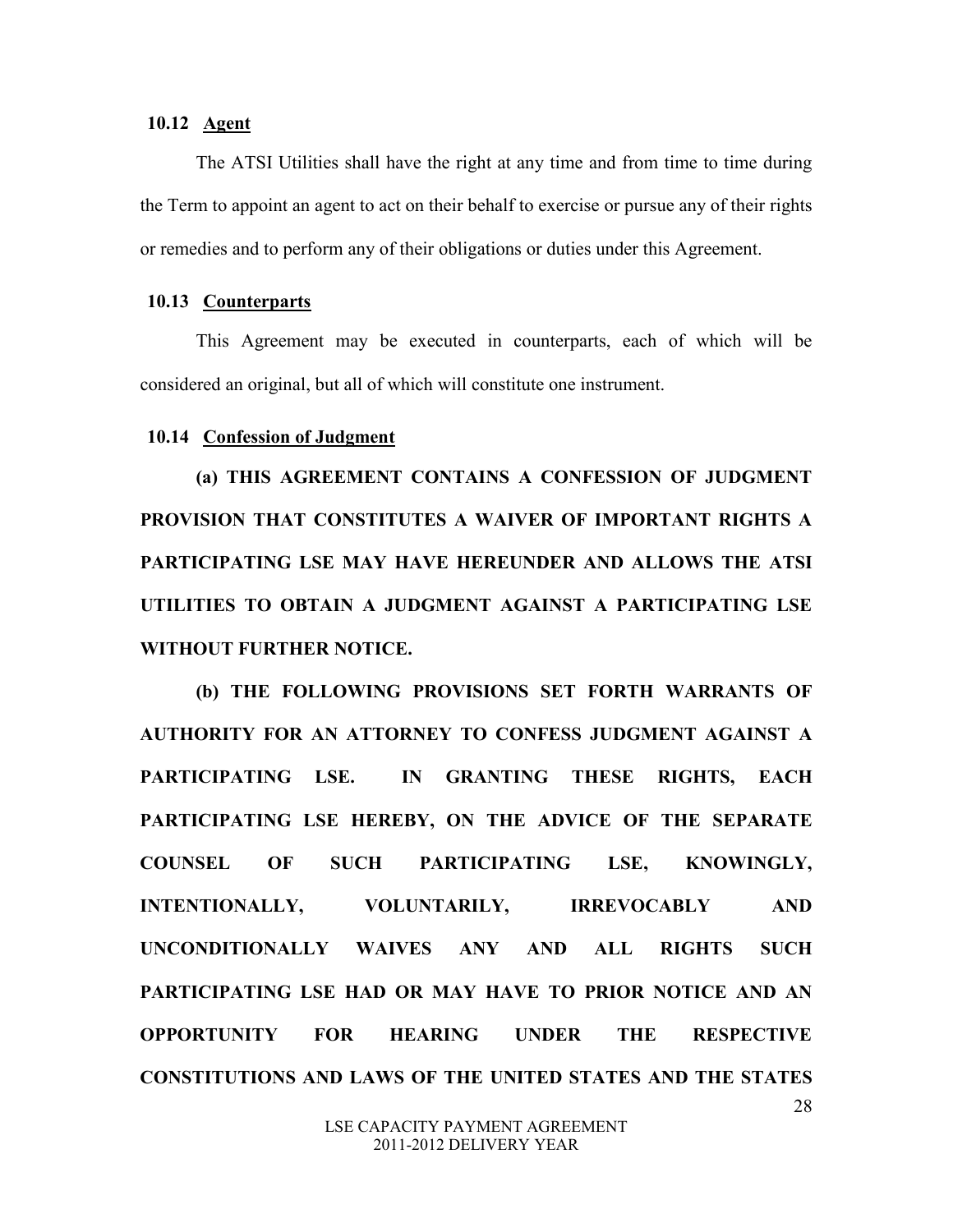**OF OHIO, PENNSYLVANIA, AND ALL OTHER JURISDICTIONS.**

**(c) UPON A CONFESSION OF JUDGMENT EVENT (AS DEFINED IN THIS AGREEMENT), EACH PARTICIPATING LSE HEREBY IRREVOCABLY AUTHORIZES AND EMPOWERS ANY ATTORNEY OF ANY COURT OF RECORD WITHIN THE UNITED STATES OF AMERICA OR ELSEWHERE TO APPEAR FOR SUCH PARTICIPATING LSE, WITH OR WITHOUT COMPLAINT FILED, TO WAIVE ISSUANCE OF SERVICE OF PROCESS AND TO CONFESS JUDGMENT, OR A SERIES OF JUDGMENTS, AGAINST SUCH PARTICIPATING LSE IN FAVOR OF THE ATSI UTILITIES FOR AN AMOUNT EQUAL TO THE CONFESSED AMOUNT (AS DEFINED IN THIS AGREEMENT), TOGETHER WITH THE COSTS OF SUIT AND REASONABLE ATTORNEYS' FEES. FOR DOING SO, THIS AGREEMENT OR A COPY VERIFIED BY AFFIDAVIT SHALL BE A SUFFICIENT WARRANT. NO SINGLE EXERCISE OF THE FOREGOING POWER TO CONFESS JUDGMENT, OR A SERIES OF JUDGMENTS, SHALL BE DEEMED TO EXHAUST THE POWER, WHETHER OR NOT ANY SUCH EXERCISE SHALL BE HELD BY ANY COURT TO BE INVALID, VOIDABLE OR VOID, BUT THE POWER SHALL CONTINUE UNDIMINISHED AND IT MAY BE EXERCISED FROM TIME TO TIME AS OFTEN AS THE ATSI UTILITIES SHALL ELECT UNTIL SUCH TIME AS THE ATSI UTILITIES SHALL HAVE RECEIVED PAYMENT IN FULL OF THE CONFESSED AMOUNT AND THE COSTS OF SUIT AND REASONABLE ATTORNEYS' FEES.** 

**(d) EACH PARTICIPATING LSE HEREBY ACKNOWLEDGES THAT**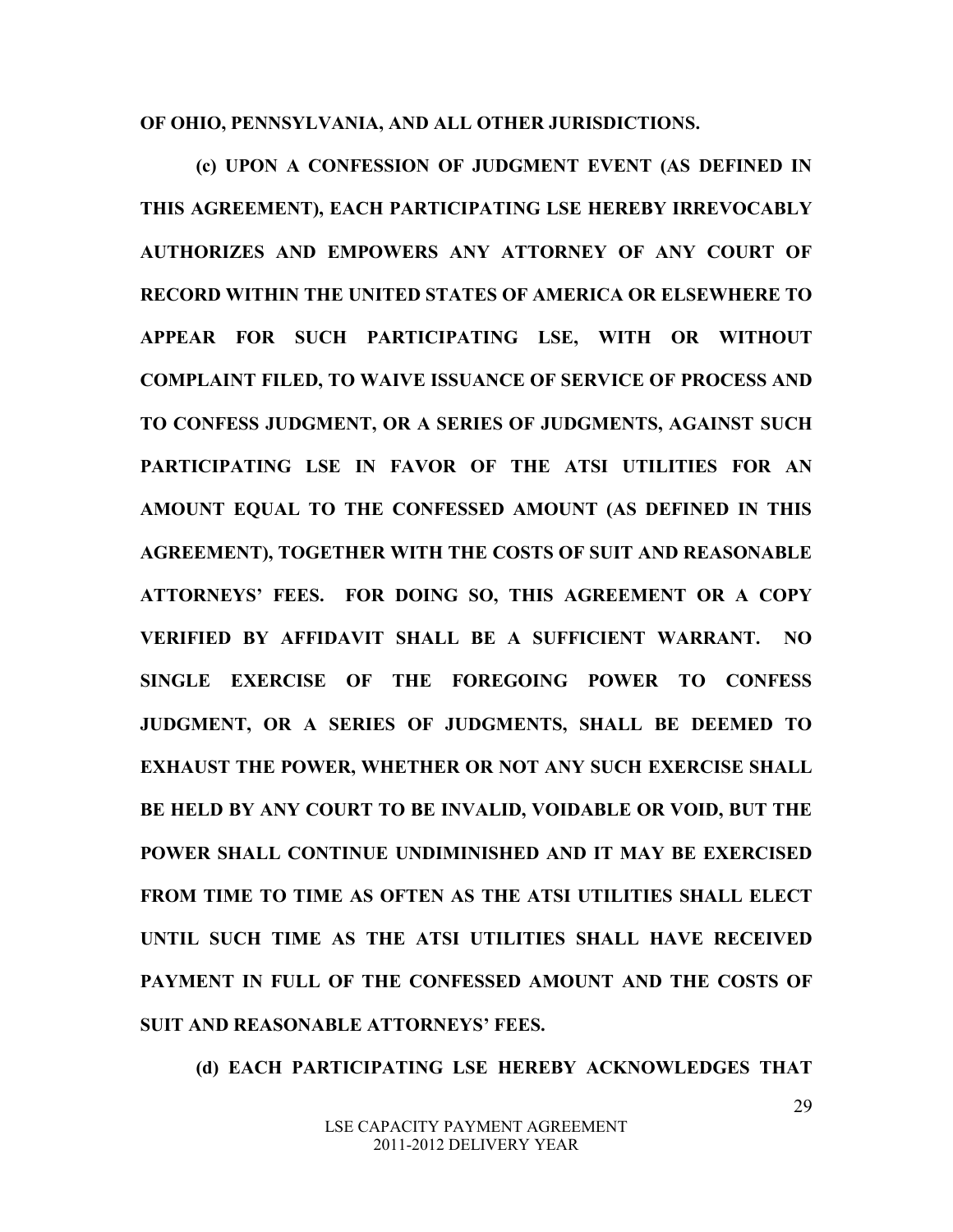**BY AGREEING TO THE FOREGOING CONFESSION OF JUDGMENT AND WARRANT OF ATTORNEY, SUCH PARTICIPATING LSE WAIVES THE RIGHT TO NOTICE AND A PRIOR JUDICIAL PROCEEDING TO DETERMINE ITS RIGHTS AND LIABILITIES (INCLUDING, WITHOUT LIMITATION, ALL STAYS OF EXECUTION, RIGHTS OF INQUISITION AND EXTENSION UPON ANY LEVY UPON REAL ESTATE), AND FURTHER ACKNOWLEDGES THAT THE ATSI UTILITIES MAY, UPON A CONFESSION OF JUDGMENT EVENT, OBTAIN A JUDGMENT AGAINST SUCH PARTICIPATING LSE FOR THE CONFESSED AMOUNT AND THE COSTS OF SUIT AND REASONABLE ATTORNEYS' FEES, AND LEVY EXECUTION ON JUDGMENT AGAINST ANY AND ALL PROPERTY OF SUCH PARTICIPATING LSE WITHOUT ANY OPPORTUNITY OF SUCH PARTICIPATING LSE TO RAISE ANY DEFENSE, SETOFF, COUNTERCLAIM OR OTHER CLAIM THAT SUCH PARTICIPATING LSE MAY HAVE, AND THAT SUCH PARTICIPATING LSE KNOWINGLY, INTENTIONALLY, VOLUNTARILY AND INTELLIGENTLY GRANTS THE ATSI UTILITIES THE FOREGOING RIGHT TO CONFESS JUDGMENT AND WARRANT OF ATTORNEY AS AN EXPLICIT AND MATERIAL PART OF THE CONSIDERATION BARGAINED FOR BETWEEN SUCH PARTICIPATING LSE AND THE ATSI UTILITIES.** 

**(e) EACH PARTICIPATING LSE HEREBY CERTIFIES THAT IT HAS BEEN REPRESENTED AT THE SIGNING OF THIS AGREEMENT AND IN THE GRANTING OF THIS CONFESSION OF JUDGMENT AND WARRANT**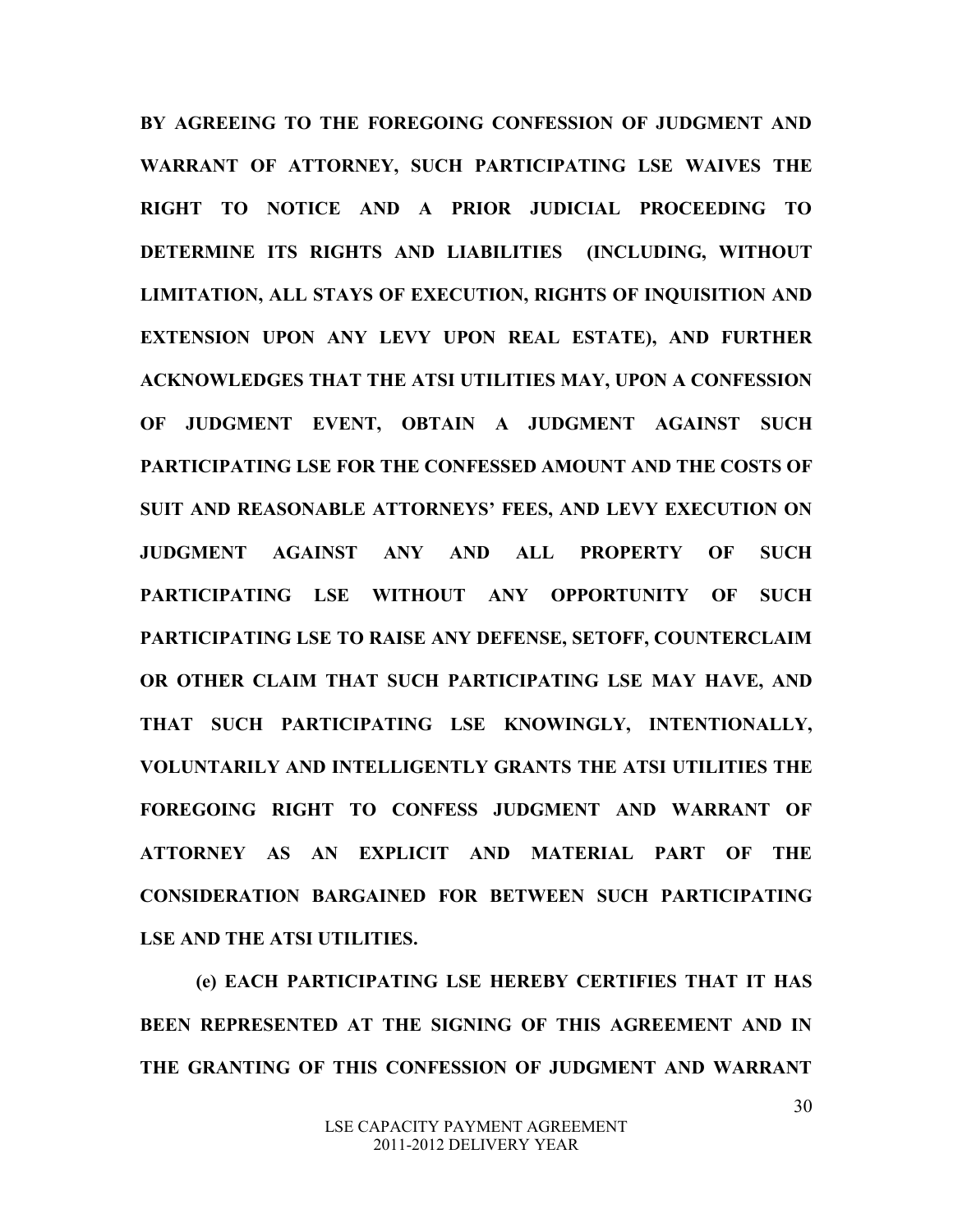**OF ATTORNEY BY INDEPENDENT LEGAL COUNSEL, SELECTED OF ITS OWN FREE WILL, AND THAT IT HAS HAD THE OPPORTUNITY TO DISCUSS THE CONFESSION OF JUDGMENT AND WARRANT OF ATTORNEY WITH SUCH COUNSEL. EACH PARTICIPATING LSE HEREBY FURTHER CERTIFIES THAT IT HAS READ AND UNDERSTANDS THE MEANING AND EFFECT OF THE FOREGOING CONFESSION OF JUDGMENT AND WARRANT OF ATTORNEY. EACH PARTICIPATING LSE FURTHER ACKNOWLEDGES THAT THIS AGREEMENT IS A COMMERCIAL TRANSACTION, NOT A CONSUMER LOAN OR OTHER CONSUMER TRANSACTION, AND THAT THE RELATIONSHIP BETWEEN THE ATSI UTILITIES AND SUCH PARTICIPATING LSE CREATED HEREUNDER IS COMMERCIAL IN NATURE.** 

 **(f) IN ANY SUCH ACTION FOR CONFESSION OF JUDGMENT, IF THE ATSI UTILITIES SHALL FIRST CAUSE TO BE FILED IN SUCH ACTION AN AFFIDAVIT MADE BY THEM OR SOMEONE ACTING FOR THEM SETTING FORTH THE FACTS NECESSARY TO AUTHORIZE THE ENTRY OF JUDGMENT, SUCH AFFIDAVIT SHALL BE CONCLUSIVE EVIDENCE OF SUCH FACTS; AND IF A TRUE COPY OF THIS AGREEMENT (AND SUCH AFFIDAVIT SHALL BE SUFFICIENT EVIDENCE OF THE TRUTH OF THE COPY) BE FILED IN SUCH ACTION, IT SHALL NOT BE NECESSARY TO FILE THE ORIGINAL AS A WARRANT OF ATTORNEY, ANY RULE OF COURT, CUSTOM OR PRACTICE TO THE CONTRARY NOTWITHSTANDING. EACH PARTICIPATING LSE HEREBY WAIVES AND**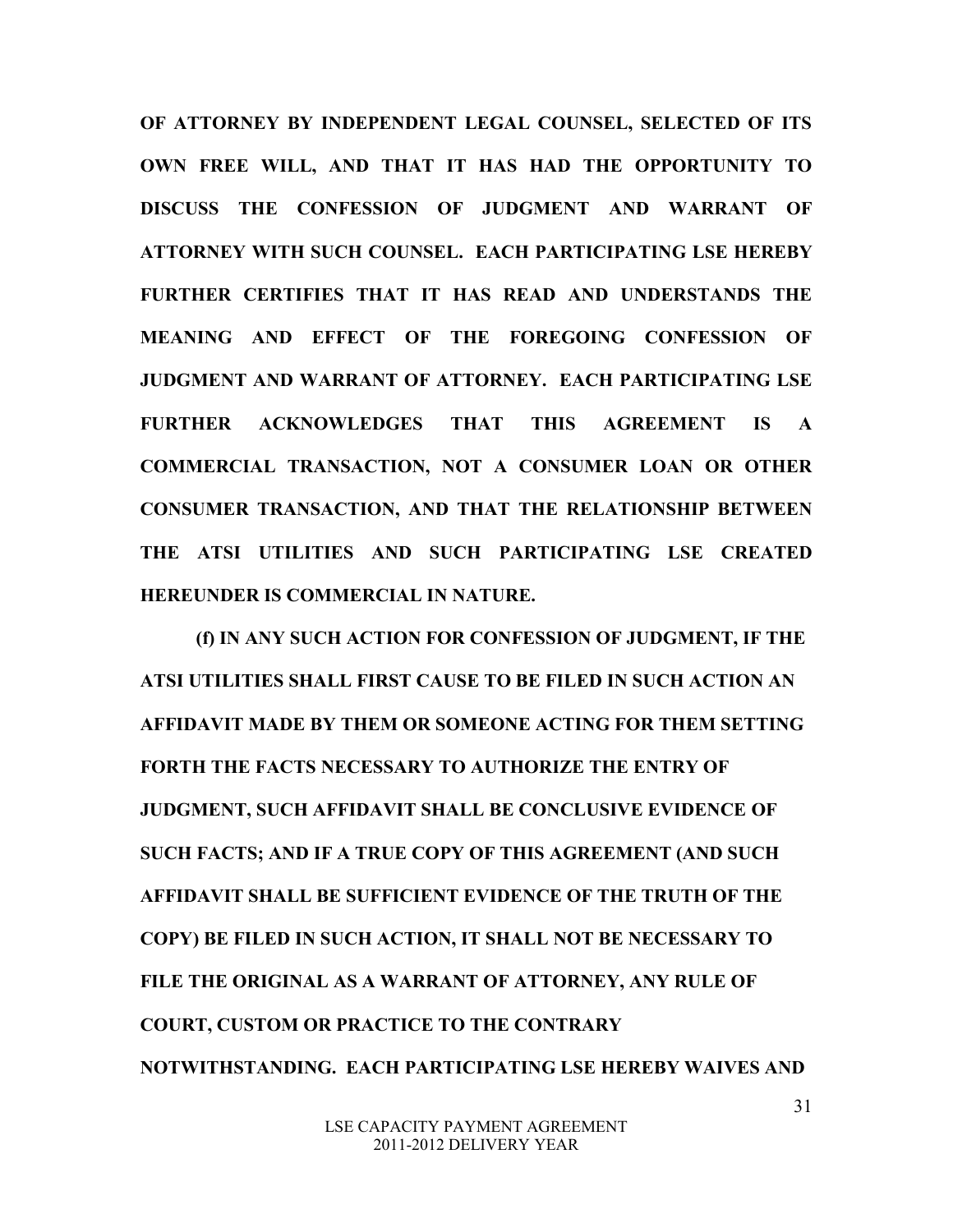**RELEASES THE ATSI UTILITIES, AND ANY AND ALL ATTORNEYS WHO MAY APPEAR FOR THE ATSI UTILITIES, FROM ALL PROCEDURAL ERRORS IN ANY PROCEEDINGS TAKEN BY THE ATSI UTILITIES OR SUCH ATTORNEYS, WHETHER BY VIRTUE OF THE WARRANTS OF ATTORNEY CONTAINED IN THIS AGREEMENT OR NOT, STAY OF EXECUTION AND EXTENSION OF TIME OF PAYMENT AND ALL LAWS EXEMPTING REAL AND PERSONAL PROPERTY FROM EXECUTION AND ALL LIABILITY THEREFOR, AND NO BENEFIT OF EXEMPTION WILL BE CLAIMED BY SUCH PARTICIPATING LSE UNDER AND BY VIRTUE OF ANY EXEMPTION LAW NOW IN FORCE OR WHICH MAY HEREAFTER BE PASSED.** 

 **(g) IN ANY CASE IN WHICH THE ATSI UTILITIES SHALL SEEK TO ENFORCE THIS CONFESSION OF JUDGMENT IN A COURT BOUND BY THE PROVISIONS OF SECTION 2323.13 OF TITLE 23 OF THE OHIO REVISED CODE ("WARRANT OF ATTORNEY TO CONFESS") OR ANY SUCCESSOR PROVISIONS, THE ATSI UTILITIES ACKNOWLEDGE BEING BOUND BY AND SUBJECT TO COMPLIANCE WITH THESE PROVISIONS AS FAR AS REQUIRED FOR THE VALIDITY AND ENFORCEABILITY OF THE CONFESSION OF JUDGMENT, ANY STATEMENTS ABOVE TO THE CONTRARY NOTWITHSTANDING.**

**(h) IN ANY CASE IN WHICH THE ATSI UTILITIES SHALL SEEK TO ENFORCE THIS CONFESSION OF JUDGMENT IN A COURT BOUND BY THE PROVISIONS OF CHAPTERS 2950 ("CONFESSION OF JUDGMENT FOR**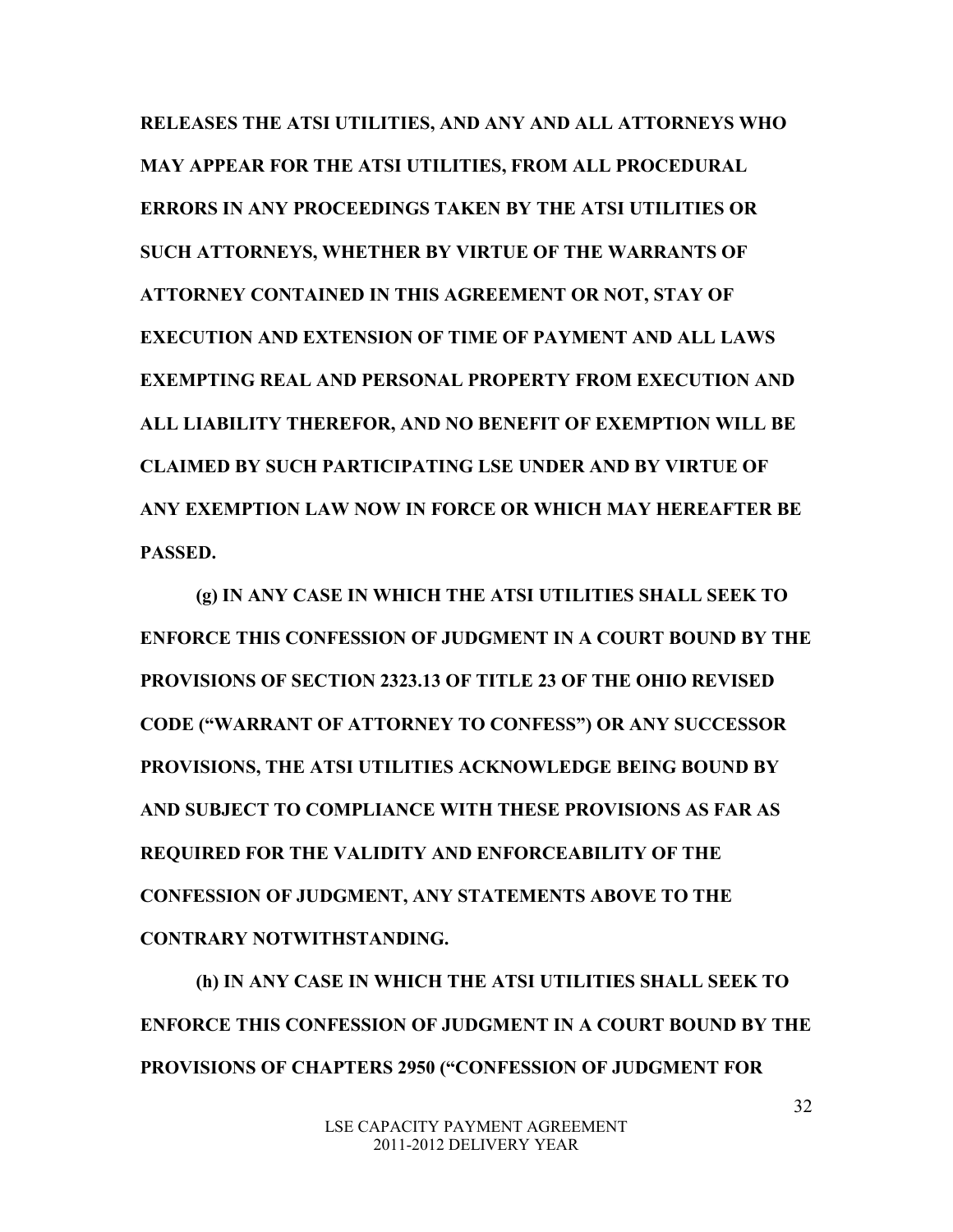**MONEY") OR 2970 ("CONFESSION OF JUDGMENT FOR POSSESSION OF REAL PROPERTY") OF THE PENNSYLVANIA CODE OF CIVIL PROCEDURE OR ANY SUCCESSOR PROVISIONS, THE ATSI UTILITIES ACKNOWLEDGE BEING BOUND BY AND SUBJECT TO COMPLIANCE WITH THESE PROVISIONS AS FAR AS REQUIRED FOR THE VALIDITY AND ENFORCEABILITY OF THE CONFESSION OF JUDGMENT, ANY STATEMENTS ABOVE TO THE CONTRARY NOTWITHSTANDING.**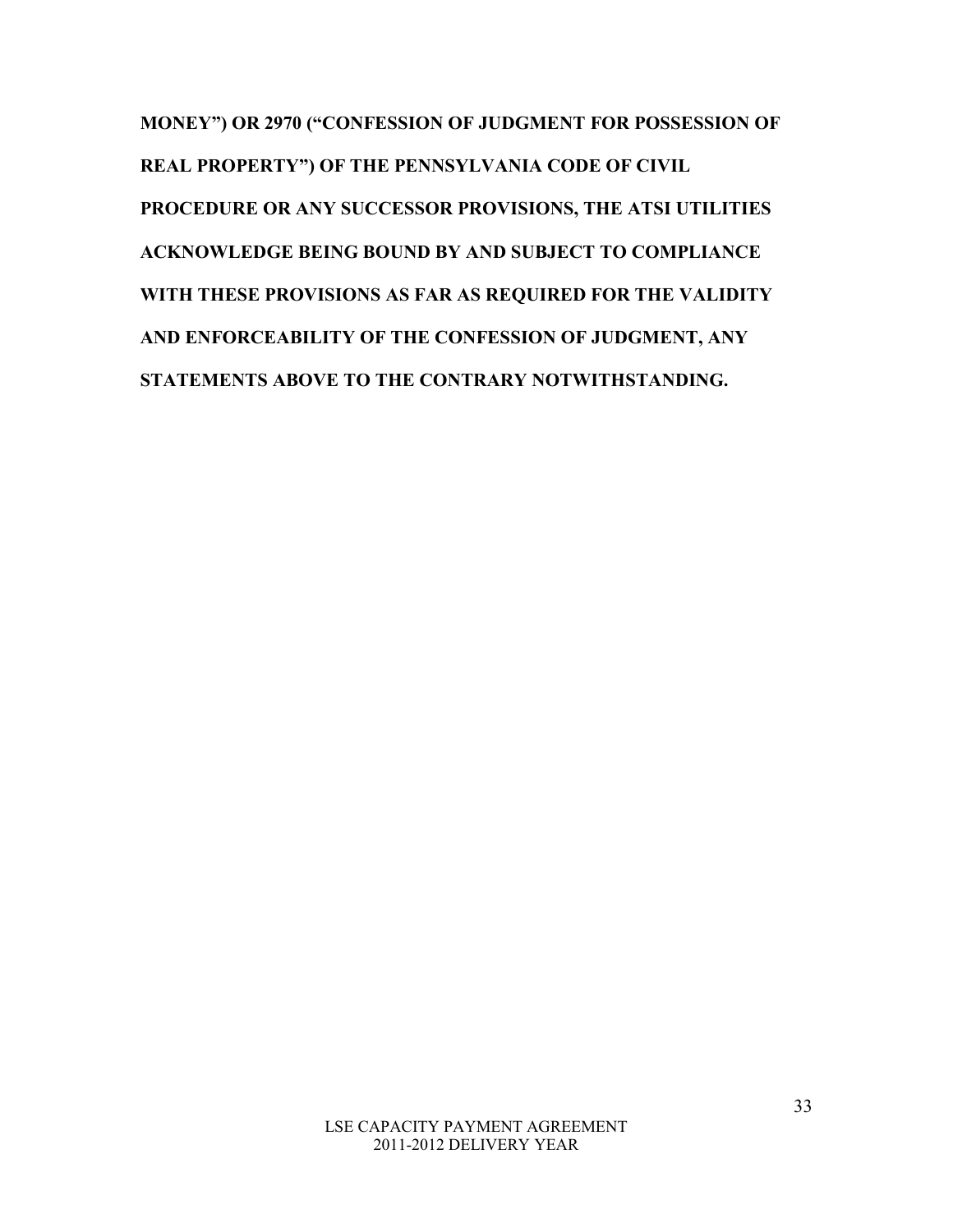**IN WITNESS WHEREOF,** the Parties hereto have caused this Agreement to be

executed by their duly authorized representatives as of the date first set forth above.

THE TOLEDO EDISON COMPANY OHIO EDISON COMPANY

| By                                                    | $\mathbf{By:}\_\ \blacksquare$ |
|-------------------------------------------------------|--------------------------------|
| Name:                                                 | Name:                          |
| Title:                                                | Title:                         |
| THE CLEVELAND ELECTRIC<br><b>ILLUMINATING COMPANY</b> | PENNSYLVANIA POWER COMPANY     |
| By                                                    | $\mathbf{By:}$                 |
| Name:                                                 | Name:                          |
| Title:                                                | Title:                         |
|                                                       |                                |

# [PARTICIPATING LSE SIGNATURES APPEAR ON SUCCEEDING PAGES]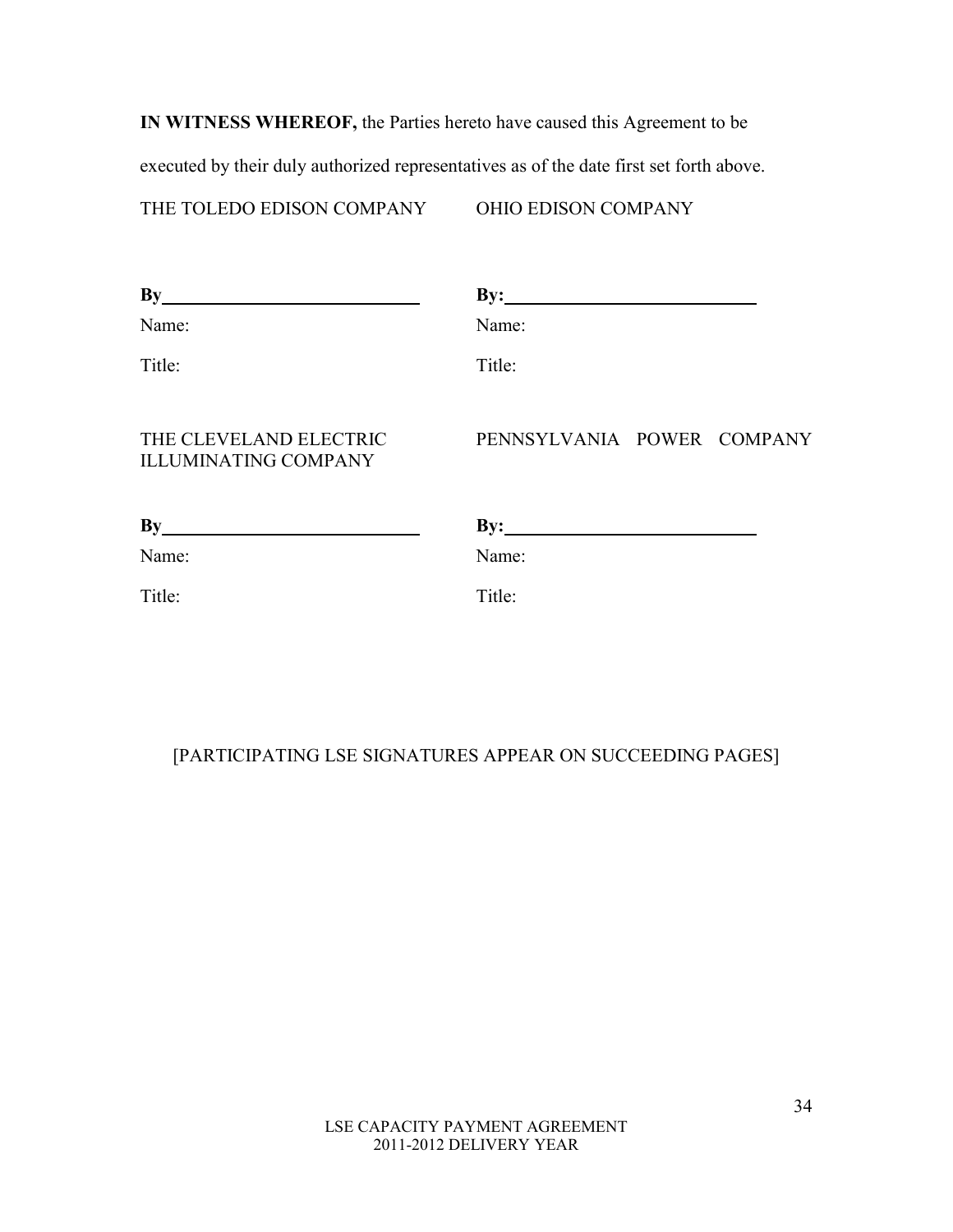**[PARTICIPATING LSE]** 

**By: By:** 

Name:

Title:

*WARNING — BY SIGNING THIS PAPER, YOU GIVE UP YOUR RIGHT TO NOTICE AND COURT TRIAL. IF YOU DO NOT TIMELY PAY, A COURT JUDGMENT MAY BE TAKEN AGAINST YOU WITHOUT YOUR PRIOR KNOWLEDGE AND THE POWERS OF A COURT CAN BE USED TO COLLECT FROM YOU REGARDLESS OF ANY CLAIMS YOU MAY HAVE AGAINST THE CREDITOR WHETHER FOR RETURNED GOODS, FAULTY GOODS, FAILURE ON HIS PART TO COMPLY WITH THE AGREEMENT, OR ANY OTHER CAUSE.*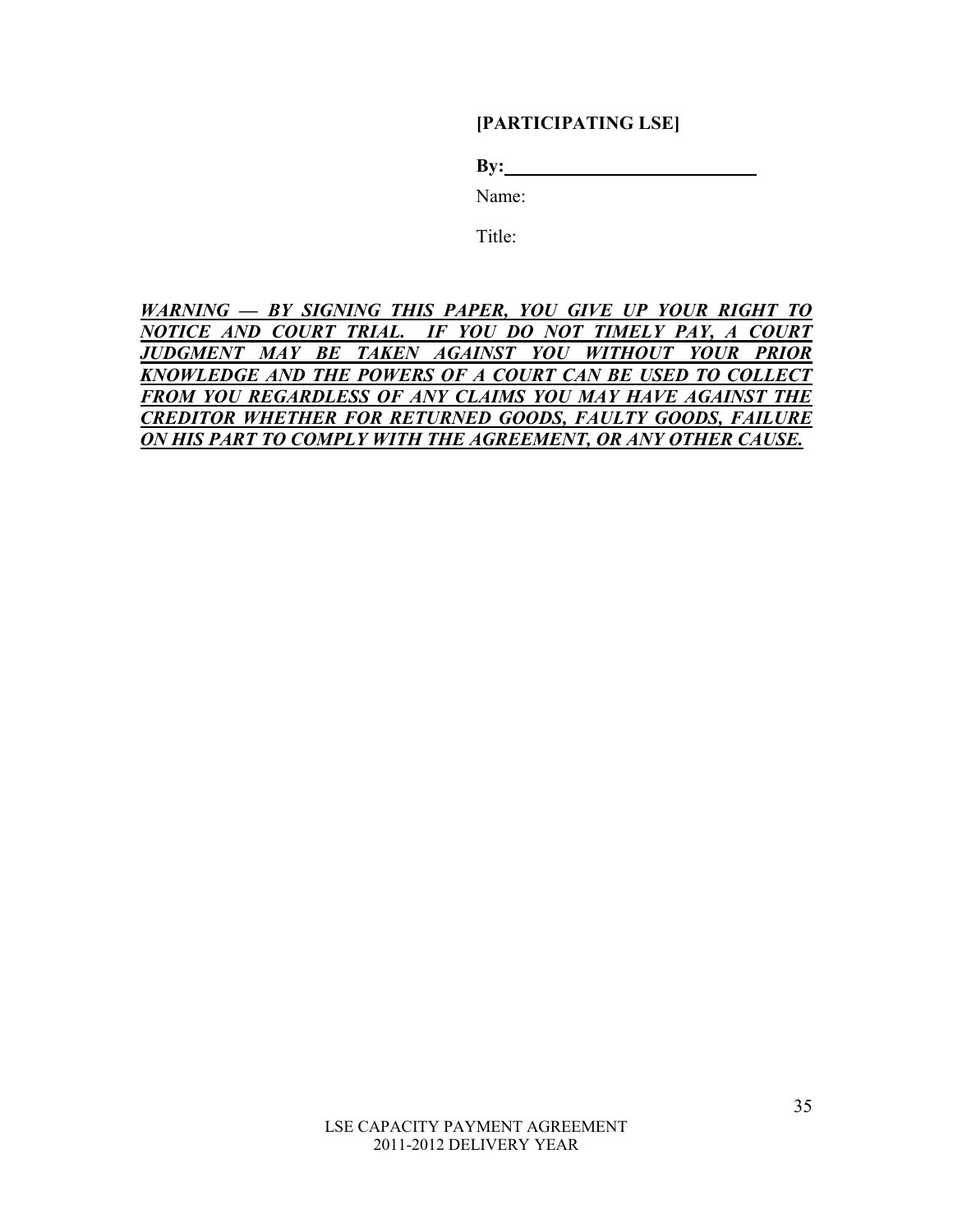# **APPENDIX A<sup>2</sup>**

## **PARTICIPATING LSEs**

#### Participating LSE

 $\mathcal{L}$  , we have the set of  $\mathcal{L}$ 

Delivery Period: June 1, 2011 through May 31, 2012.

Address for Notice:

1. In the case of all notices except those required under Article 5:

Name: Address: Telephone: Facsimile: E-mail:

copy to:

| Name:      |
|------------|
| Address:   |
| Telephone: |
| Facsimile: |
| E-mail:    |

2. In the case of all notices required under Article 5, if different from the contact information above:

Name: Address: Telephone: Facsimile: E-mail:

copy to:

Name: Address: Telephone: Facsimile:

<sup>&</sup>lt;sup>2</sup> Appendix A to be completed for each Participating LSE.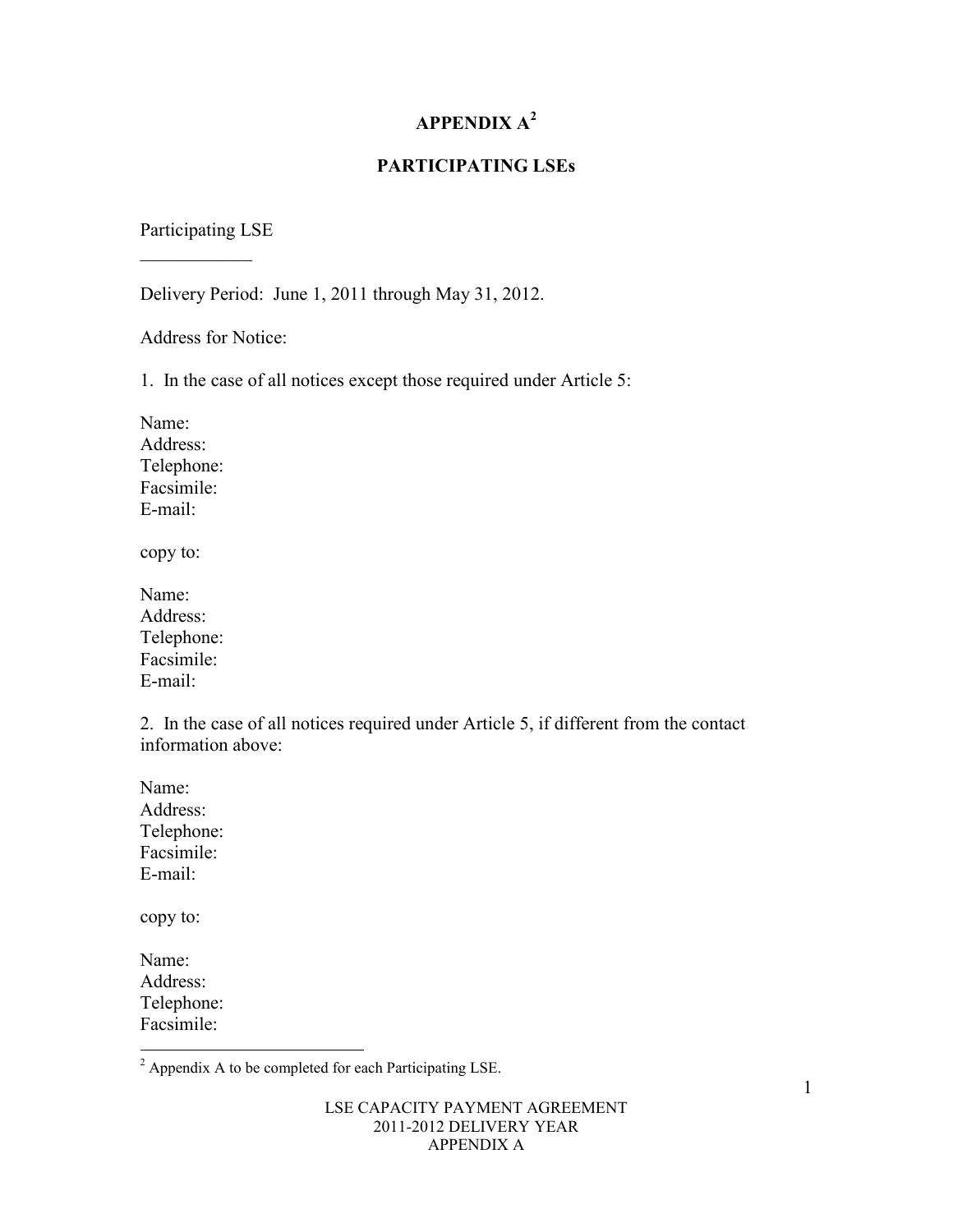E-mail:

# **[PARTICIPATING LSE]**

**BY:**  $\overline{X}$ 

**Name: Title:** 

LSE CAPACITY PAYMENT AGREEMENT 2011-2012 DELIVERY YEAR APPENDIX A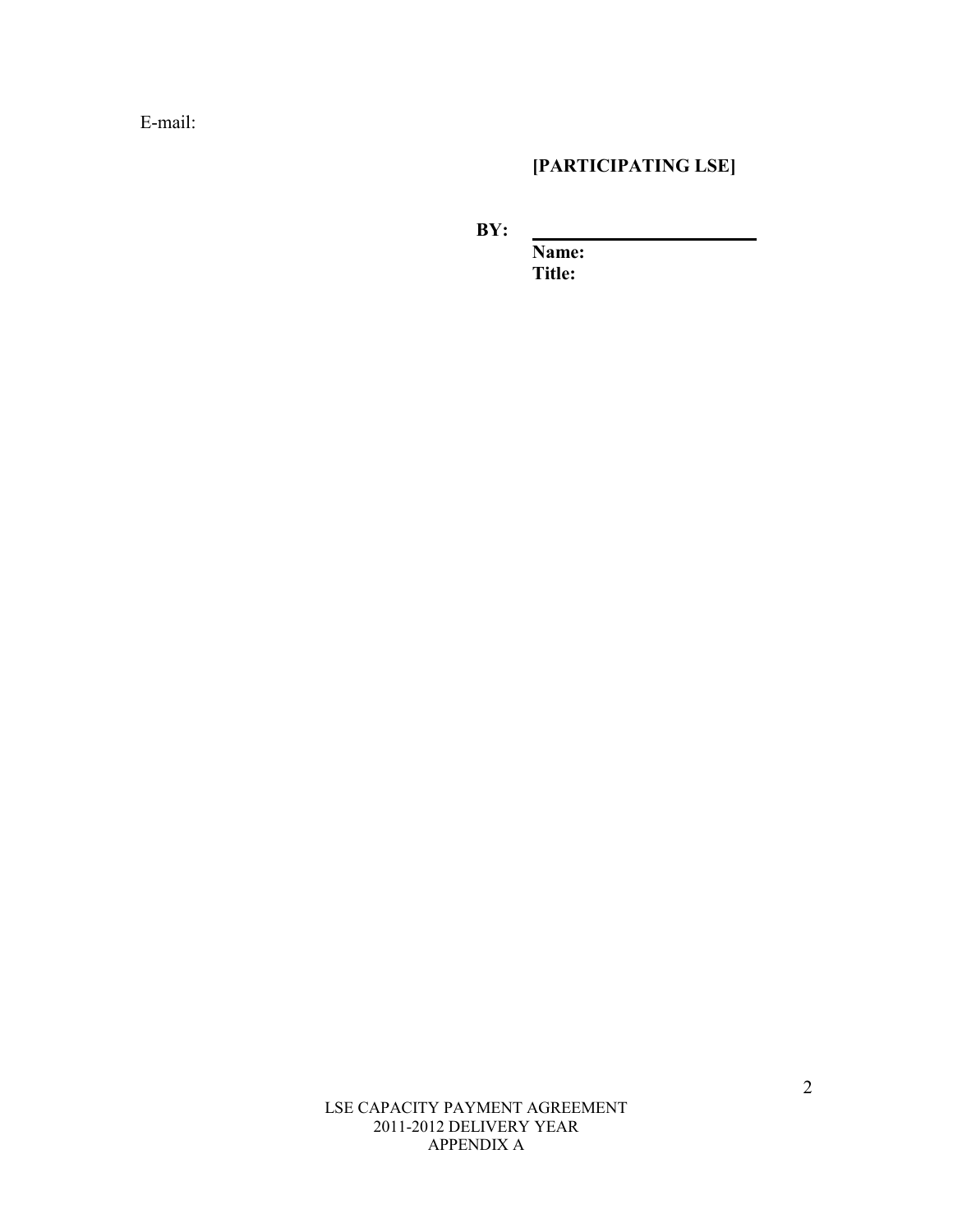# **APPENDIX B<sup>3</sup>**

# **PARTICIPATING LSE'S CONFESSED AMOUNT**

Participating LSE

 $\mathcal{L}$  , we have the set of  $\mathcal{L}$ 

Delivery Period: June 1, 2011 through May 31, 2012.

The Participating LSE's Confessed Amount is equal to [ ] dollars (\$[ ]) multiplied by the number of months (including any fraction thereof) between the date on which the confession of judgment contemplated by Section 10.14 is filed with the applicable court and June 1, 2012, and any damages as reasonably determined by the ATSI Utilities occurring prior to the filing of the confession of judgment.

<sup>&</sup>lt;sup>3</sup> Appendix B to be completed for each Participating LSE.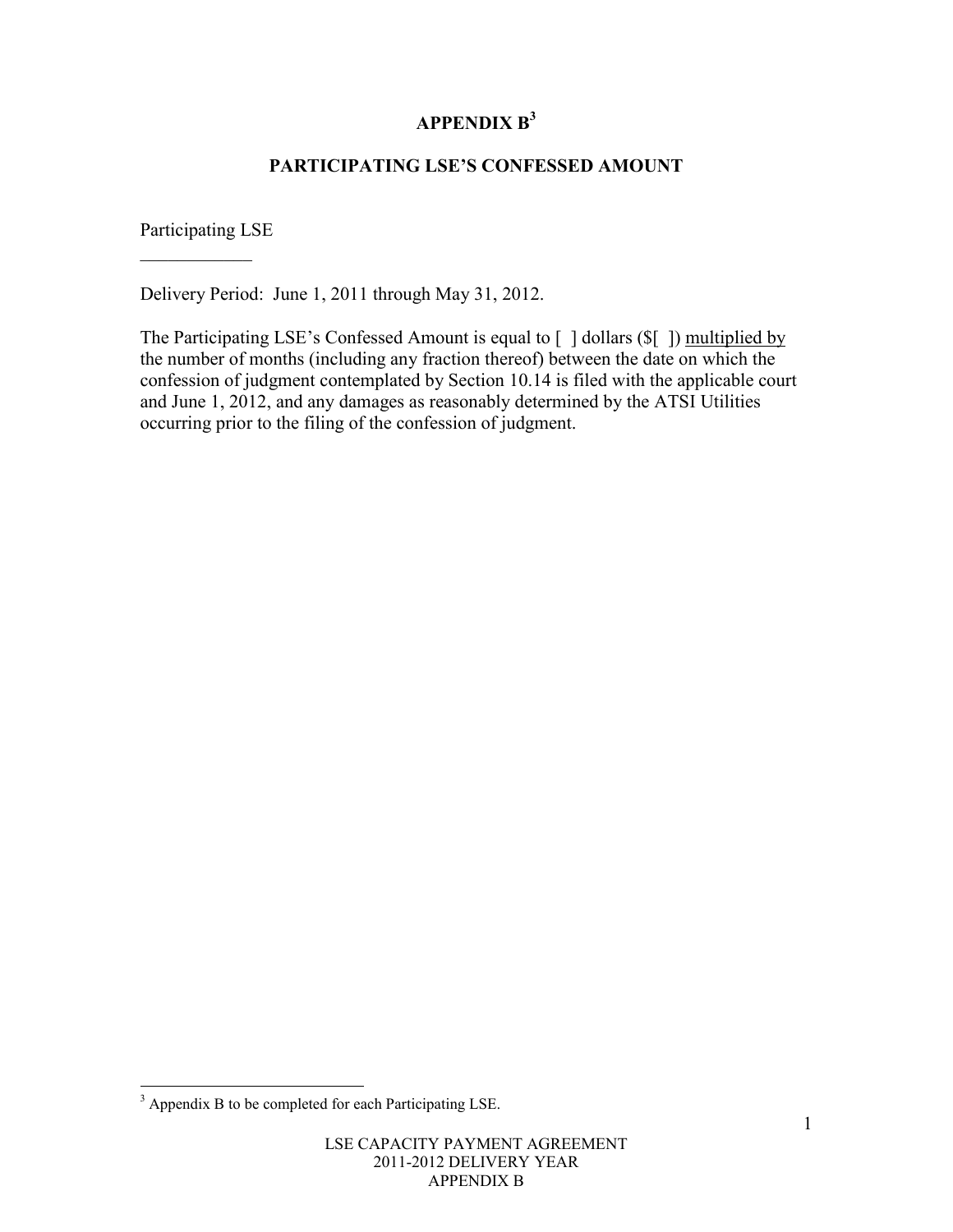#### **APPENDIX C**

#### **FORM OF PARTICIPATING LSE LETTER OF CREDIT**

 $(Date)$ 

Letter of Credit No.

- To: The Cleveland Electric Illuminating Company, The Toledo Edison Company, Ohio Edison Company, and Pennsylvania Power Company ("Beneficiaries")
- 1. We hereby establish in your favor this irrevocable transferable Letter of Credit (this "Letter of Credit") for the account of  $($ the "Applicant"), in the aggregate amount of \$\_\_\_\_\_\_\_\_\_\_\_\_\_\_\_\_, effective immediately and available to you at sight upon demand at our counters at and expiring 364 days from date of issuance or any extension thereof (in the form of Annex 5), unless terminated earlier or automatically extended, in accordance with the provisions hereof or otherwise extended.
- 2. This Letter of Credit is issued at the request of the Applicant, and we hereby irrevocably authorize you to draw on us, in accordance with the terms and conditions hereof, up to the maximum amount of this Letter of Credit, subject to reduction as provided in Paragraph 12 hereof. This Letter of Credit may be drawn in the event that (i) the Applicant fails to perform any obligation set forth in that certain Capacity Payment Agreement between the Applicant and you dated , or any representation or warranty made by the Applicant in such Agreement is false or misleading in any material respect when made, or you receive notice from us that this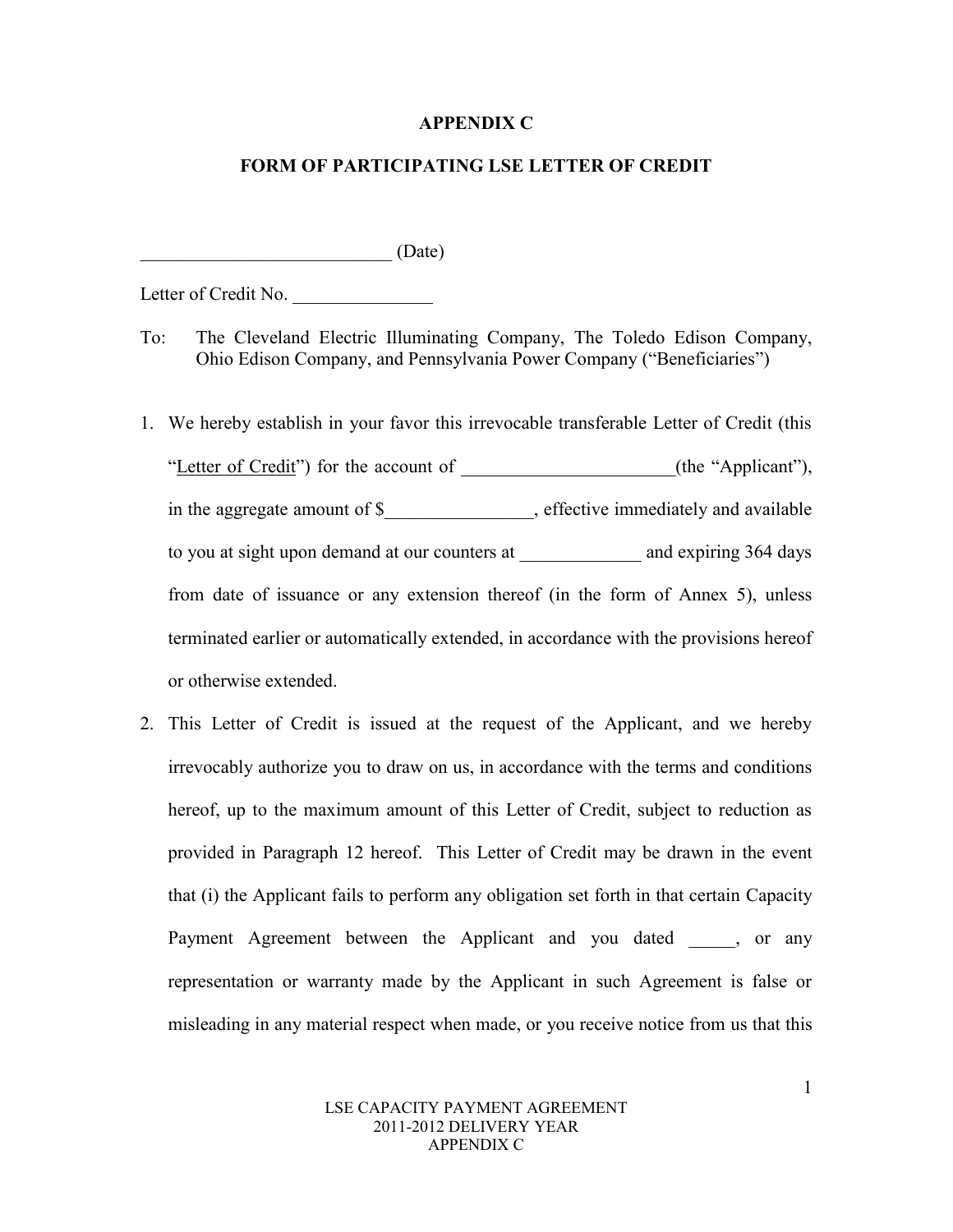Letter of Credit is being cancelled and the Applicant fails to provide a substitute Letter of Credit from us or an alternative bank satisfying the requirements in such Agreement, or if our credit rating falls below the levels set forth in Paragraph 11 of this Letter of Credit and the Applicant fails to obtain a suitable Letter of Credit from another bank or other financial institution that meets the standards set out in such Agreement.

3. A partial or full drawing hereunder may be made by you on any Business Day on or prior to the expiration of this Letter of Credit by delivering, by no later than 11:00 A.M. (prevailing Eastern Time<sup>1</sup>) on such Business Day to

(Bank), (and the same contract of the same contract of the same contract of the same contract of the same contract of the same contract of the same contract of the same contract of the same contract of the same contract of executed by you in the form of Annex 1 hereto, appropriately completed and duly signed by an Authorized Officer of each of the Beneficiaries and (ii) your draft in the form of Annex 2 hereto, appropriately completed and duly signed by an Authorized Officer of each of the Beneficiaries. "Authorized Officer" shall mean President, Treasurer, any Vice President, any Assistant Treasurer or any other person holding an equivalent title.

4. We may, but shall not be obligated to, accept any request to issue a substitute letter of credit. Such request shall be in an Availability Certificate in the form of Annex 3 hereto by you to us for exchange for a new letter of credit in the amount set forth in an Availability Certificate, which amount shall not exceed the present value of this Letter of Credit. Upon acceptance by us of any such request to issue a substitute

 $\overline{a}$ 

<sup>&</sup>lt;sup>1</sup> If the issuer of the Letter of Credit is located in an area that is not in the Eastern Time zone, this time and all other times in this Letter of Credit, and the definition of a business day should be adjusted accordingly.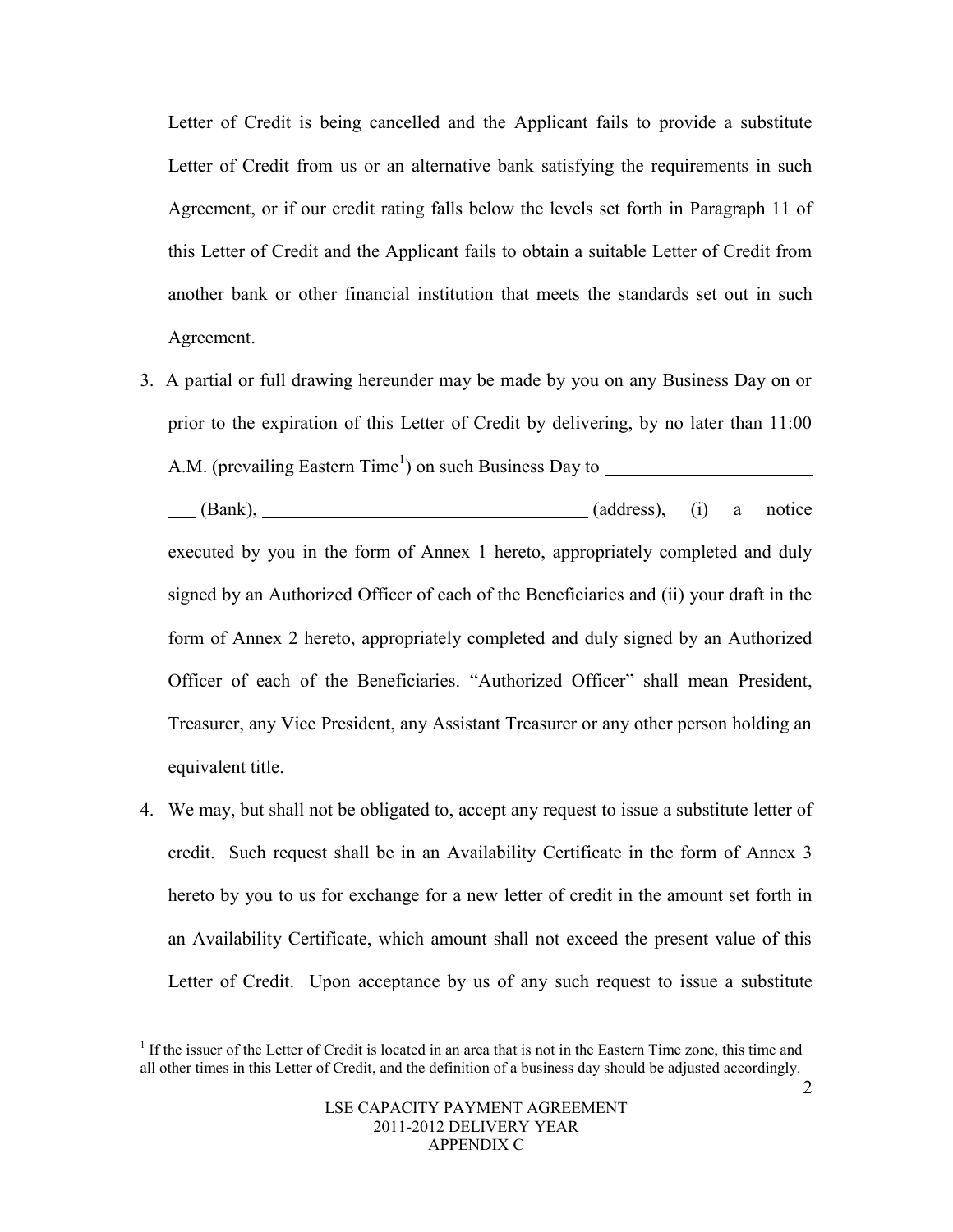letter of credit for exchange, the new letter of credit shall be issued in the amount as set forth in the Availability Certificate.

- 5. We hereby agree to honor a drawing hereunder made in compliance with the terms and provisions of this Letter of Credit by transferring in immediately available funds the amount specified in the draft delivered to us in connection with such drawing to such account at such bank in the United States as you may specify in your draft delivered to us pursuant to Paragraph 3 hereof, by 3:00 P.M. prevailing Eastern Time on the date of such drawing, if delivery of this requisite document is made prior to 11:00 A.M. (prevailing Eastern Time) on a business day pursuant to Paragraph 3 herein above, but at the opening of business on the first Business Day next succeeding the date of such drawing if delivery of the requisite document is made after 11:00 A.M. (prevailing Eastern Time) on any Business Day pursuant to Paragraph 3 herein above.
- 6. If a demand for payment made by you hereunder does not, in any instance, conform to the terms and conditions of this Letter of Credit, we shall give you prompt notice (not later than three (3) Business Days following the date of receipt of the documents) that the demand for payment was not effected in accordance with the terms and conditions of this Letter of Credit, stating the reasons therefore and that we will upon your instructions hold any documents at your disposal or return the same to you. Upon being notified that the demand for payment was not effected in conformity with this Letter of Credit, you may attempt to correct any such non-conforming demand for payment to the extent that you are entitled to do so, provided, however, that in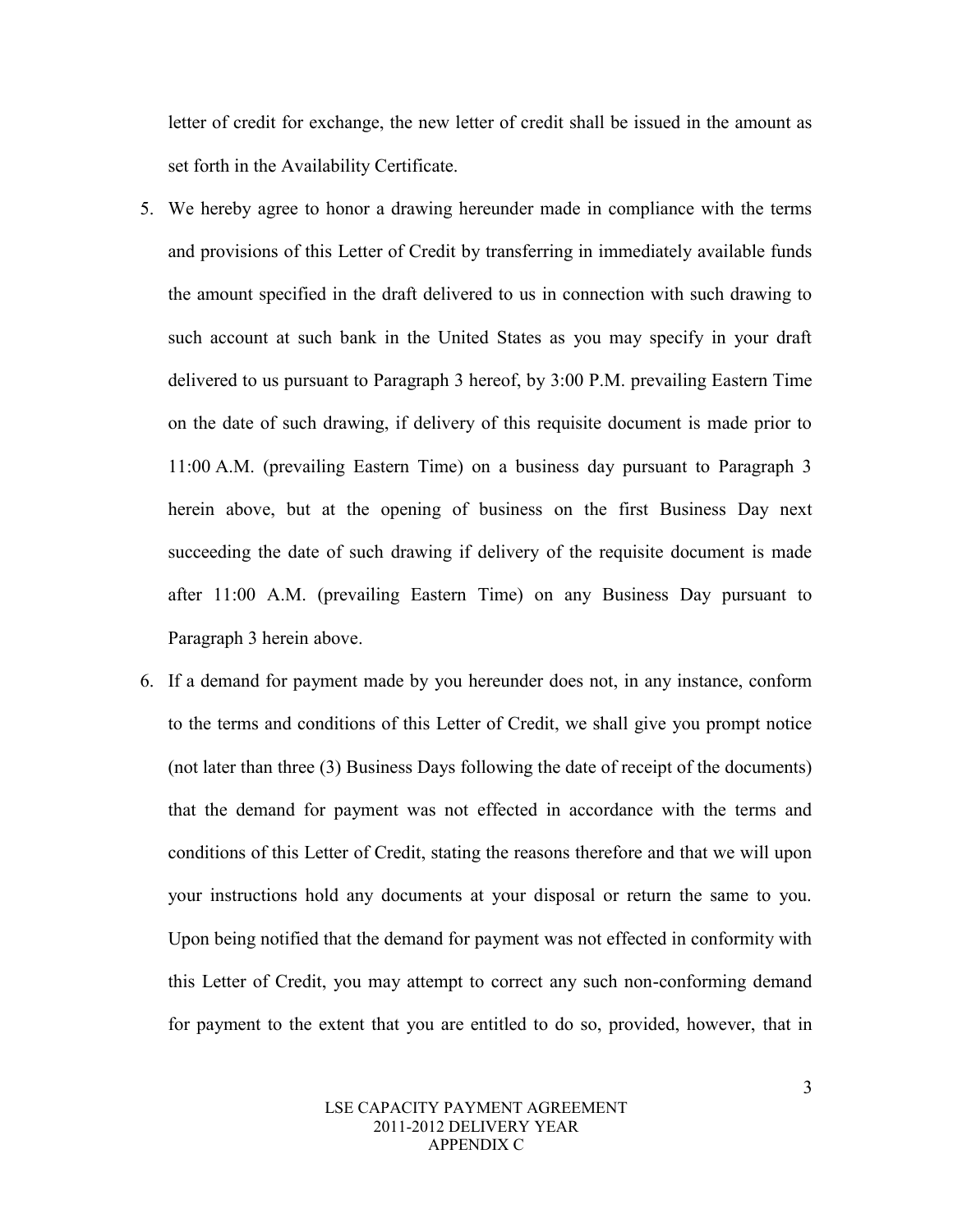such event a conforming demand for payment must be timely made in accordance with the terms of this Letter of Credit.

- 7. This Letter of Credit will automatically terminate and be delivered to us for cancellation on the earliest of (i) the making by you of the drawings in an amount equal to the maximum amount available to be made hereunder; (ii) the date we issue a new letter of credit in exchange for this Letter of Credit in accordance with Paragraph 4 herein above; and (iii) the date we receive from you a Certificate of Expiration in the form of Annex 4 hereto. The Letter of Credit will be automatically extended without written amendment for successive additional one- (1) year periods from the current or any future extended expiry date, unless at least ninety (90) days prior to such date of expiration, we give written notice to Beneficiaries by registered or certified mail, return receipt requested, or by overnight courier, at the address set forth above, or at such other address of which prior written notice has been provided to us, that we elect not to renew this irrevocable standby Letter of Credit for such additional one (1) year period.
- 8. As used herein:

"Availability Certificate" shall mean a certificate substantially in the form of Annex 3 hereto, appropriately completed and duly signed by your Authorized Officer.

"Business Day" shall mean any day on which commercial banks are not authorized or required to close in New York, NY and any day on which payments can be effected on the Fed wire system.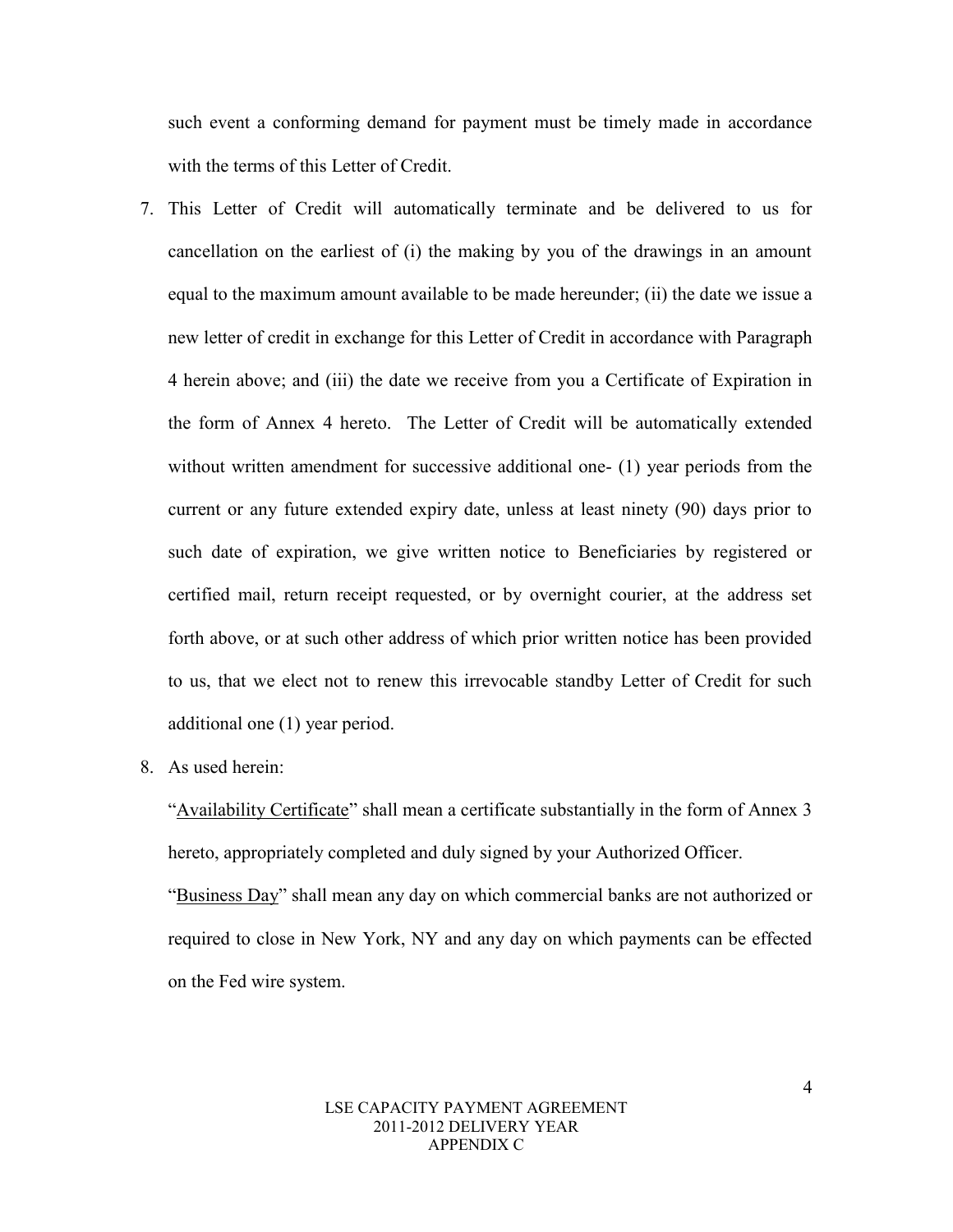- 9. This Letter of Credit is assignable and transferable, in accordance with Annex 6, to an entity certified by you to us in the form of Annex 6, and we hereby consent to such assignment or transfer, provided that this Letter of Credit may not otherwise be amended or modified without consent from us, you and the Applicant, and, except as otherwise expressly stated herein, is subject to the Uniform Customs and Practice for Documentary Credits – 2007 Revision, ICC Publication No. 600, or any successor publication thereto (the "UCP"). Any and all transfer fees, expenses and costs shall be borne by the Applicant. This Letter of Credit shall, as to matters not governed by the UCP, be governed and construed in accordance with New York law, without regard to principles of conflicts of law.
- 10. This Letter of Credit sets forth in full our undertaking, and such undertaking shall not in any way be modified, amended, changed, amplified or limited by reference to any document, instrument or agreement referred to herein, except for Annexes 1 through 6 hereto and the notices referred to herein; and any such reference shall not be deemed to incorporate herein by reference any document, instrument or agreement except as set forth above.
- 11. We certify that as of  $(date)$  we ("Bank") satisfy either the senior unsecured debt rating of "A" from Standard & Poor's Rating Service or the senior unsecured debt rating of "A2" from Moody's Rating Service.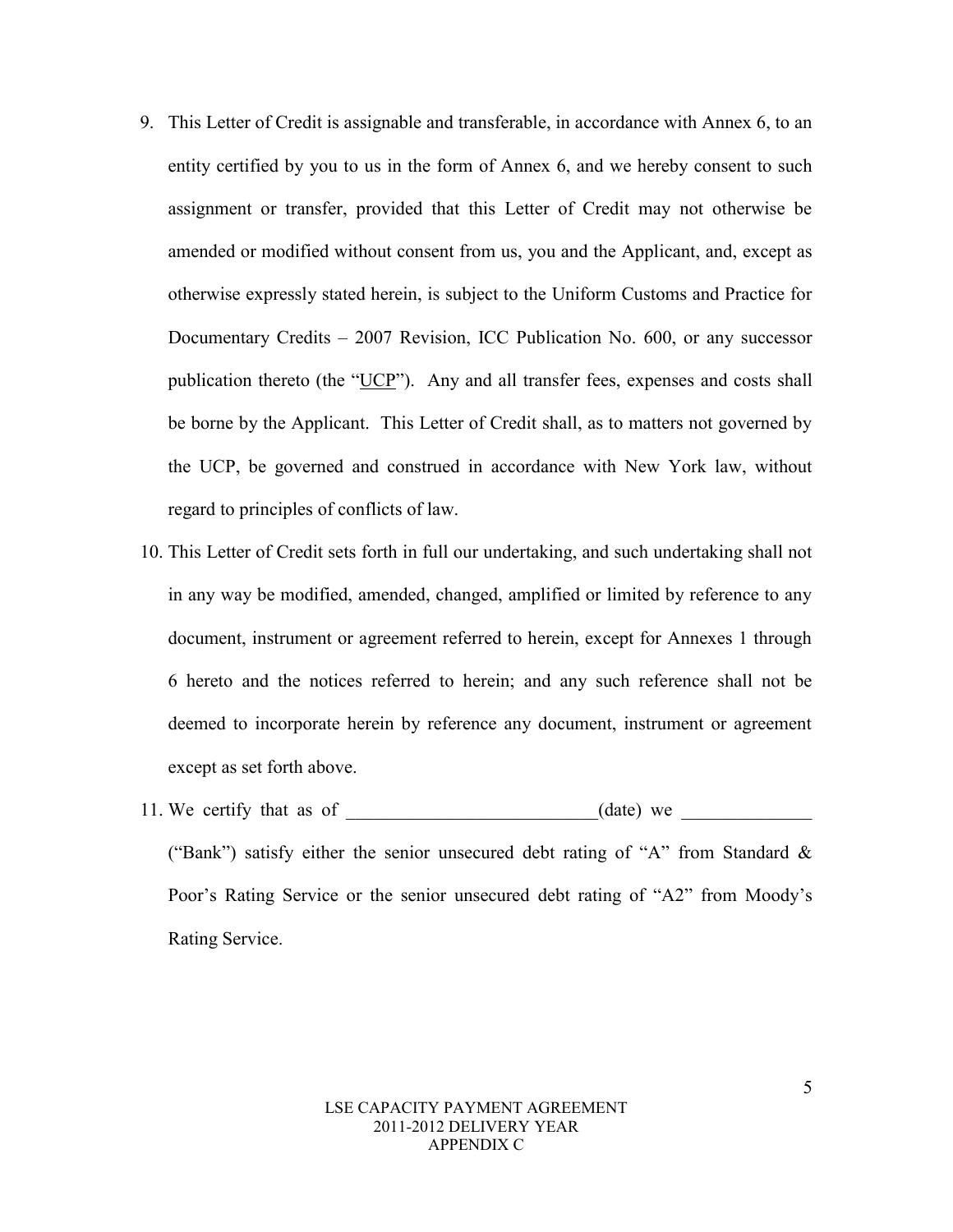- 12. The amount which may be drawn by you under this Letter of Credit shall be automatically reduced by the amount of any drawings paid through us referencing this Letter of Credit No. **.** Partial drawings are permitted hereunder.
- 13. Faxed document(s) are acceptable. Presentation by fax must be made to fax number confirmed by telephone to \_\_\_\_\_\_\_\_\_\_\_\_\_.
- 14. In the event of act of God, riot, civil commotion, insurrection, war, terrorism or any strikes or lock outs, or any cause beyond our control, that interrupts our business, and causes the place for presentation of this letter of credit to be closed for business on the last day of presentation, the expiration date of this letter of credit shall be automatically extended without amendment to a date thirty (30) calendar days after the place for presentation reopens for business.
- 15. This original letter of credit has been sent to the Beneficiaries located at \_\_\_\_\_\_\_\_\_\_\_\_\_\_\_\_ above (as per Applicant's instructions). The aggregate amount paid to the ATSI Utilities during the validity of this Letter of Credit will not exceed the amount of this Letter of Credit. Any demands or communications in the form of the attached Annexes (except for Annex 5) or other communications directed to us under this Letter of Credit must be signed by an Authorized Officer of the Beneficiaries. Acceptance or rejection of any amendments to this Letter of Credit or any extensions pursuant to Annex 5 must be signed by an Authorized Officer of each of the Beneficiaries.

 Very truly yours, (Bank)

 $\mathbf{B} \mathbf{y}$ :

 $\overline{\phantom{a}}$  , which is a set of the set of the set of the set of the set of the set of the set of the set of the set of the set of the set of the set of the set of the set of the set of the set of the set of the set of th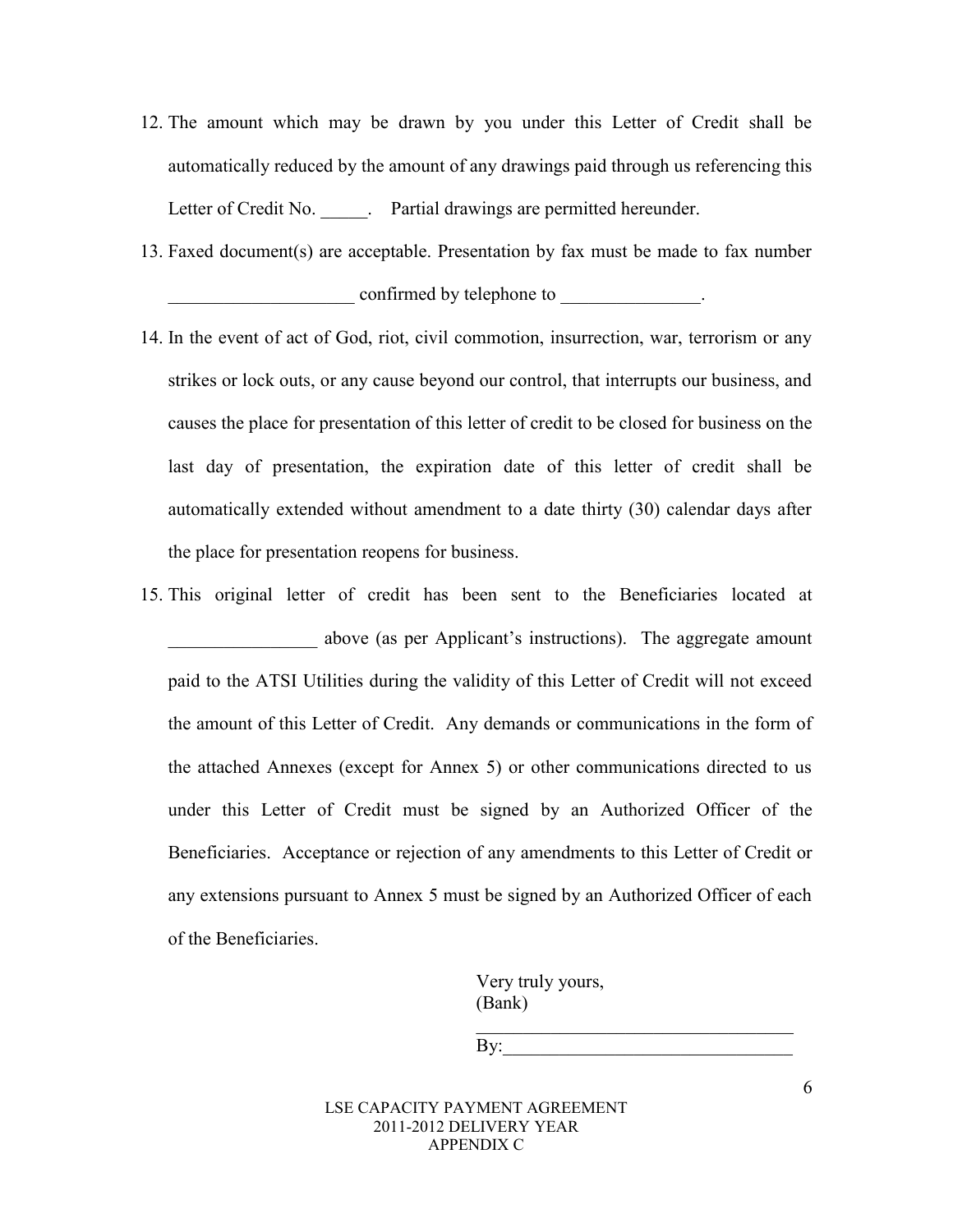Name: Title:

 $\mathrm{By}$ :

Name: Title:

> LSE CAPACITY PAYMENT AGREEMENT 2011-2012 DELIVERY YEAR APPENDIX C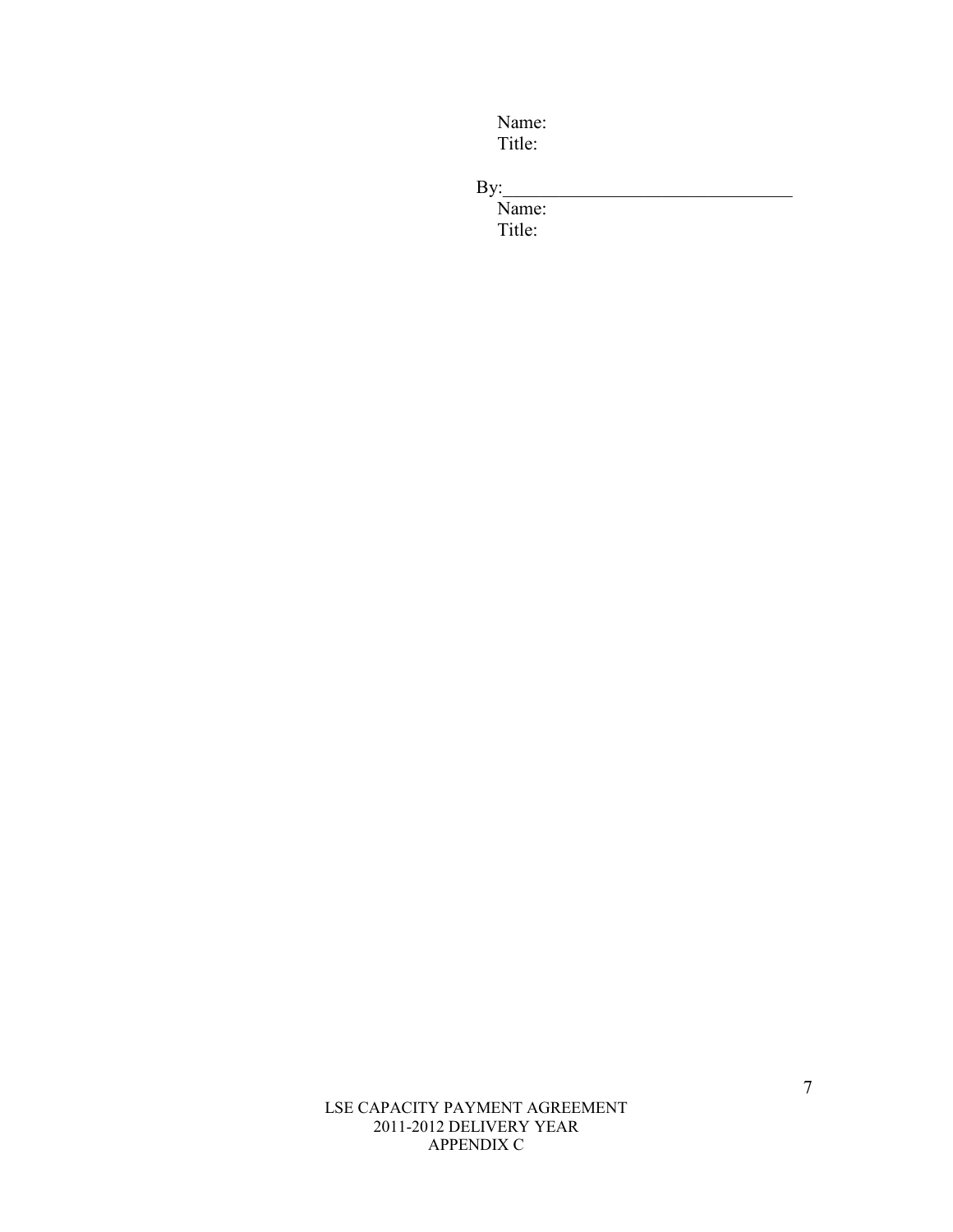## **Annex 1 to Letter of Credit**

DRAWING UNDER LETTER OF CREDIT NO.

 $, 20$ 

To: (Bank) (Address)

Attention: Standby Letter of Credit Unit

Ladies and Gentlemen:

 The undersigned is making a drawing under the above-referenced Letter of Credit in the amount specified below and hereby certifies to you as follows:

1. Capitalized terms used and not defined herein shall have the meanings ascribed thereto in the Letter of Credit.

2. Pursuant to Paragraph 2 of the Letter of Credit No. dated 20, the undersigned is entitled to make a drawing under the Letter of Credit in the aggregate amount of \$\_\_\_\_\_\_\_\_\_\_, in the event that the Applicant fails to perform any obligation set forth in that certain Agreement between the Applicant and us dated can conserve that the View of the Applicant in such Agreement in such Agreement is false or misleading in any material respect when made, or due to our receipt from you of notice that the Letter of Credit is being cancelled and the Applicant has failed to provide a substitute Letter of Credit from an alternative bank satisfying the requirements in such agreement, or due to a decline in your credit rating below the levels set forth in Paragraph 11 of the Letter of Credit and the Applicant has failed to obtain a substitute Letter of Credit from another bank or other financial institution that meets the standards in such agreement.

3. The amount to be received by The Cleveland Electric Illuminating Company is \$\_\_\_\_\_\_\_\_\_\_\_, the amount to be received by The Toledo Edison Company is \$<br>Buch the amount to be received by The Ohio Edison Company is \$ and the amount to be received by Pennsylvania Power Company is  $\overline{\S}$ , for a total equal to the aggregate amount in the previous paragraph.

4. We acknowledge that, upon your honoring the drawing herein requested, the amount of the Letter of Credit available for drawing shall be automatically decreased by an amount equal to this drawing.

Very truly yours,

The Cleveland Electric Illuminating Company The Toledo Edison Company

LSE CAPACITY PAYMENT AGREEMENT 2011-2012 DELIVERY YEAR ANNEX 1 TO APPENDIX C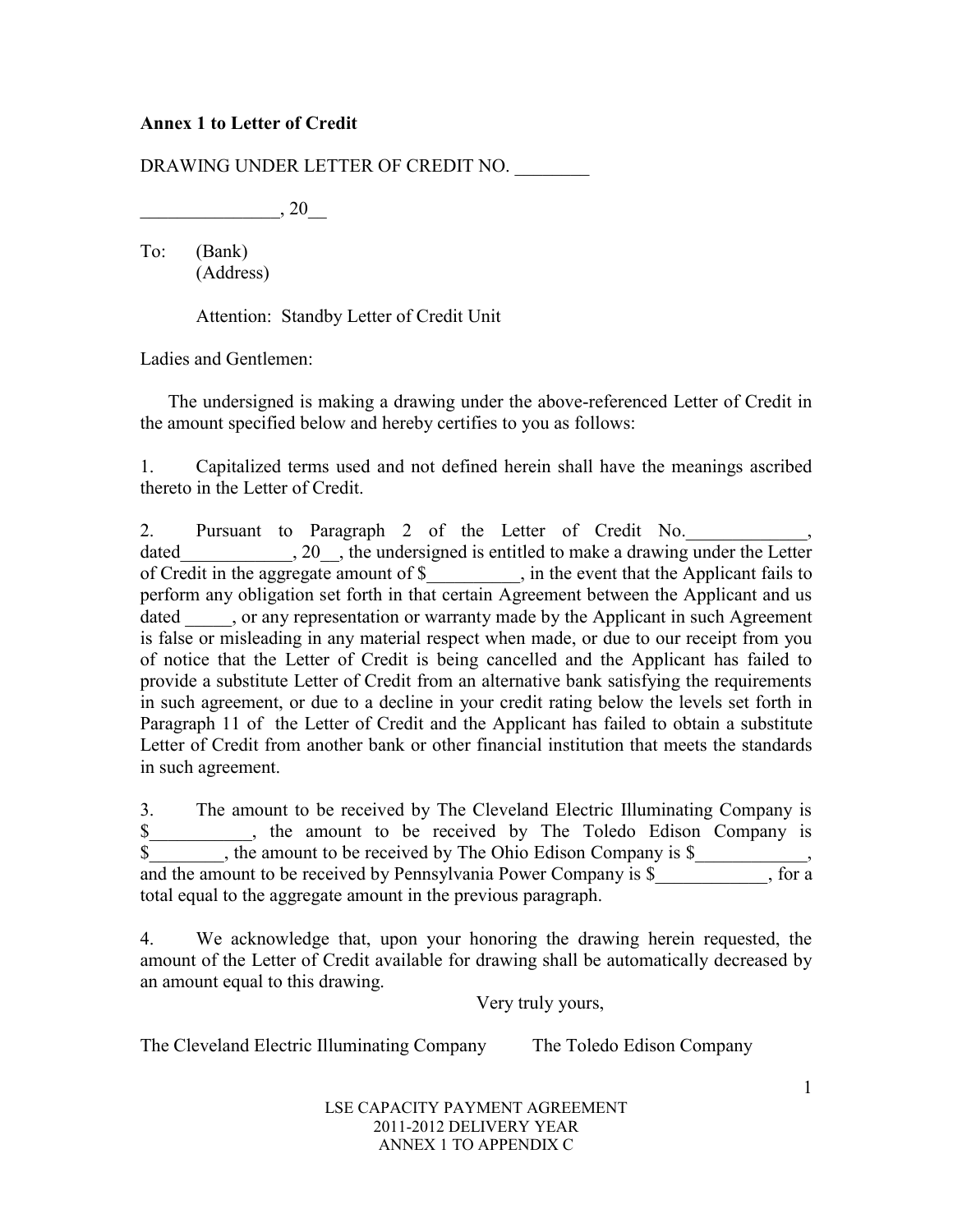| By:                 | By:                        |
|---------------------|----------------------------|
| Name:               | Name:                      |
| Title:              | Title:                     |
| Date:               | Date:                      |
| Ohio Edison Company | Pennsylvania Power Company |
|                     | By: $\qquad \qquad$        |
| Name:               | Name:                      |
| Title:              | Title:                     |
| Date:               | Date:                      |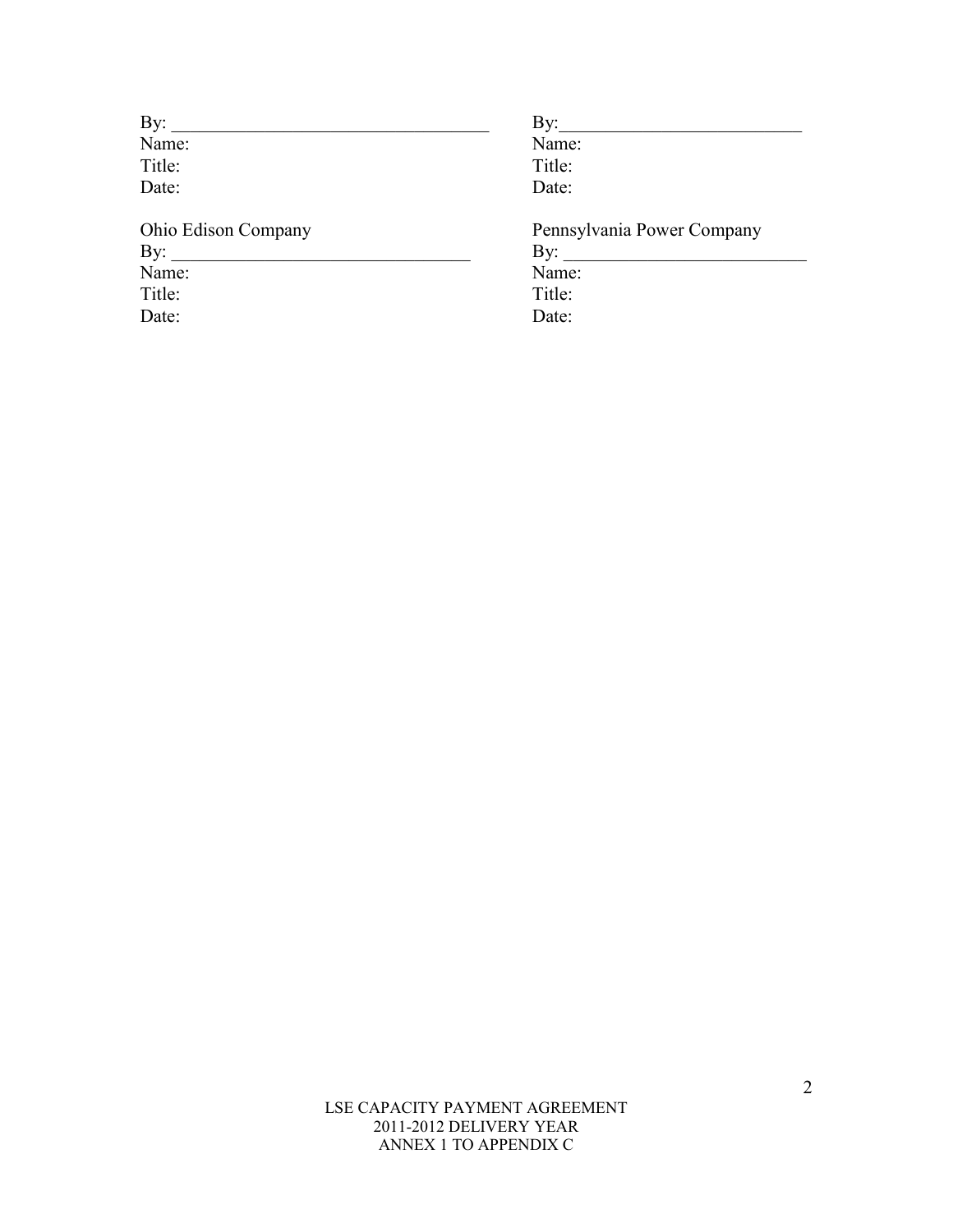# **Annex 2 to Letter of Credit**

|                     | DRAWING UNDER LETTER OF CREDIT NO.                                                                                   |                                                              |
|---------------------|----------------------------------------------------------------------------------------------------------------------|--------------------------------------------------------------|
| $\frac{1}{20}$ , 20 |                                                                                                                      |                                                              |
|                     | ON [Business Day set forth in Paragraph 5]                                                                           |                                                              |
|                     | PAY TO: The Cleveland Electric Illuminating Company                                                                  |                                                              |
|                     | $\sim$ $\sim$                                                                                                        |                                                              |
|                     |                                                                                                                      |                                                              |
|                     | PAY TO: The Toledo Edison Company                                                                                    |                                                              |
|                     | $\sim$                                                                                                               |                                                              |
|                     |                                                                                                                      |                                                              |
|                     | PAY TO: Ohio Edison Company                                                                                          |                                                              |
|                     | $\sim$                                                                                                               |                                                              |
|                     | For credit to the account of $\qquad \qquad$                                                                         |                                                              |
|                     | PAY TO: Pennsylvania Power Company                                                                                   |                                                              |
|                     | $\sim$                                                                                                               |                                                              |
|                     | For credit to the account of $\qquad \qquad$                                                                         |                                                              |
| NO.                 | OF                                                                                                                   | FOR VALUE RECEIVED AND CHARGE TO ACCOUNT OF LETTER OF CREDIT |
| (Bank)<br>(Address) |                                                                                                                      |                                                              |
| By:                 | The Cleveland Electric Illuminating Company                                                                          | The Toledo Edison Company<br>By:                             |
| Name:               | <u> 1989 - Johann John Stone, mars eta bainar eta bainar eta baina eta baina eta baina eta baina eta baina eta b</u> | Name:                                                        |
| Title:<br>Date:     |                                                                                                                      | Title:<br>Date:                                              |
|                     |                                                                                                                      |                                                              |

LSE CAPACITY PAYMENT AGREEMENT 2011-2012 DELIVERY YEAR ANNEX 2 TO APPENDIX C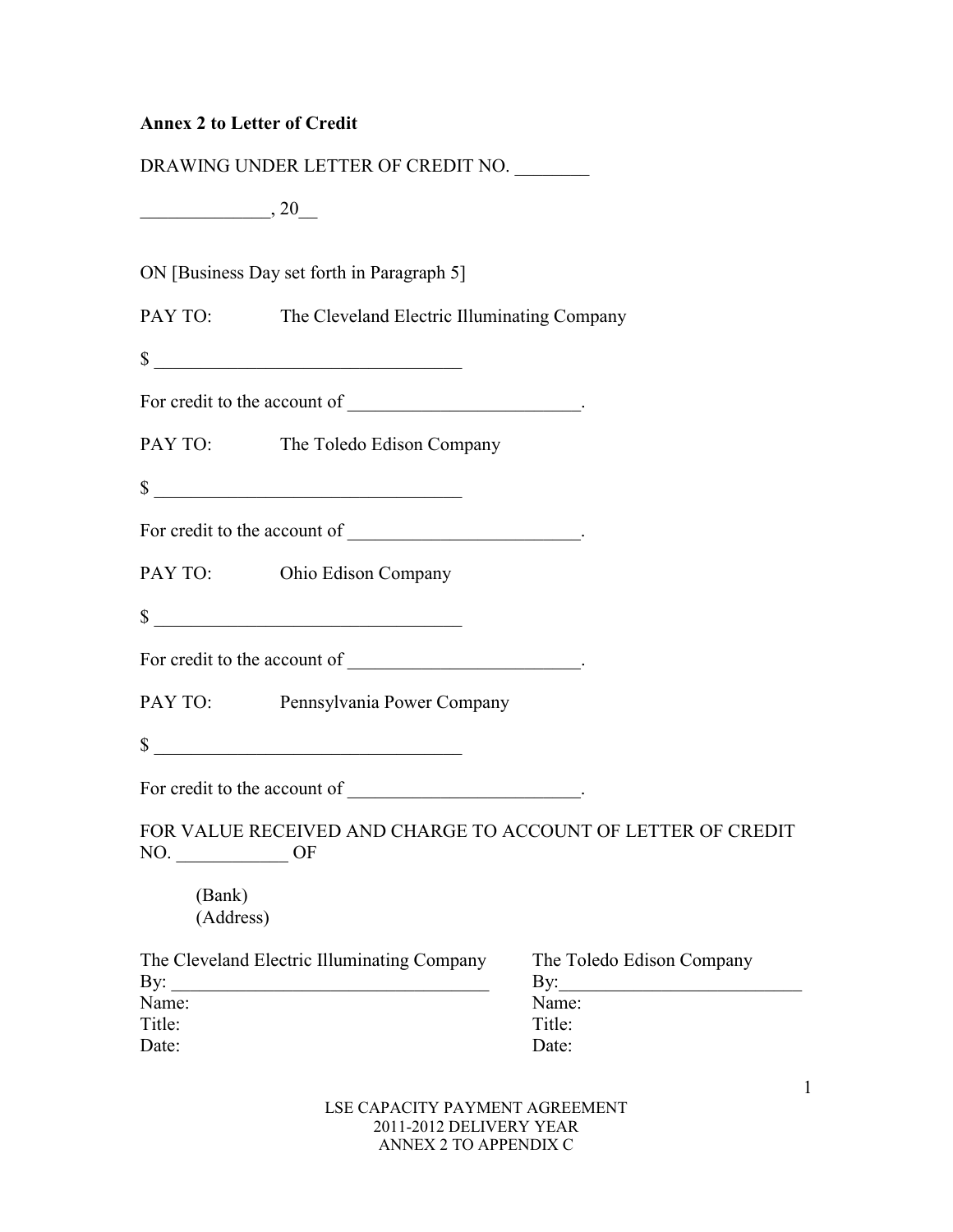| <b>Ohio Edison Company</b> | Pennsylvania Power Company |
|----------------------------|----------------------------|
| By:                        | Bv                         |
| Name:                      | Name:                      |
| Title:                     | Title:                     |
| Date:                      | Date:                      |

LSE CAPACITY PAYMENT AGREEMENT 2011-2012 DELIVERY YEAR ANNEX 2 TO APPENDIX C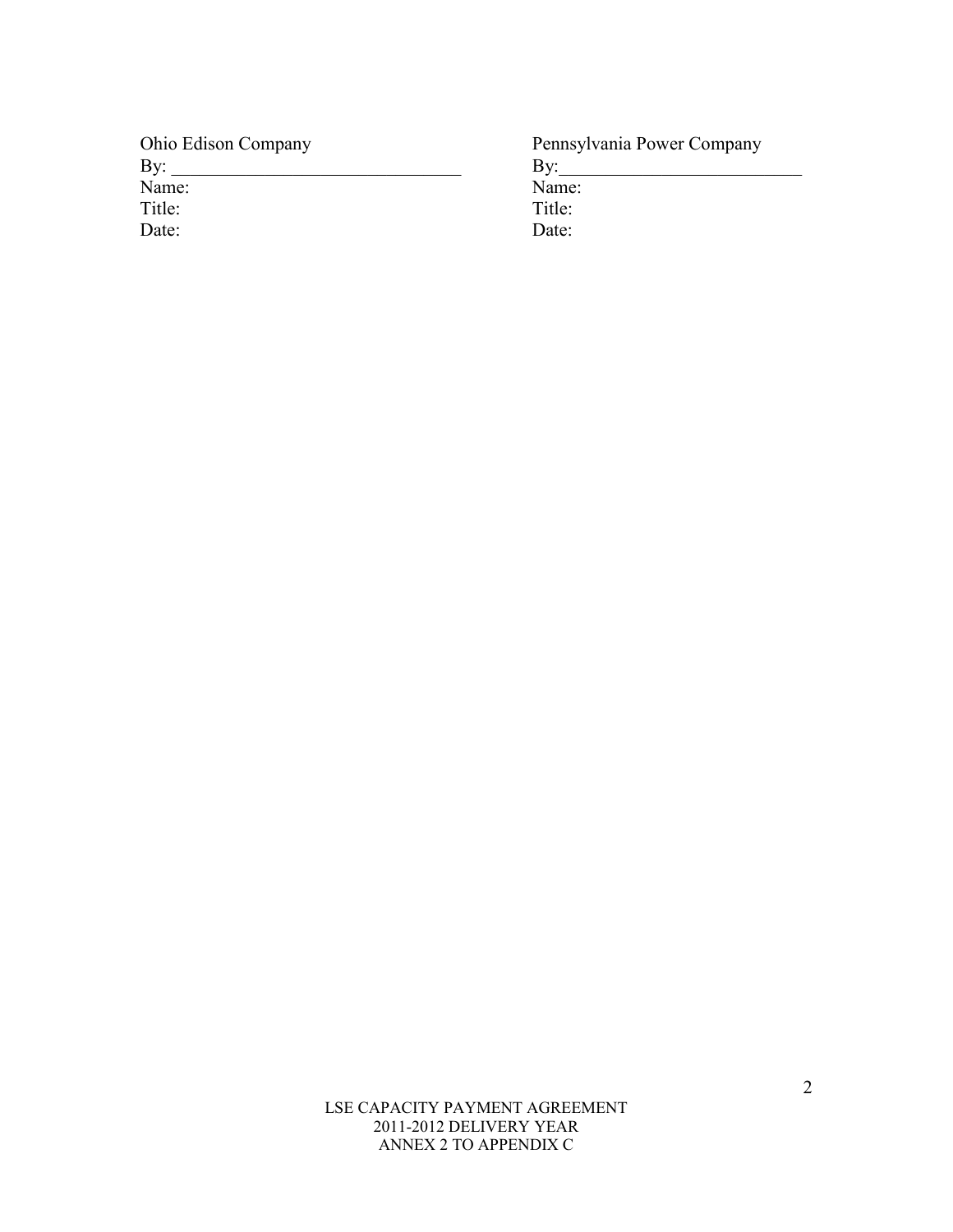#### **Annex 3 to Letter of Credit**

AVAILABILITY CERTIFICATE UNDER LETTER OF CREDIT NO. \_\_\_\_\_\_\_\_

 $\frac{}{\text{To}' \quad \text{(Bank)}}$ , 20\_  $\overline{(Bank)}$ (Address)

Attention: Standby Letter of Credit Unit

Ladies and Gentlemen:

 Each of the undersigned hereby requests that, in exchange for the above-referenced Letter of Credit, a new letter of credit be issued in the aggregate amount of \$ (the "<u>New Amount</u>") and to expire on \_\_\_\_\_\_\_\_\_\_\_\_\_\_(date), but otherwise in the form of the above-referenced Letter of Credit.

 Please acknowledge your intention to issue such new letter of credit in the New Amount upon the surrender of the above-referenced Letter of Credit by signing the attached acknowledgment copy hereof and forwarding it to:

> [Beneficiaries' Addresses]

> > Very truly yours,

| The Cleveland Electric Illuminating Company | The Toledo Edison Company   |
|---------------------------------------------|-----------------------------|
| By:                                         | By: $\qquad \qquad$         |
| Name:                                       | Name:                       |
| Title:                                      | Title:                      |
| Date:                                       | Date:                       |
| <b>Ohio Edison Company</b>                  | Pennsylvania Power Company  |
| By: $\qquad \qquad$                         | By: $\frac{1}{\sqrt{2\pi}}$ |
| Name:                                       | Name:                       |
| Title:                                      | Title:                      |
| Date:                                       | Date:                       |
| Agreed and Accepted                         | <b>APPLICANT NAME</b>       |
| (Bank)                                      | <b>APPLICANT NAME</b>       |
| By: $\qquad \qquad$                         | By: $\qquad \qquad$         |
| Name:                                       | Name:                       |
| Title:                                      | Title:                      |
| LEE CADACITY DAVMENT ACDEEMENT              |                             |

LSE CAPACITY PAYMENT AGREEMENT 2011-2012 DELIVERY YEAR ANNEX 3 TO APPENDIX C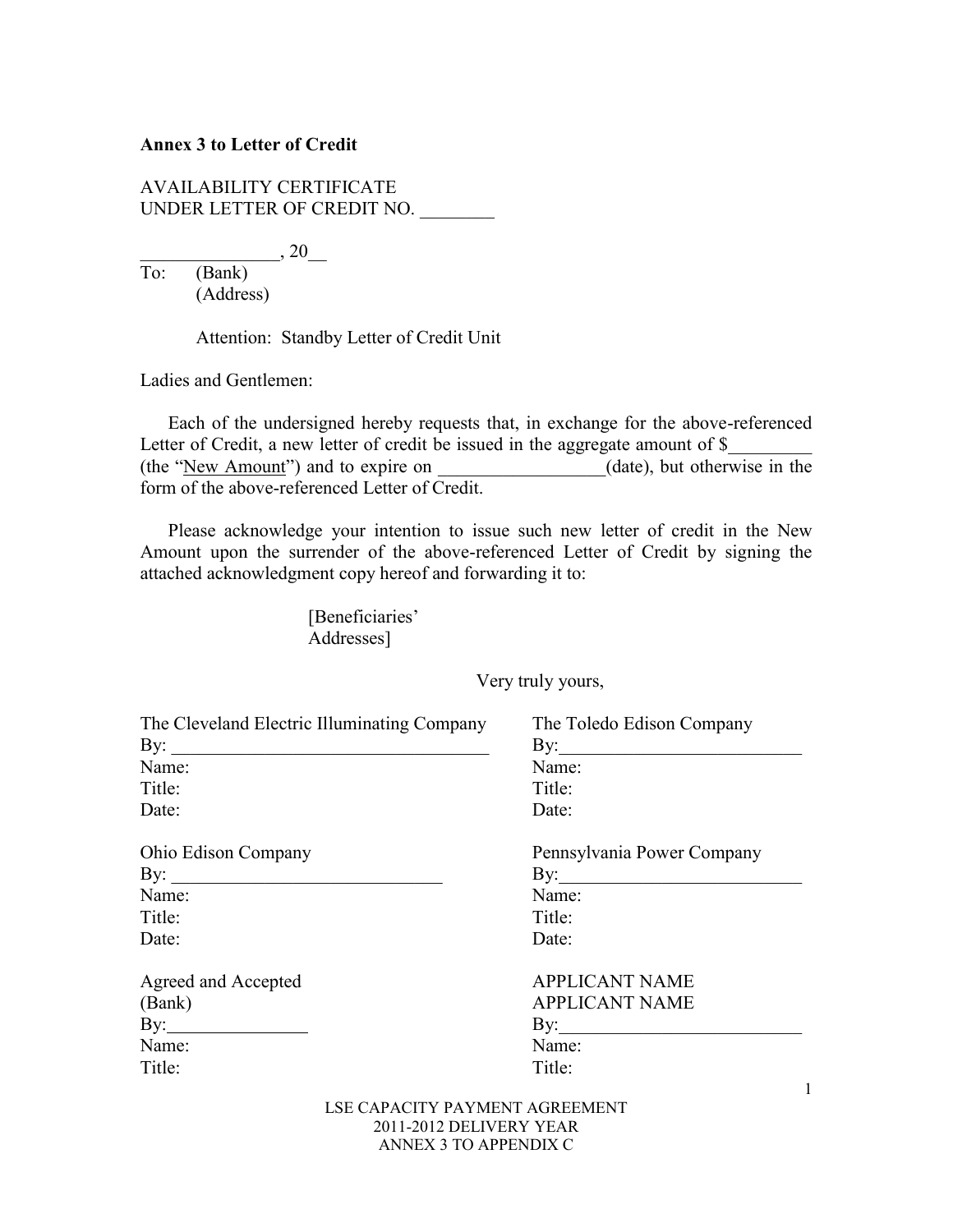Date: Date:

LSE CAPACITY PAYMENT AGREEMENT 2011-2012 DELIVERY YEAR ANNEX 3 TO APPENDIX C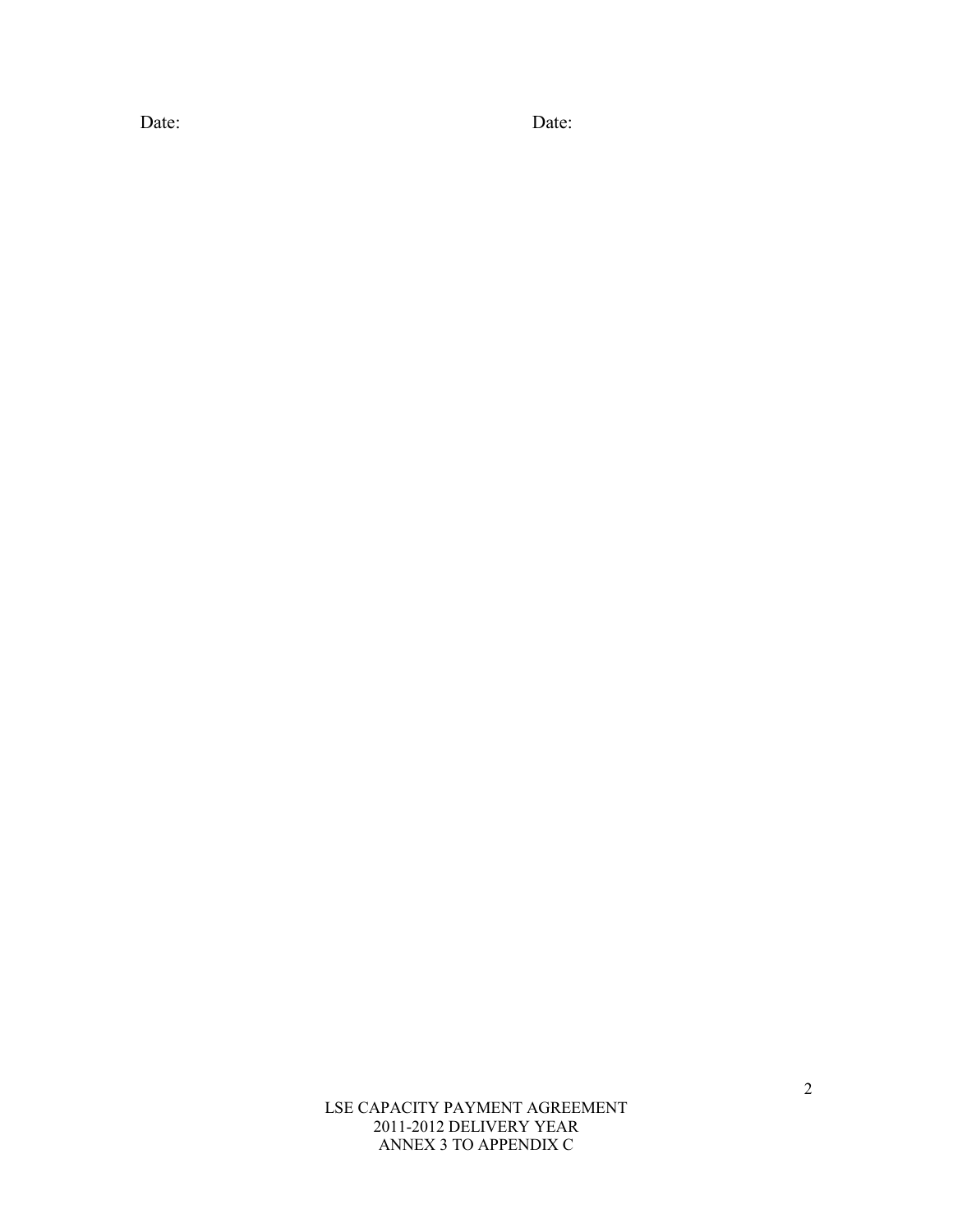## **Annex 4 to Letter of Credit**

CERTIFICATE OF EXPIRATION OF LETTER OF CREDIT NO.

 $\frac{1}{20}$ , 20

To: (Bank) (Address)

Attention: Standby Letter of Credit Unit

Ladies and Gentlemen:

 The undersigned hereby certifies to you that the above-referenced Letter of Credit may be cancelled without payment. Attached hereto is said Letter of Credit, marked cancelled.

| The Cleveland Electric Illuminating Company | The Toledo Edison Company  |
|---------------------------------------------|----------------------------|
| By:                                         | By:                        |
| Name:                                       | Name:                      |
| Title:                                      | Title:                     |
| Date:                                       | Date:                      |
| <b>Ohio Edison Company</b>                  | Pennsylvania Power Company |
| $\mathbf{By:}$                              | By:                        |
| Name:                                       | Name:                      |
| Title:                                      | Title:                     |
| Date:                                       | Date:                      |

cc: \_\_\_\_\_\_\_\_\_\_\_\_\_\_\_\_\_\_\_\_\_\_\_\_\_\_\_ (Applicant Name)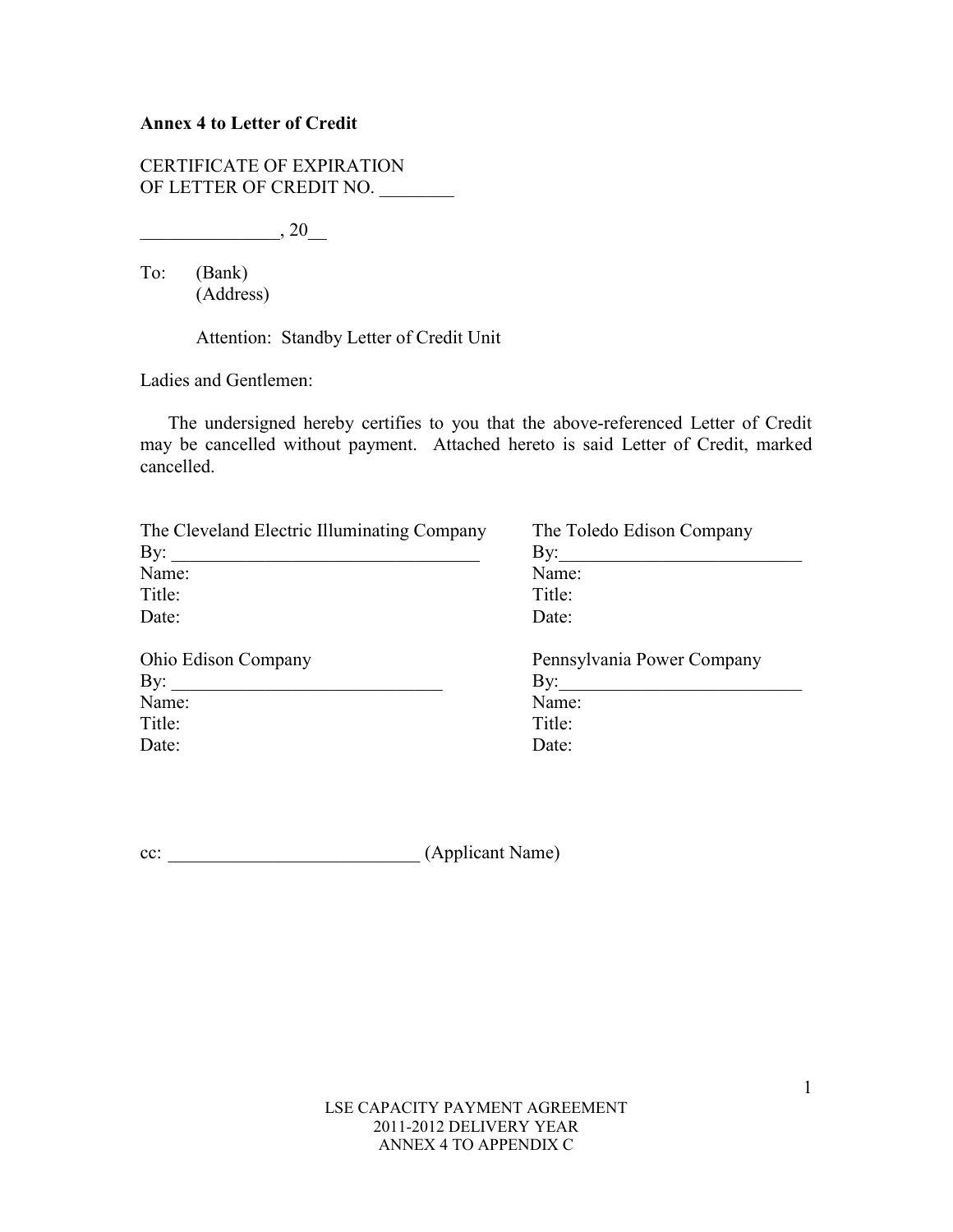#### **Annex 5 to Letter of Credit**

NOTICE OF EXTENSION OF LETTER OF CREDIT NO.

 $, 20$ 

To The Cleveland Electric Illuminating Company, The Toledo Edison Company, Ohio Edison Company, and Pennsylvania Power Company:

Re: Our Letter of Credit no. \_\_\_\_\_\_\_\_\_\_\_\_\_\_\_\_\_\_\_\_\_\_\_\_\_\_\_\_ presently in the aggregate amount of USD\_\_\_\_\_\_\_\_\_\_\_\_\_\_\_ issued for the account of  $\blacksquare$  and expiring on  $\blacksquare$ 

On the expiration date of the Letter of Credit no. \_\_\_\_\_\_\_\_\_\_\_\_\_, we will issue a new Letter of Credit No. \_\_\_\_\_\_\_\_\_\_\_\_\_\_ to expire on \_\_\_\_\_\_\_\_\_\_\_\_\_\_(date). This new Letter of Credit No. \_\_\_\_\_\_\_\_\_\_\_\_\_\_\_\_\_\_\_\_\_\_ will, aside from the expiration date, be in the amount and form of our Letter of Credit No. \_\_\_\_\_\_\_\_\_\_\_\_\_\_\_\_\_\_\_.

Very truly yours,

|                                             | <b>BANK</b>                |
|---------------------------------------------|----------------------------|
|                                             | By:                        |
|                                             | Name:                      |
|                                             | Title:                     |
|                                             | Date:                      |
| The Cleveland Electric Illuminating Company | The Toledo Edison Company  |
| By:                                         | By:                        |
| Name:                                       | Name:                      |
| Title:                                      | Title:                     |
| Date:                                       | Date:                      |
| <b>Ohio Edison Company</b>                  | Pennsylvania Power Company |
| By:                                         | By:                        |
| Name:                                       | Name:                      |
| Title:                                      | Title:                     |
| Date:                                       | Date:                      |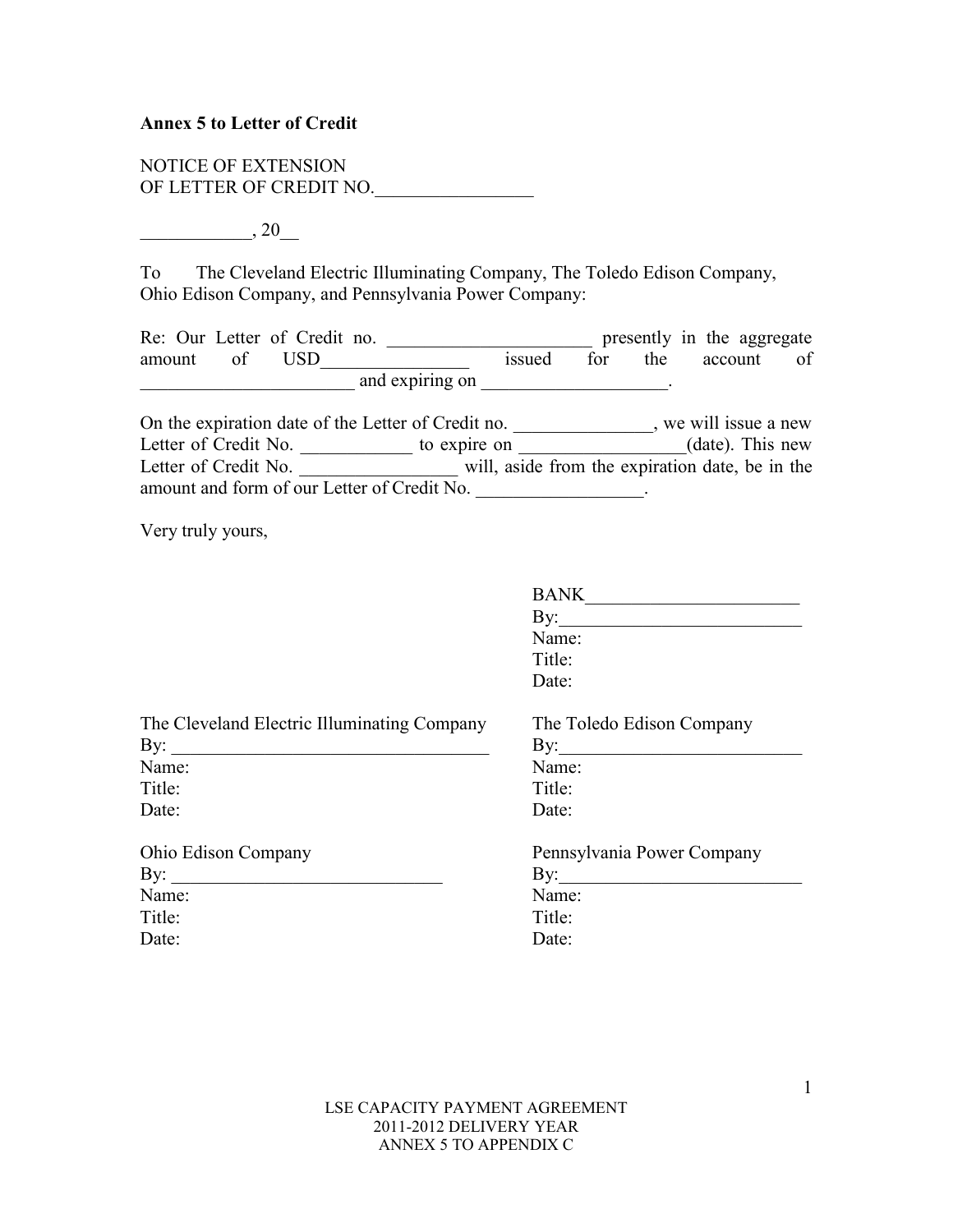cc: \_\_\_\_\_\_\_\_\_\_\_\_\_\_\_\_\_\_\_\_\_\_\_\_\_\_\_ (Applicant Name)

LSE CAPACITY PAYMENT AGREEMENT 2011-2012 DELIVERY YEAR ANNEX 5 TO APPENDIX C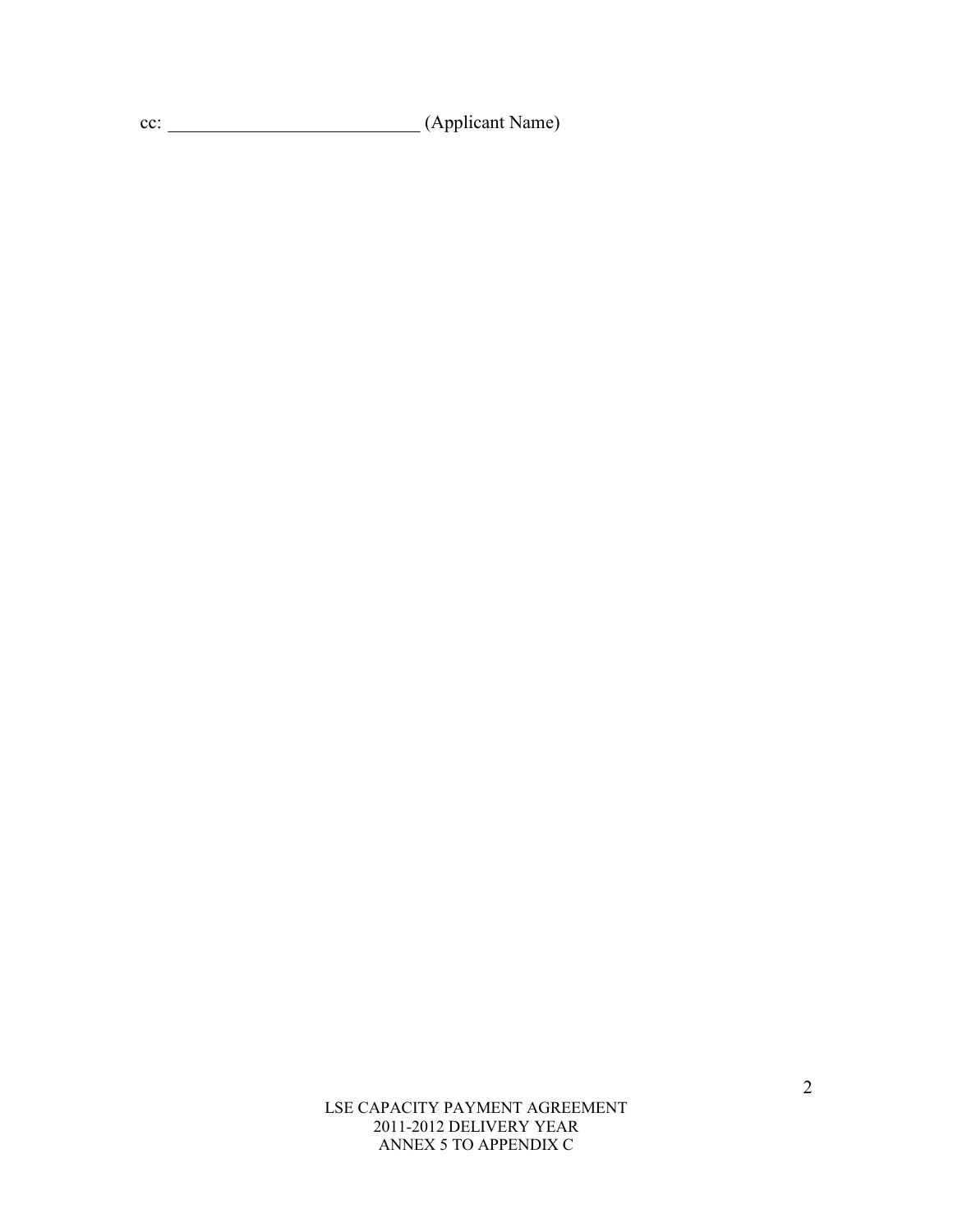## **Annex 6 to Letter of Credit**

NOTICE OF TRANSFER OF LETTER OF CREDIT NO.

 $, 20$ To: [Bank] [Bank Address]

To Whom It May Concern: Re: Credit\_\_\_\_\_\_\_\_\_\_\_\_\_\_\_\_\_\_\_\_\_\_\_ Issued by Advice No\_\_\_\_\_\_\_\_\_\_\_\_\_\_\_\_\_\_\_\_\_\_\_

 $\overline{\phantom{a}}$  , and the set of the set of the set of the set of the set of the set of the set of the set of the set of the set of the set of the set of the set of the set of the set of the set of the set of the set of the s

 $\mathcal{L}_\mathcal{L}$  , where  $\mathcal{L}_\mathcal{L}$  , we have the set of the set of the set of the set of the set of the set of the set of the set of the set of the set of the set of the set of the set of the set of the set of the set

For the value received, the undersigned beneficiary hereby irrevocably transfers to:

(Name of Transferee)

(Address)

all rights of the undersigned Beneficiaries to draw under the above Letter of Credit in its entirety.

By this transfer, all rights of the undersigned Beneficiaries in such Letter of Credit are transferred to the transferee and the transferee shall have the sole rights as beneficiary thereof, including sole rights relating to any amendments, whether increases, extensions or other amendments and whether now existing or hereafter made. All amendments are to be advised direct to the transferee without necessity of any consent of or notice to the undersigned beneficiary.

The advice of such Letter of Credit is returned herewith, and we ask you to endorse the transfer on the reverse thereof, and forward it directly to the transferee with your customary notice of transfer.